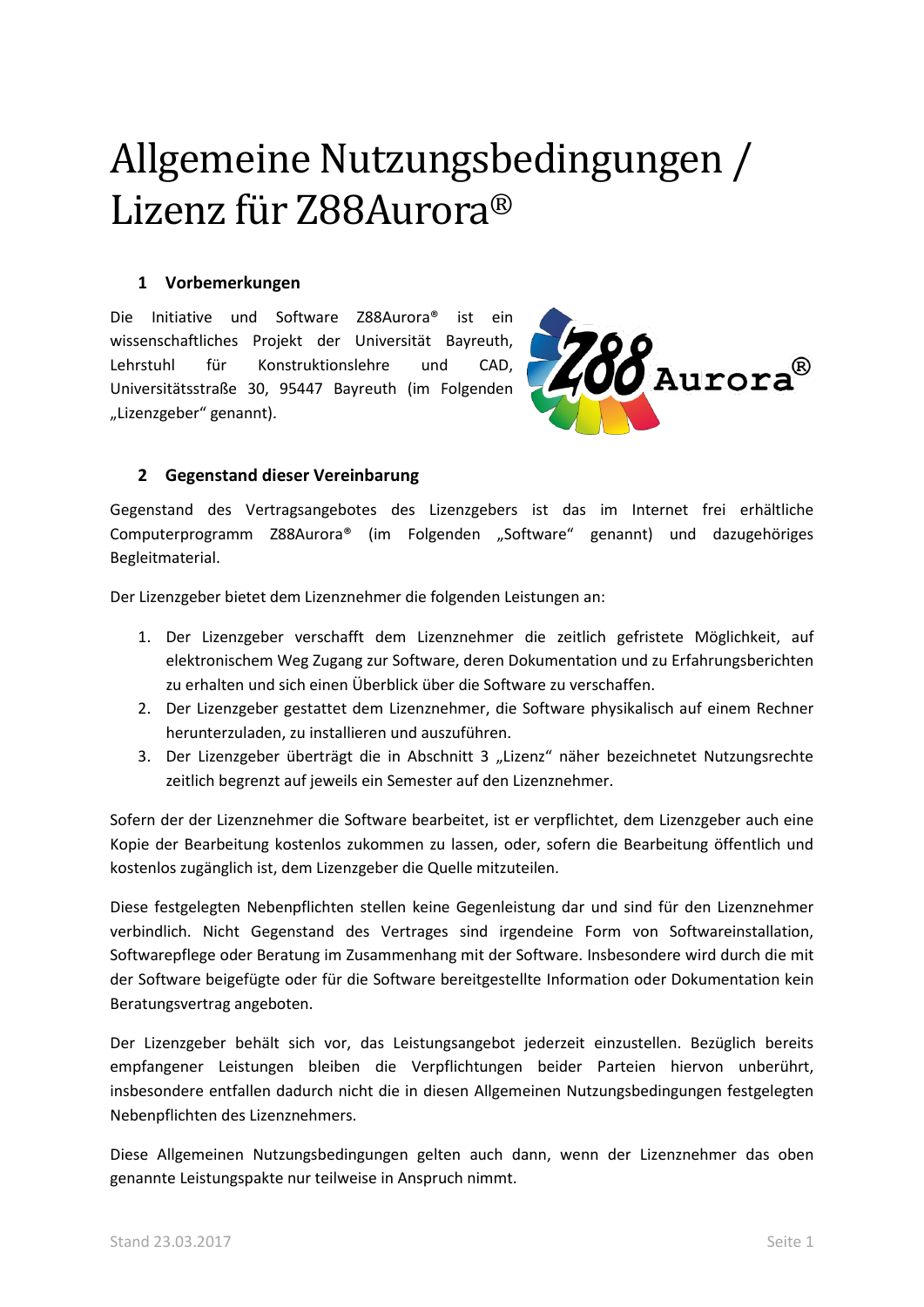

## **3 Lizenz / Nutzungsrechte**

Die Nutzung der Software Z88Aurora® ist ausschließlich für wissenschaftliche Zwecke zulässig. Die Lizenz erlaubt dem Lizenznehmer das Ausführen der Programme zu wissenschaftlichen Zwecken. Gesetzliche Einschränkungen werden hiervon nicht berührt.

Die Nutzungsrechte an der Software sind auf das jeweilige Semester des Downloads begrenzt. Die Nutzungsrechte verlängern sich jeweils um ein Semester, sofern nicht 2 Wochen vor Semesterende auf der Internetseite z88.de eine abweichende Mitteilung erfolgt oder eine neue Version der Software zur Verfügung gestellt wird. Die Mitteilung wird gegebenenfalls zusätzlich an die für den Newsletter registrierten E-Mail Adressen gesendet.

Ein Semester stellt den Zeitrahmen vom 1. April bis 30. September oder vom 1. Oktober bis 31. März des jeweiligen Jahres dar.

## **4 Schutzrechte Dritter**

Die Software Z88Aurora® greift auf Module von Drittanbietern zu. Daher sind in dieser Vereinbarung folgende Nutzungsbedingungen als wesentlicher Vertragsbestandteil umfasst und vom Lizenznehmer für die jeweiligen Module einzuhalten.

- GNU LGPLv2 [von "Netgen"](#page-3-0)
- [GNU AGPLv3 von](#page-11-0) "Tetgen"
- GNU LGPLv2.1 [von "Open CASCADE"](#page-22-0)
- Lizenz [der Intel MKL bzw. von "PARDISO"](#page-31-0)
- [GNU LGPLv2.1](#page-43-0) der "GTK-Libraries"

## **5 Haftungsausschluss**

Die Haftung wird, soweit gesetzlich zulässig, ausgeschlossen.

## **6 Schriftform**

Alle Nebenabreden, die zwischen dem Lizenzgeber und dem Lizenznehmer abgeschlossen werden, bedürfen der Schriftform. Ein Abänderung oder Aufhebung dieser Klausel bedarf ebenfalls der Schriftform.

## **7 Gerichtsstand / Geltendes Recht**

Gerichtsstand für alle Streitigkeiten aus diesem Vertrag ist Bayreuth, sofern der Lizenznehmer Kaufmann, eine juristische Person des öffentlichen Rechts oder ein öffentlich-rechtliches Sondervermögen ist.

Die Parteien vereinbaren die Anwendung deutschen Rechts.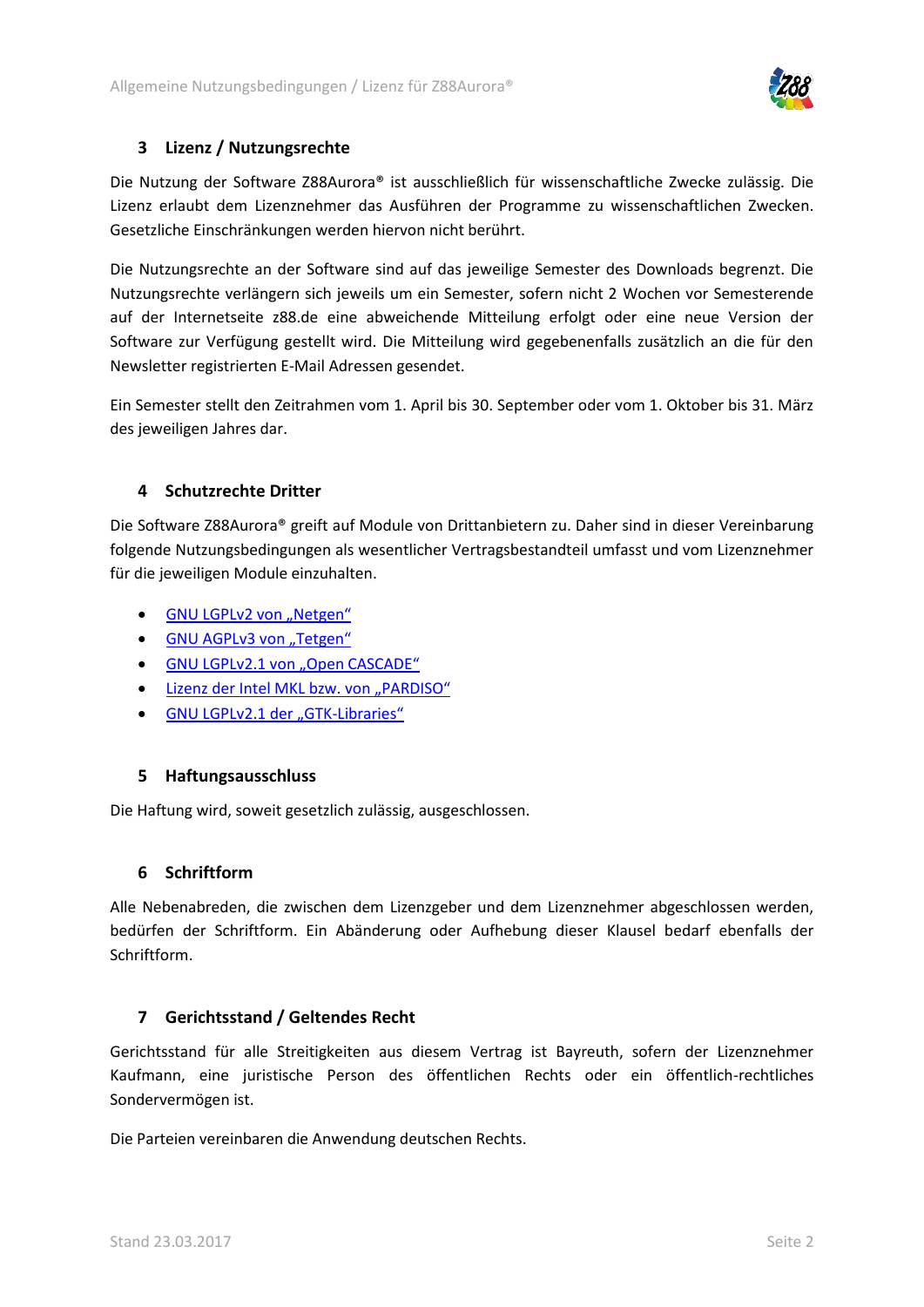

Sollte nach Internationalem Verfahrensrecht die Zuständigkeit eines deutschen Gerichts möglich sein, so vereinbaren die Parteien die Zuständigkeit der deutschen Gerichtsbarkeit und innerhalb Deutschlands die Zuständigkeit des Amtsgerichtes bzw. Landesgerichtes Bayreuth.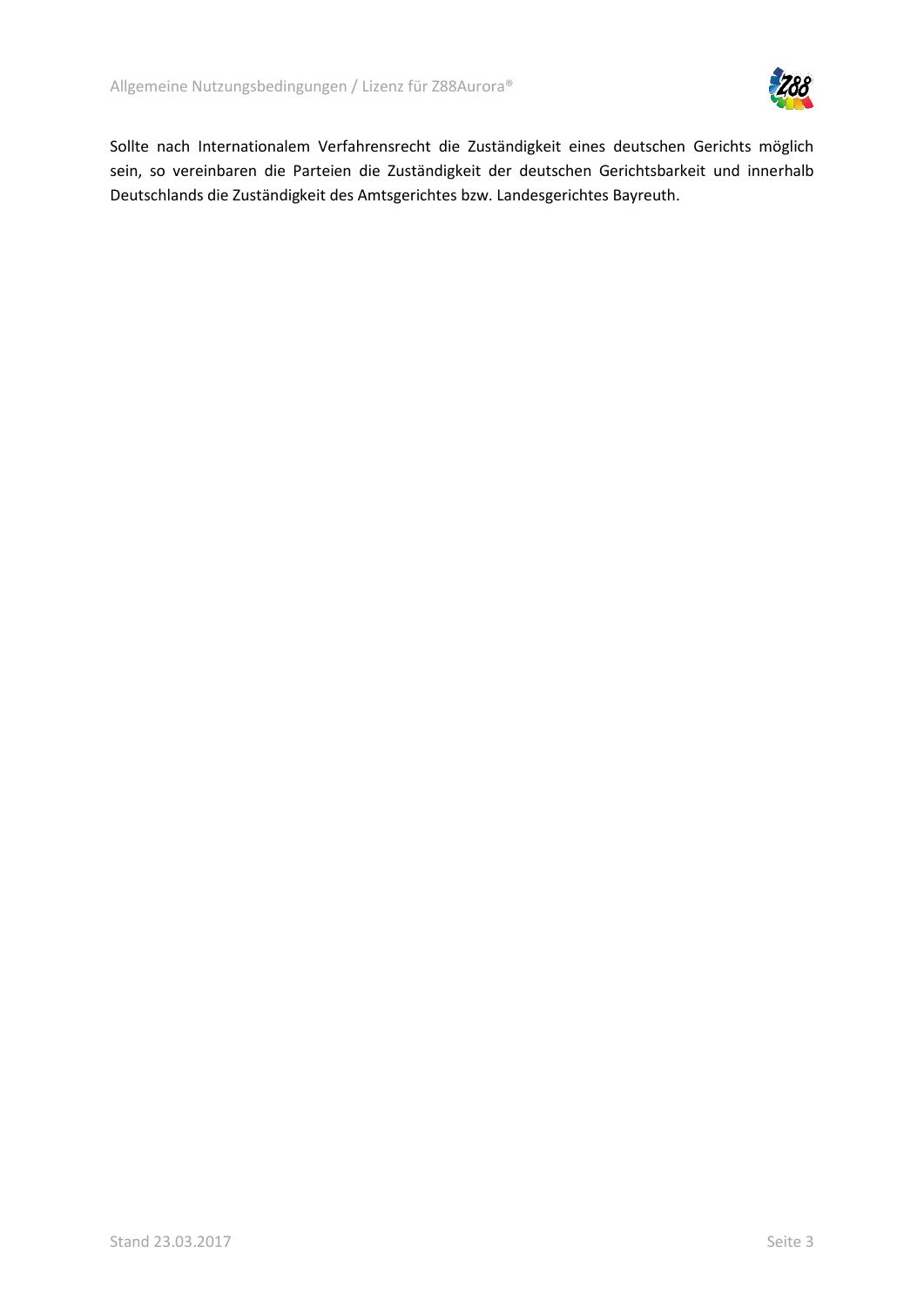

## <span id="page-3-0"></span>Netgen-Lizenz

## **GNU LIBRARY GENERAL PUBLIC LICENSE (LGPL v2.0)**

#### **Preamble**

The licenses for most software are designed to take away your freedom to share and change it. By contrast, the GNU General Public Licenses are intended to guarantee your freedom to share and change free software--to make sure the software is free for all its users.

This license, the Library General Public License, applies to some specially designated Free Software Foundation software, and to any other libraries whose authors decide to use it. You can use it for your libraries, too.

When we speak of free software, we are referring to freedom, not price. Our General Public Licenses are designed to make sure that you have the freedom to distribute copies of free software (and charge for this service if you wish), that you receive source code or can get it if you want it, that you can change the software or use pieces of it in new free programs; and that you know you can do these things.

To protect your rights, we need to make restrictions that forbid anyone to deny you these rights or to ask you to surrender the rights. These restrictions translate to certain responsibilities for you if you distribute copies of the library, or if you modify it.

For example, if you distribute copies of the library, whether gratis or for a fee, you must give the recipients all the rights that we gave you. You must make sure that they, too, receive or can get the source code. If you link a program with the library, you must provide complete object files to the recipients so that they can relink them with the library, after making changes to the library and recompiling it. And you must show them these terms so they know their rights.

Our method of protecting your rights has two steps: (1) copyright the library, and (2) offer you this license which gives you legal permission to copy, distribute and/or modify the library.

Also, for each distributor's protection, we want to make certain that everyone understands that there is no warranty for this free library. If the library is modified by someone else and passed on, we want its recipients to know that what they have is not the original version, so that any problems introduced by others will not reflect on the original authors' reputations.

Finally, any free program is threatened constantly by software patents. We wish to avoid the danger that companies distributing free software will individually obtain patent licenses, thus in effect transforming the program into proprietary software. To prevent this, we have made it clear that any patent must be licensed for everyone's free use or not licensed at all.

Most GNU software, including some libraries, is covered by the ordinary GNU General Public License, which was designed for utility programs. This license, the GNU Library General Public License, applies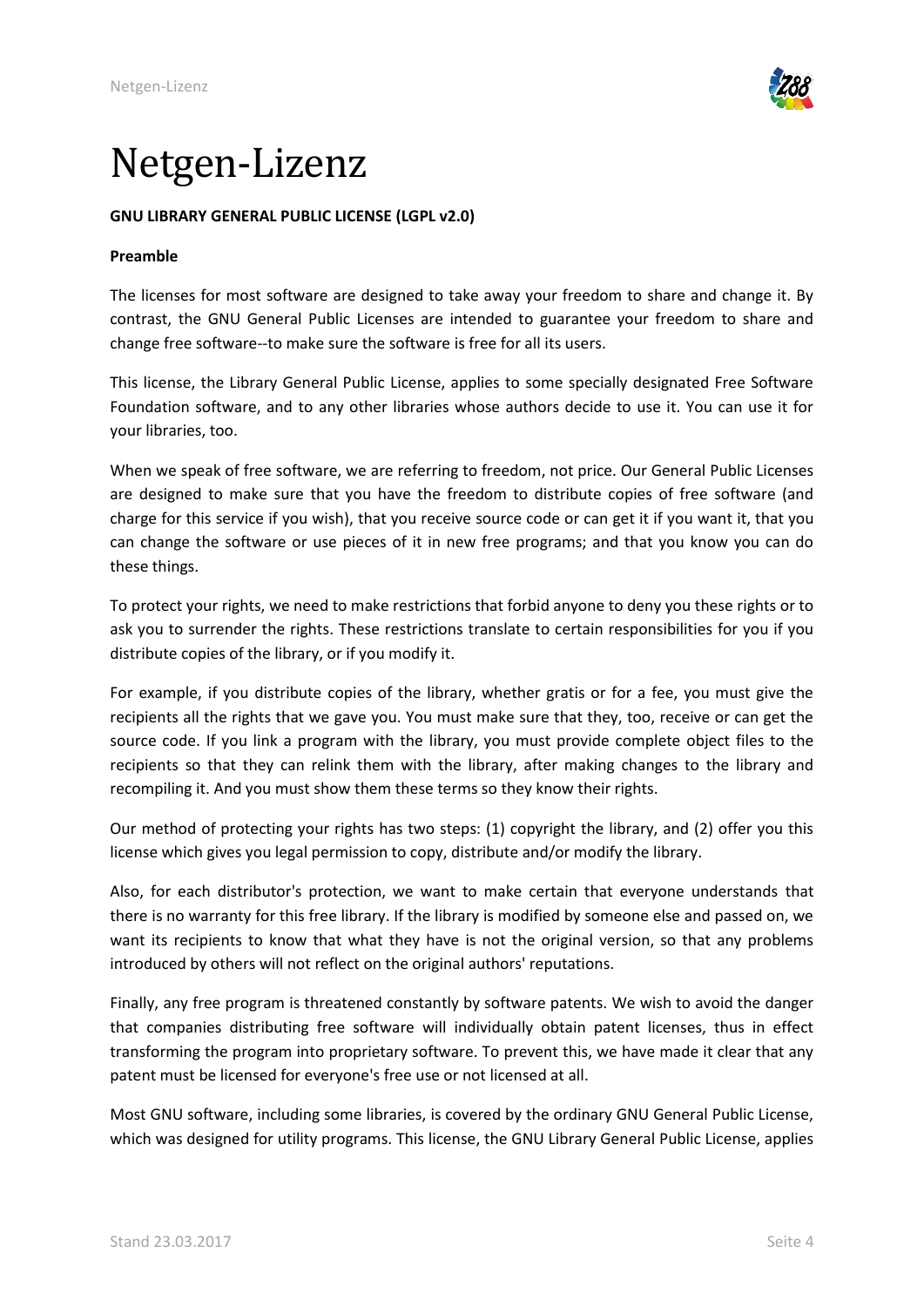

to certain designated libraries. This license is quite different from the ordinary one; be sure to read it in full, and don't assume that anything in it is the same as in the ordinary license.

The reason we have a separate public license for some libraries is that they blur the distinction we usually make between modifying or adding to a program and simply using it. Linking a program with a library, without changing the library, is in some sense simply using the library, and is analogous to running a utility program or application program. However, in a textual and legal sense, the linked executable is a combined work, a derivative of the original library, and the ordinary General Public License treats it as such.

Because of this blurred distinction, using the ordinary General Public License for libraries did not effectively promote software sharing, because most developers did not use the libraries. We concluded that weaker conditions might promote sharing better.

However, unrestricted linking of non-free programs would deprive the users of those programs of all benefit from the free status of the libraries themselves. This Library General Public License is intended to permit developers of non-free programs to use free libraries, while preserving your freedom as a user of such programs to change the free libraries that are incorporated in them. (We have not seen how to achieve this as regards changes in header files, but we have achieved it as regards changes in the actual functions of the Library.) The hope is that this will lead to faster development of free libraries.

The precise terms and conditions for copying, distribution and modification follow. Pay close attention to the difference between a "work based on the library" and a "work that uses the library". The former contains code derived from the library, while the latter only works together with the library.

Note that it is possible for a library to be covered by the ordinary General Public License rather than by this special one.

## **TERMS AND CONDITIONS FOR COPYING, DISTRIBUTION AND MODIFICATION**

**0.** This License Agreement applies to any software library which contains a notice placed by the copyright holder or other authorized party saying it may be distributed under the terms of this Library General Public License (also called "this License"). Each licensee is addressed as "you".

A "library" means a collection of software functions and/or data prepared so as to be conveniently linked with application programs (which use some of those functions and data) to form executables.

The "Library", below, refers to any such software library or work which has been distributed under these terms. A "work based on the Library" means either the Library or any derivative work under copyright law: that is to say, a work containing the Library or a portion of it, either verbatim or with modifications and/or translated straightforwardly into another language. (Hereinafter, translation is included without limitation in the term "modification".)

"Source code" for a work means the preferred form of the work for making modifications to it. For a library, complete source code means all the source code for all modules it contains, plus any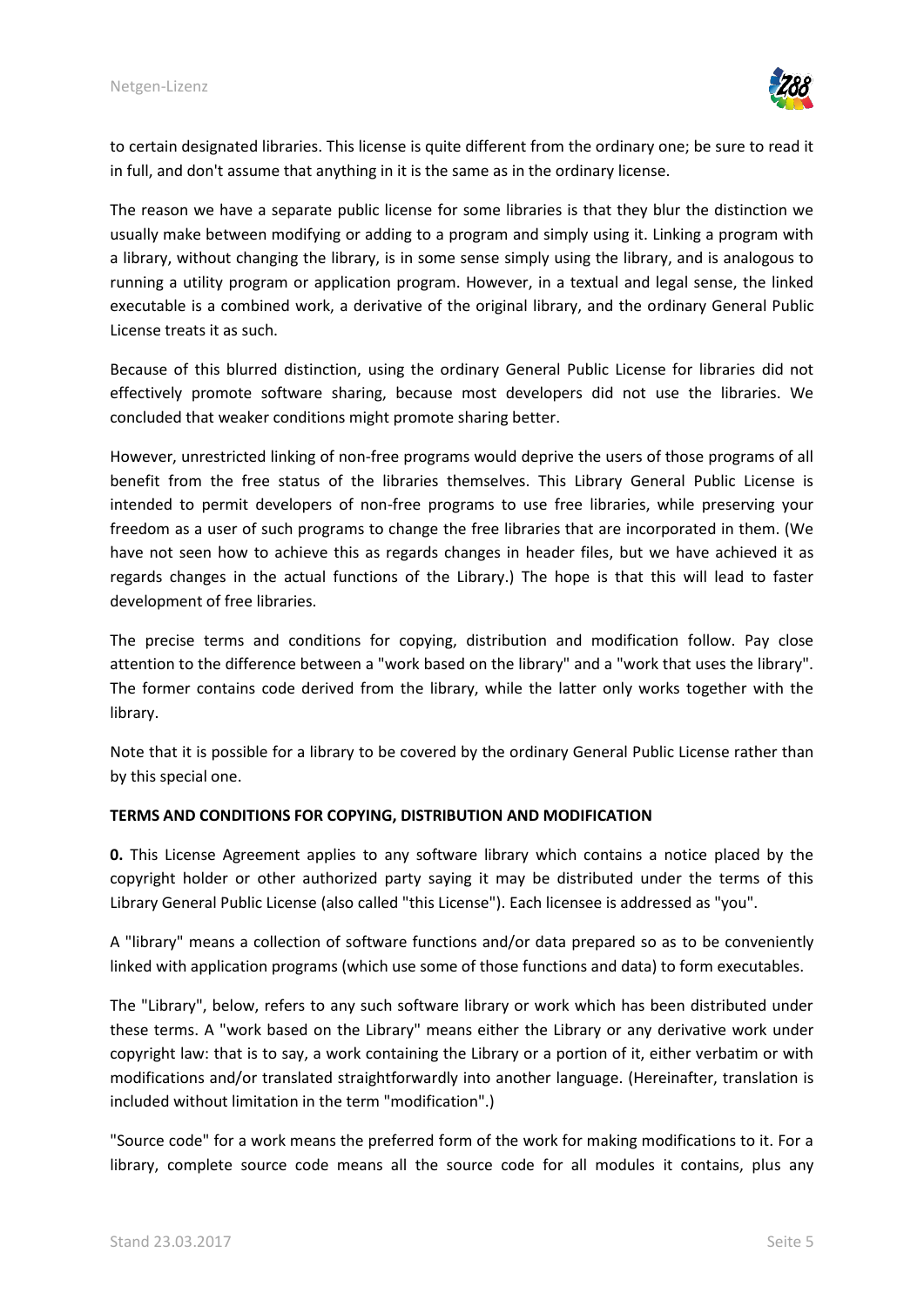

associated interface definition files, plus the scripts used to control compilation and installation of the library.

Activities other than copying, distribution and modification are not covered by this License; they are outside its scope. The act of running a program using the Library is not restricted, and output from such a program is covered only if its contents constitute a work based on the Library (independent of the use of the Library in a tool for writing it). Whether that is true depends on what the Library does and what the program that uses the Library does.

**1.** You may copy and distribute verbatim copies of the Library's complete source code as you receive it, in any medium, provided that you conspicuously and appropriately publish on each copy an appropriate copyright notice and disclaimer of warranty; keep intact all the notices that refer to this License and to the absence of any warranty; and distribute a copy of this License along with the Library.

You may charge a fee for the physical act of transferring a copy, and you may at your option offer warranty protection in exchange for a fee.

**2.** You may modify your copy or copies of the Library or any portion of it, thus forming a work based on the Library, and copy and distribute such modifications or work under the terms of Section 1 above, provided that you also meet all of these conditions:

- **a)** The modified work must itself be a software library.
- **b)** You must cause the files modified to carry prominent notices stating that you changed the files and the date of any change.
- **c)** You must cause the whole of the work to be licensed at no charge to all third parties under the terms of this License.
- **d)** If a facility in the modified Library refers to a function or a table of data to be supplied by an application program that uses the facility, other than as an argument passed when the facility is invoked, then you must make a good faith effort to ensure that, in the event an application does not supply such function or table, the facility still operates, and performs whatever part of its purpose remains meaningful.

(For example, a function in a library to compute square roots has a purpose that is entirely welldefined independent of the application. Therefore, Subsection 2d requires that any applicationsupplied function or table used by this function must be optional: if the application does not supply it, the square root function must still compute square roots.)

These requirements apply to the modified work as a whole. If identifiable sections of that work are not derived from the Library, and can be reasonably considered independent and separate works in themselves, then this License, and its terms, do not apply to those sections when you distribute them as separate works. But when you distribute the same sections as part of a whole which is a work based on the Library, the distribution of the whole must be on the terms of this License, whose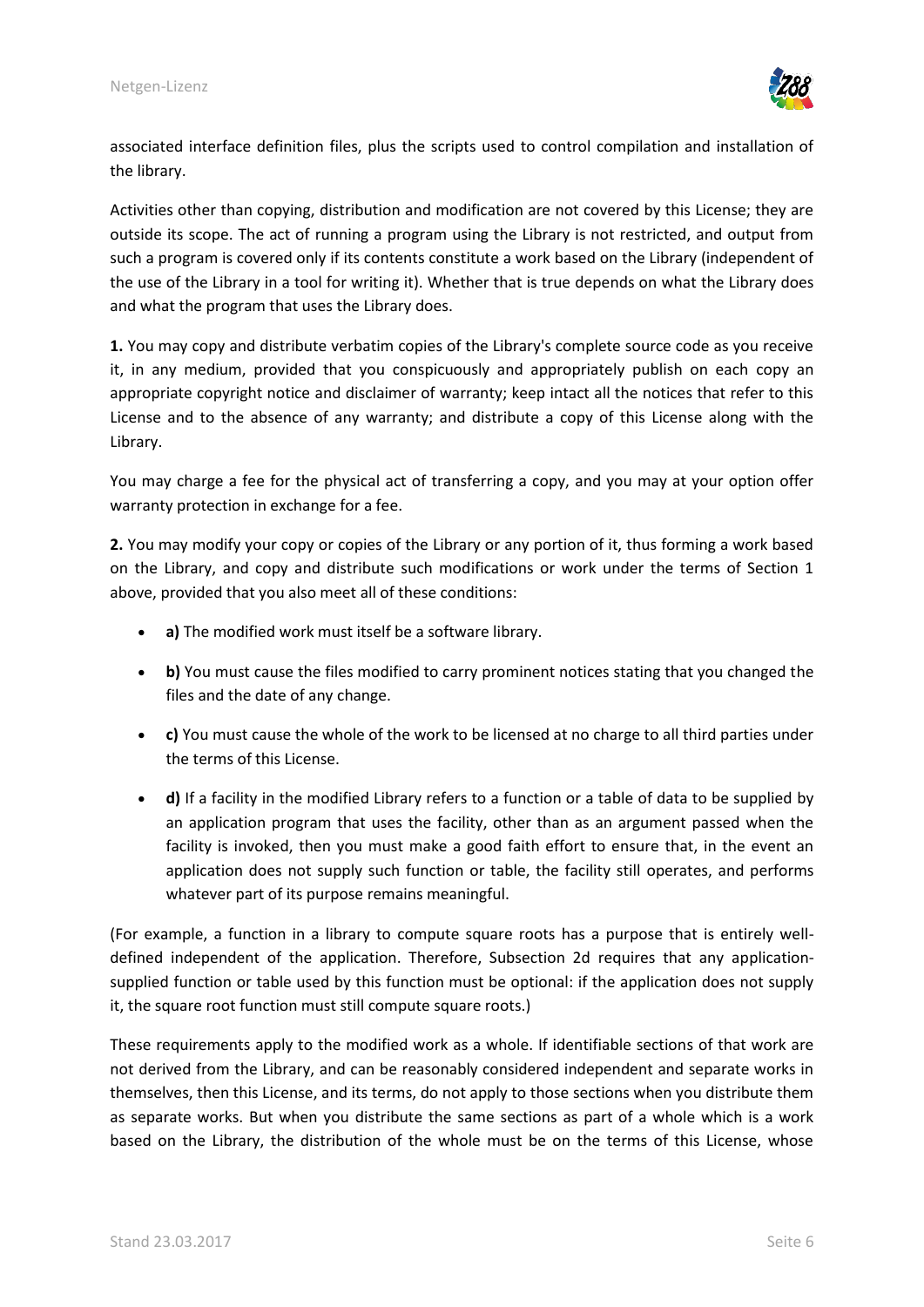

permissions for other licensees extend to the entire whole, and thus to each and every part regardless of who wrote it.

Thus, it is not the intent of this section to claim rights or contest your rights to work written entirely by you; rather, the intent is to exercise the right to control the distribution of derivative or collective works based on the Library.

In addition, mere aggregation of another work not based on the Library with the Library (or with a work based on the Library) on a volume of a storage or distribution medium does not bring the other work under the scope of this License.

**3.** You may opt to apply the terms of the ordinary GNU General Public License instead of this License to a given copy of the Library. To do this, you must alter all the notices that refer to this License, so that they refer to the ordinary GNU General Public License, version 2, instead of to this License. (If a newer version than version 2 of the ordinary GNU General Public License has appeared, then you can specify that version instead if you wish.) Do not make any other change in these notices.

Once this change is made in a given copy, it is irreversible for that copy, so the ordinary GNU General Public License applies to all subsequent copies and derivative works made from that copy.

This option is useful when you wish to copy part of the code of the Library into a program that is not a library.

**4.** You may copy and distribute the Library (or a portion or derivative of it, under Section 2) in object code or executable form under the terms of Sections 1 and 2 above provided that you accompany it with the complete corresponding machine-readable source code, which must be distributed under the terms of Sections 1 and 2 above on a medium customarily used for software interchange.

If distribution of object code is made by offering access to copy from a designated place, then offering equivalent access to copy the source code from the same place satisfies the requirement to distribute the source code, even though third parties are not compelled to copy the source along with the object code.

**5.** A program that contains no derivative of any portion of the Library, but is designed to work with the Library by being compiled or linked with it, is called a "work that uses the Library". Such a work, in isolation, is not a derivative work of the Library, and therefore falls outside the scope of this License.

However, linking a "work that uses the Library" with the Library creates an executable that is a derivative of the Library (because it contains portions of the Library), rather than a "work that uses the library". The executable is therefore covered by this License. Section 6 states terms for distribution of such executables.

When a "work that uses the Library" uses material from a header file that is part of the Library, the object code for the work may be a derivative work of the Library even though the source code is not. Whether this is true is especially significant if the work can be linked without the Library, or if the work is itself a library. The threshold for this to be true is not precisely defined by law.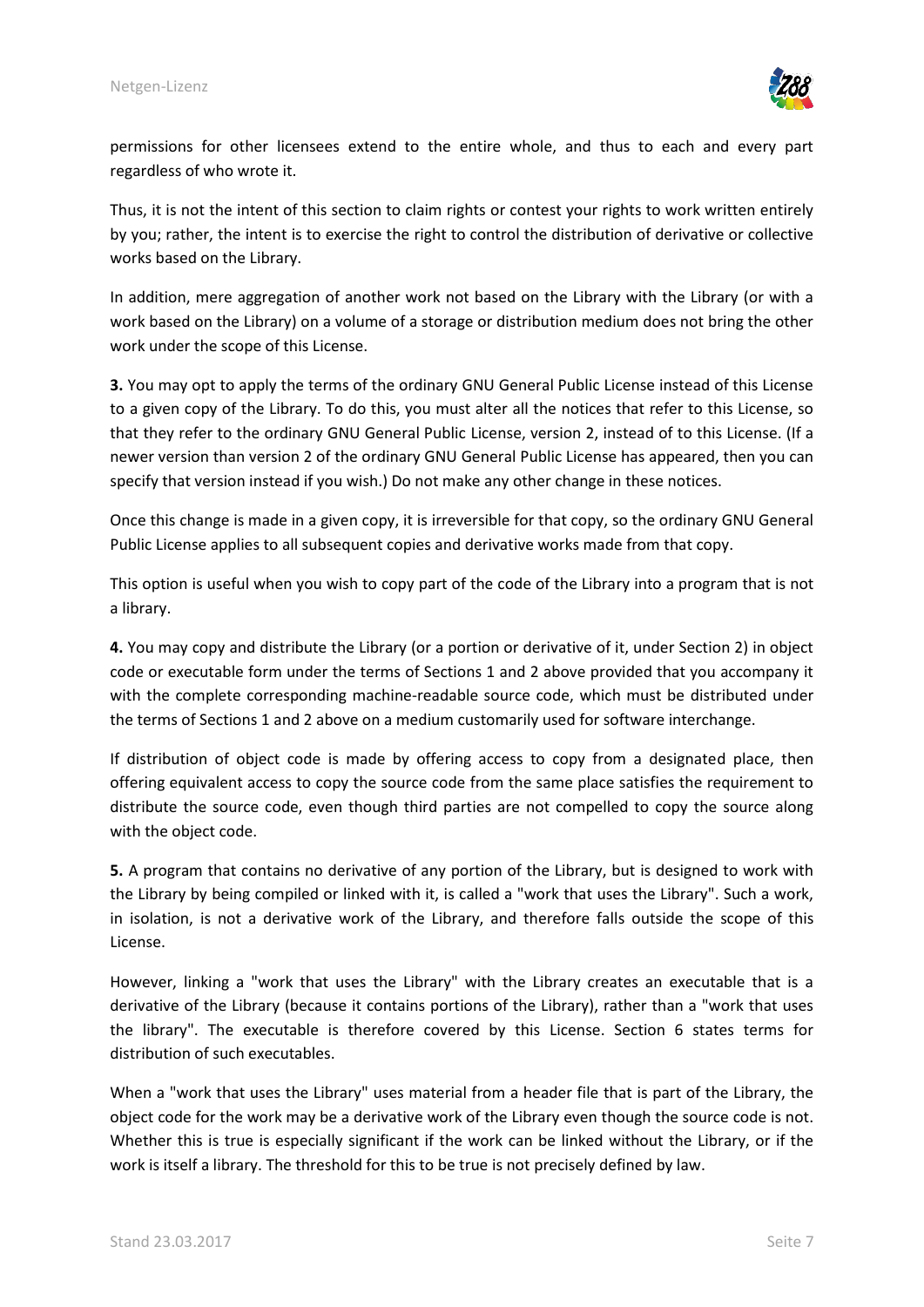

If such an object file uses only numerical parameters, data structure layouts and accessors, and small macros and small inline functions (ten lines or less in length), then the use of the object file is unrestricted, regardless of whether it is legally a derivative work. (Executables containing this object code plus portions of the Library will still fall under Section 6.)

Otherwise, if the work is a derivative of the Library, you may distribute the object code for the work under the terms of Section 6. Any executables containing that work also fall under Section 6, whether or not they are linked directly with the Library itself.

**6.** As an exception to the Sections above, you may also compile or link a "work that uses the Library" with the Library to produce a work containing portions of the Library, and distribute that work under terms of your choice, provided that the terms permit modification of the work for the customer's own use and reverse engineering for debugging such modifications.

You must give prominent notice with each copy of the work that the Library is used in it and that the Library and its use are covered by this License. You must supply a copy of this License. If the work during execution displays copyright notices, you must include the copyright notice for the Library among them, as well as a reference directing the user to the copy of this License. Also, you must do one of these things:

- **a)** Accompany the work with the complete corresponding machine-readable source code for the Library including whatever changes were used in the work (which must be distributed under Sections 1 and 2 above); and, if the work is an executable linked with the Library, with the complete machine-readable "work that uses the Library", as object code and/or source code, so that the user can modify the Library and then relink to produce a modified executable containing the modified Library. (It is understood that the user who changes the contents of definitions files in the Library will not necessarily be able to recompile the application to use the modified definitions.)
- **b)** Accompany the work with a written offer, valid for at least three years, to give the same user the materials specified in Subsection 6a, above, for a charge no more than the cost of performing this distribution.
- **c)** If distribution of the work is made by offering access to copy from a designated place, offer equivalent access to copy the above specified materials from the same place.
- **d)** Verify that the user has already received a copy of these materials or that you have already sent this user a copy.

For an executable, the required form of the "work that uses the Library" must include any data and utility programs needed for reproducing the executable from it. However, as a special exception, the source code distributed need not include anything that is normally distributed (in either source or binary form) with the major components (compiler, kernel, and so on) of the operating system on which the executable runs, unless that component itself accompanies the executable.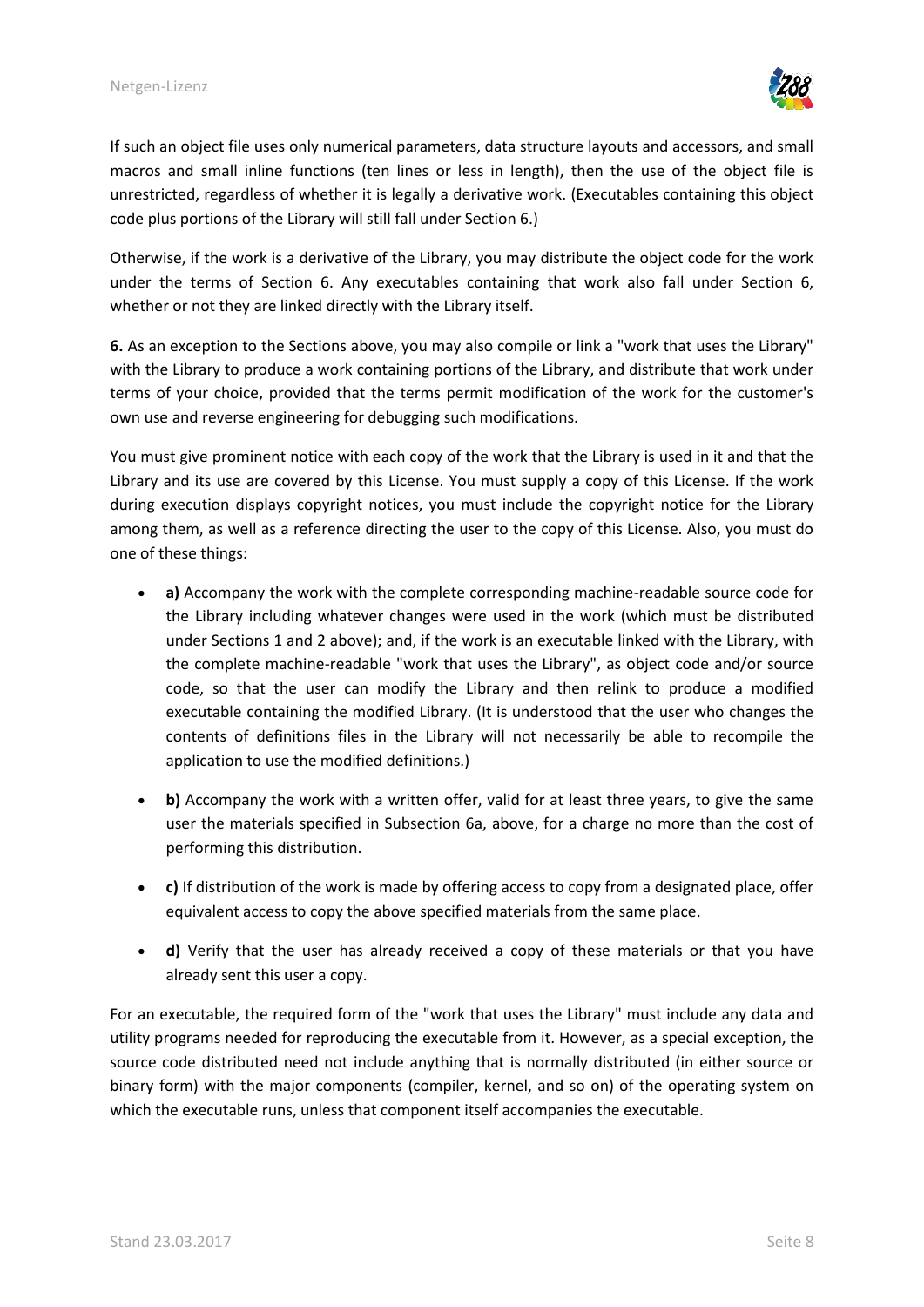

It may happen that this requirement contradicts the license restrictions of other proprietary libraries that do not normally accompany the operating system. Such a contradiction means you cannot use both them and the Library together in an executable that you distribute.

**7.** You may place library facilities that are a work based on the Library side-by-side in a single library together with other library facilities not covered by this License, and distribute such a combined library, provided that the separate distribution of the work based on the Library and of the other library facilities is otherwise permitted, and provided that you do these two things:

- **a)** Accompany the combined library with a copy of the same work based on the Library, uncombined with any other library facilities. This must be distributed under the terms of the Sections above.
- **b)** Give prominent notice with the combined library of the fact that part of it is a work based on the Library, and explaining where to find the accompanying uncombined form of the same work.

**8.** You may not copy, modify, sublicense, link with, or distribute the Library except as expressly provided under this License. Any attempt otherwise to copy, modify, sublicense, link with, or distribute the Library is void, and will automatically terminate your rights under this License. However, parties who have received copies, or rights, from you under this License will not have their licenses terminated so long as such parties remain in full compliance.

**9.** You are not required to accept this License, since you have not signed it. However, nothing else grants you permission to modify or distribute the Library or its derivative works. These actions are prohibited by law if you do not accept this License. Therefore, by modifying or distributing the Library (or any work based on the Library), you indicate your acceptance of this License to do so, and all its terms and conditions for copying, distributing or modifying the Library or works based on it.

**10.** Each time you redistribute the Library (or any work based on the Library), the recipient automatically receives a license from the original licensor to copy, distribute, link with or modify the Library subject to these terms and conditions. You may not impose any further restrictions on the recipients' exercise of the rights granted herein. You are not responsible for enforcing compliance by third parties to this License.

**11.** If, as a consequence of a court judgment or allegation of patent infringement or for any other reason (not limited to patent issues), conditions are imposed on you (whether by court order, agreement or otherwise) that contradict the conditions of this License, they do not excuse you from the conditions of this License. If you cannot distribute so as to satisfy simultaneously your obligations under this License and any other pertinent obligations, then as a consequence you may not distribute the Library at all. For example, if a patent license would not permit royalty-free redistribution of the Library by all those who receive copies directly or indirectly through you, then the only way you could satisfy both it and this License would be to refrain entirely from distribution of the Library.

If any portion of this section is held invalid or unenforceable under any particular circumstance, the balance of the section is intended to apply, and the section as a whole is intended to apply in other circumstances.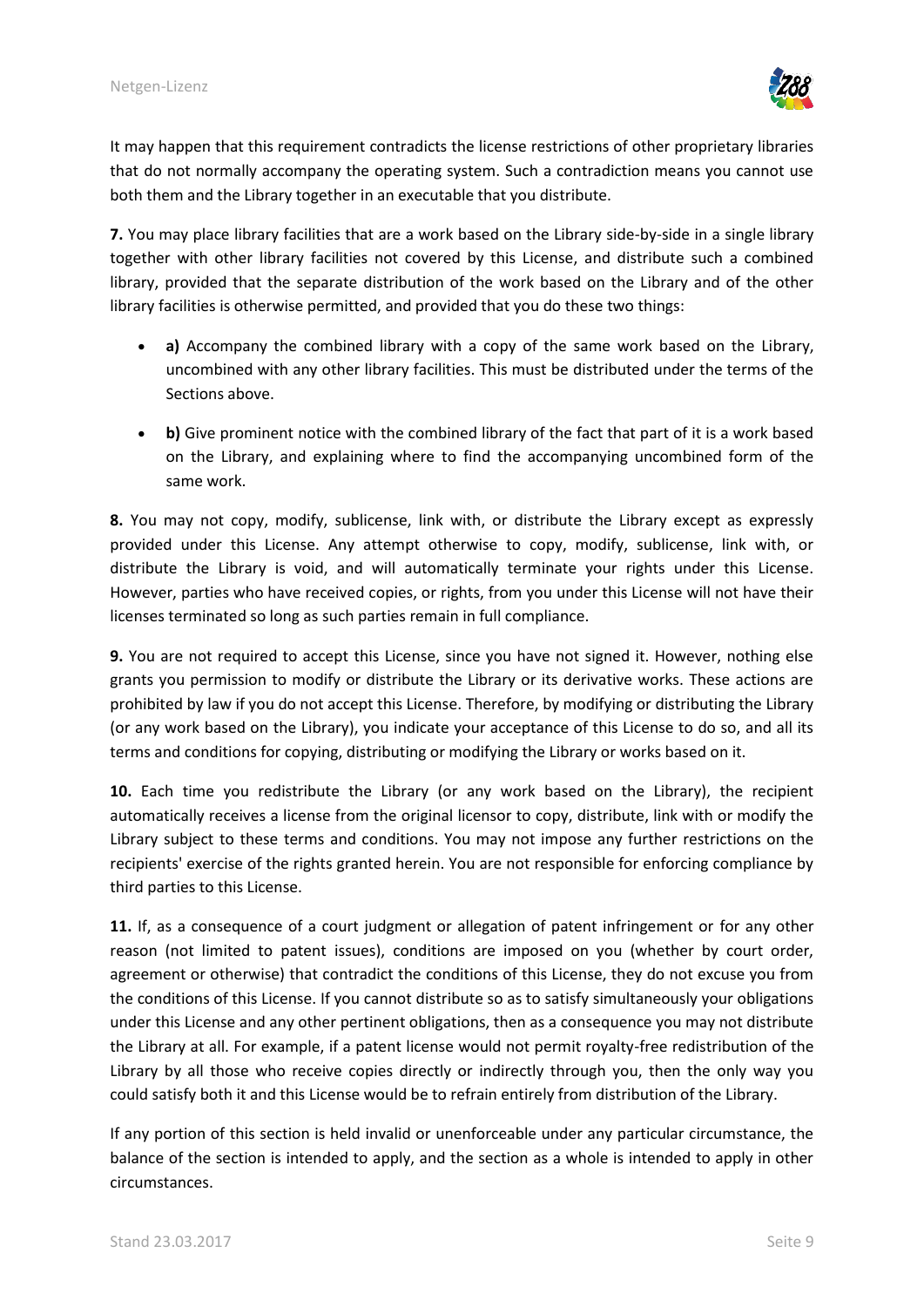

It is not the purpose of this section to induce you to infringe any patents or other property right claims or to contest validity of any such claims; this section has the sole purpose of protecting the integrity of the free software distribution system which is implemented by public license practices. Many people have made generous contributions to the wide range of software distributed through that system in reliance on consistent application of that system; it is up to the author/donor to decide if he or she is willing to distribute software through any other system and a licensee cannot impose that choice.

This section is intended to make thoroughly clear what is believed to be a consequence of the rest of this License.

**12.** If the distribution and/or use of the Library is restricted in certain countries either by patents or by copyrighted interfaces, the original copyright holder who places the Library under this License may add an explicit geographical distribution limitation excluding those countries, so that distribution is permitted only in or among countries not thus excluded. In such case, this License incorporates the limitation as if written in the body of this License.

**13.** The Free Software Foundation may publish revised and/or new versions of the Library General Public License from time to time. Such new versions will be similar in spirit to the present version, but may differ in detail to address new problems or concerns.

Each version is given a distinguishing version number. If the Library specifies a version number of this License which applies to it and "any later version", you have the option of following the terms and conditions either of that version or of any later version published by the Free Software Foundation. If the Library does not specify a license version number, you may choose any version ever published by the Free Software Foundation.

**14.** If you wish to incorporate parts of the Library into other free programs whose distribution conditions are incompatible with these, write to the author to ask for permission. For software which is copyrighted by the Free Software Foundation, write to the Free Software Foundation; we sometimes make exceptions for this. Our decision will be guided by the two goals of preserving the free status of all derivatives of our free software and of promoting the sharing and reuse of software generally.

#### **NO WARRANTY**

**15.** BECAUSE THE LIBRARY IS LICENSED FREE OF CHARGE, THERE IS NO WARRANTY FOR THE LIBRARY, TO THE EXTENT PERMITTED BY APPLICABLE LAW. EXCEPT WHEN OTHERWISE STATED IN WRITING THE COPYRIGHT HOLDERS AND/OR OTHER PARTIES PROVIDE THE LIBRARY "AS IS" WITHOUT WARRANTY OF ANY KIND, EITHER EXPRESSED OR IMPLIED, INCLUDING, BUT NOT LIMITED TO, THE IMPLIED WARRANTIES OF MERCHANTABILITY AND FITNESS FOR A PARTICULAR PURPOSE. THE ENTIRE RISK AS TO THE QUALITY AND PERFORMANCE OF THE LIBRARY IS WITH YOU. SHOULD THE LIBRARY PROVE DEFECTIVE, YOU ASSUME THE COST OF ALL NECESSARY SERVICING, REPAIR OR CORRECTION.

**16.** IN NO EVENT UNLESS REQUIRED BY APPLICABLE LAW OR AGREED TO IN WRITING WILL ANY COPYRIGHT HOLDER, OR ANY OTHER PARTY WHO MAY MODIFY AND/OR REDISTRIBUTE THE LIBRARY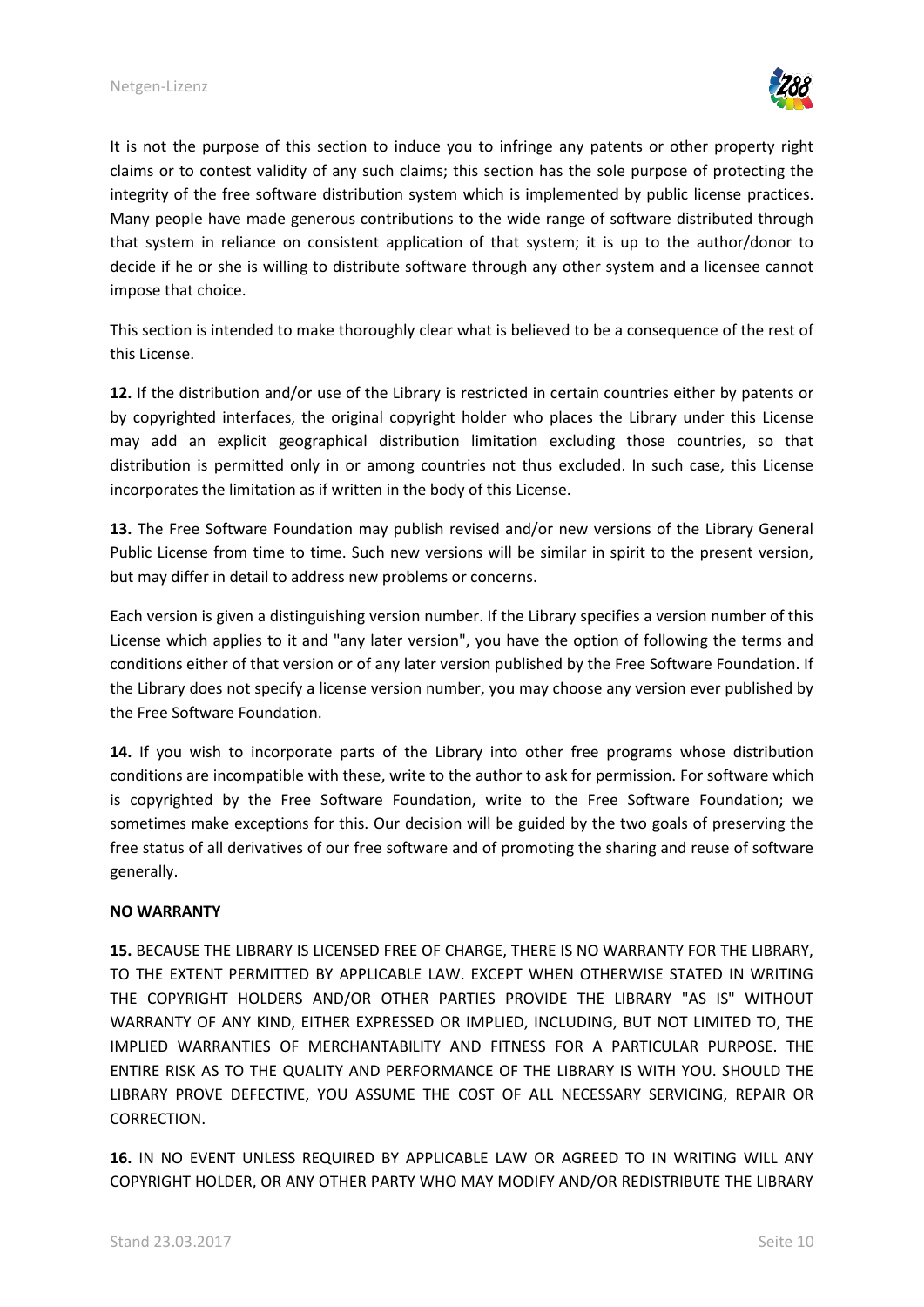

AS PERMITTED ABOVE, BE LIABLE TO YOU FOR DAMAGES, INCLUDING ANY GENERAL, SPECIAL, INCIDENTAL OR CONSEQUENTIAL DAMAGES ARISING OUT OF THE USE OR INABILITY TO USE THE LIBRARY (INCLUDING BUT NOT LIMITED TO LOSS OF DATA OR DATA BEING RENDERED INACCURATE OR LOSSES SUSTAINED BY YOU OR THIRD PARTIES OR A FAILURE OF THE LIBRARY TO OPERATE WITH ANY OTHER SOFTWARE), EVEN IF SUCH HOLDER OR OTHER PARTY HAS BEEN ADVISED OF THE POSSIBILITY OF SUCH DAMAGES.

#### **END OF TERMS AND CONDITIONS**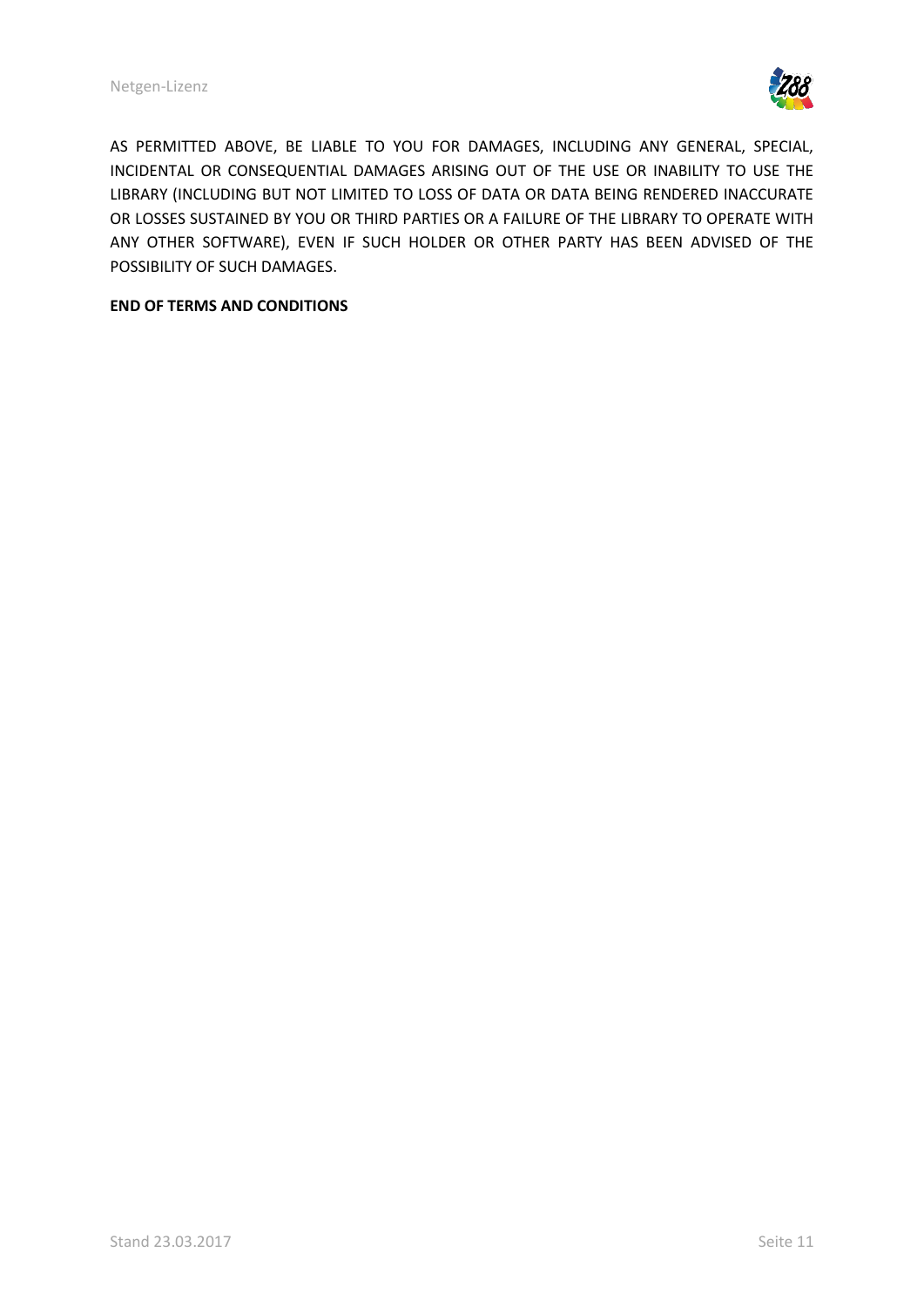

## <span id="page-11-0"></span>Tetgen-Lizenz

TetGen is distributed under a dual licensing scheme. You can redistribute it and/or modify it under the terms of the GNU Affero General Public License as published by the Free Software Foundation, either version 3 of the License, or (at your option) any later version. A copy of the GNU Affero General Public License is reproduced below.

If the terms and conditions of the AGPL v.3. would prevent you from using TetGen, please consider the option to obtain a commercial license for a fee. These licenses are offered by the Weierstrass Institute for Applied Analysis and Stochastics (WIAS). As a rule, licenses are provided "as-is", unlimited in time for a one time fee. Please send corresponding requests to: tetgen@wias-berlin.de. Please do not forget to include some description of your company and the realm of its activities.

## **GNU AFFERO GENERAL PUBLIC LICENSE (AGPL v3)**

Version 3, 19 November 2007

Copyright © 2007 Free Software Foundation, Inc.

Everyone is permitted to copy and distribute verbatim copies of this license document, but changing it is not allowed.

#### **Preamble**

The GNU Affero General Public License is a free, copyleft license for software and other kinds of works, specifically designed to ensure cooperation with the community in the case of network server software.

The licenses for most software and other practical works are designed to take away your freedom to share and change the works. By contrast, our General Public Licenses are intended to guarantee your freedom to share and change all versions of a program--to make sure it remains free software for all its users.

When we speak of free software, we are referring to freedom, not price. Our General Public Licenses are designed to make sure that you have the freedom to distribute copies of free software (and charge for them if you wish), that you receive source code or can get it if you want it, that you can change the software or use pieces of it in new free programs, and that you know you can do these things.

Developers that use our General Public Licenses protect your rights with two steps: (1) assert copyright on the software, and (2) offer you this License which gives you legal permission to copy, distribute and/or modify the software.

A secondary benefit of defending all users' freedom is that improvements made in alternate versions of the program, if they receive widespread use, become available for other developers to incorporate. Many developers of free software are heartened and encouraged by the resulting cooperation. However, in the case of software used on network servers, this result may fail to come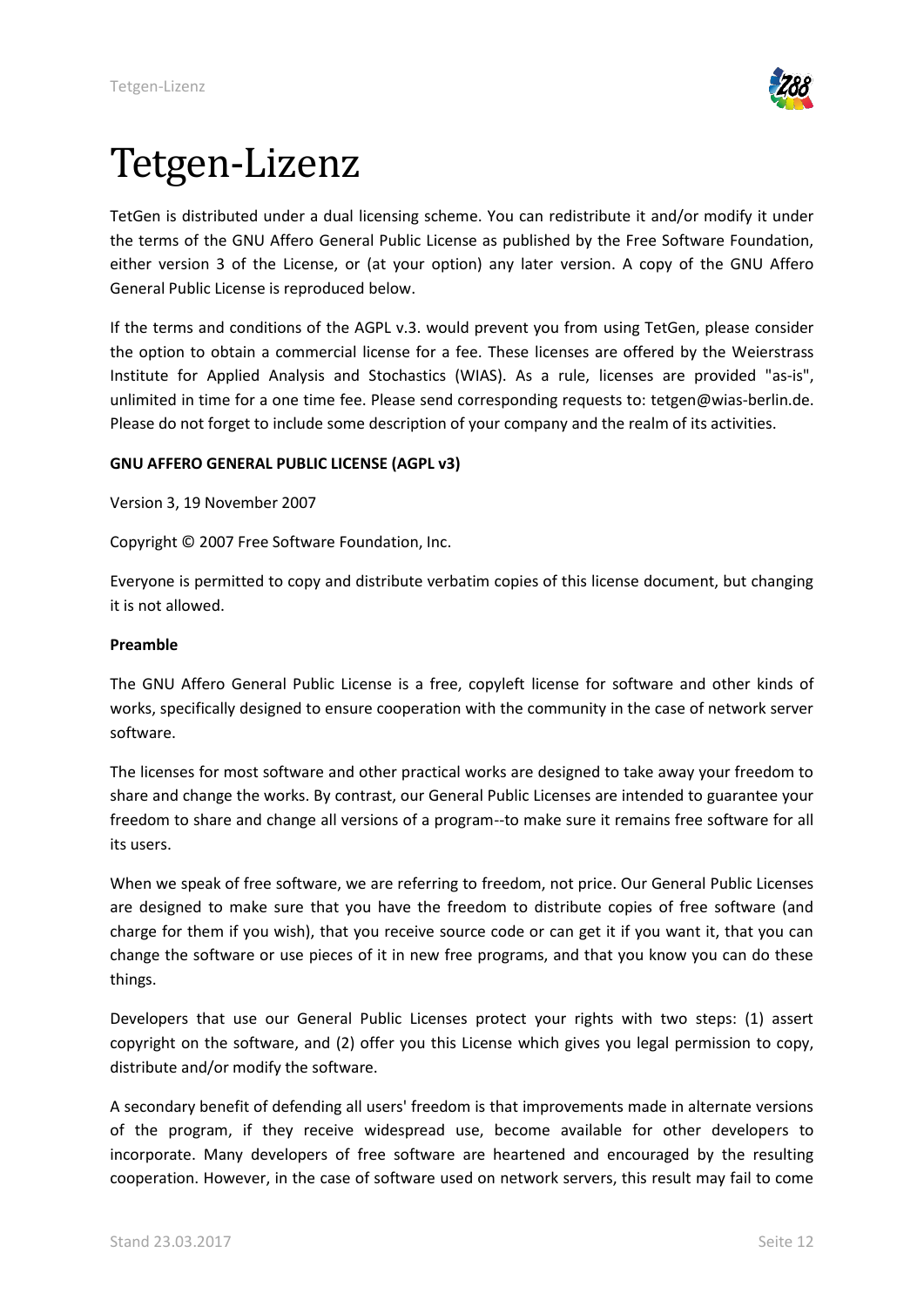

about. The GNU General Public License permits making a modified version and letting the public access it on a server without ever releasing its source code to the public.

The GNU Affero General Public License is designed specifically to ensure that, in such cases, the modified source code becomes available to the community. It requires the operator of a network server to provide the source code of the modified version running there to the users of that server. Therefore, public use of a modified version, on a publicly accessible server, gives the public access to the source code of the modified version.

An older license, called the Affero General Public License and published by Affero, was designed to accomplish similar goals. This is a different license, not a version of the Affero GPL, but Affero has released a new version of the Affero GPL which permits relicensing under this license.

The precise terms and conditions for copying, distribution and modification follow.

### **TERMS AND CONDITIONS**

#### **0. Definitions.**

"This License" refers to version 3 of the GNU Affero General Public License.

"Copyright" also means copyright-like laws that apply to other kinds of works, such as semiconductor masks.

"The Program" refers to any copyrightable work licensed under this License. Each licensee is addressed as "you". "Licensees" and "recipients" may be individuals or organizations.

To "modify" a work means to copy from or adapt all or part of the work in a fashion requiring copyright permission, other than the making of an exact copy. The resulting work is called a "modified version" of the earlier work or a work "based on" the earlier work.

A "covered work" means either the unmodified Program or a work based on the Program.

To "propagate" a work means to do anything with it that, without permission, would make you directly or secondarily liable for infringement under applicable copyright law, except executing it on a computer or modifying a private copy. Propagation includes copying, distribution (with or without modification), making available to the public, and in some countries other activities as well.

To "convey" a work means any kind of propagation that enables other parties to make or receive copies. Mere interaction with a user through a computer network, with no transfer of a copy, is not conveying.

An interactive user interface displays "Appropriate Legal Notices" to the extent that it includes a convenient and prominently visible feature that (1) displays an appropriate copyright notice, and (2) tells the user that there is no warranty for the work (except to the extent that warranties are provided), that licensees may convey the work under this License, and how to view a copy of this License. If the interface presents a list of user commands or options, such as a menu, a prominent item in the list meets this criterion.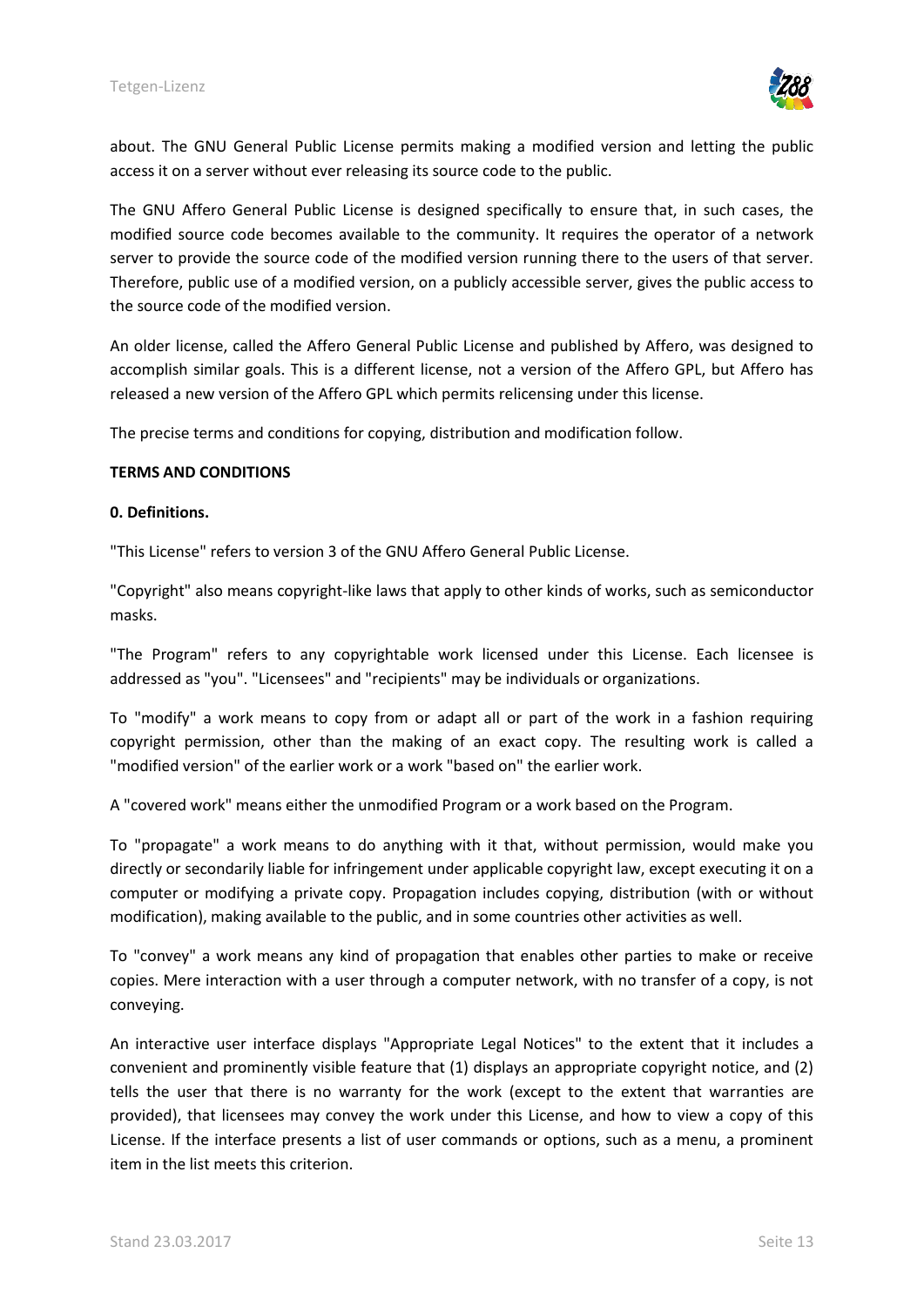

#### **1. Source Code.**

The "source code" for a work means the preferred form of the work for making modifications to it. "Object code" means any non-source form of a work.

A "Standard Interface" means an interface that either is an official standard defined by a recognized standards body, or, in the case of interfaces specified for a particular programming language, one that is widely used among developers working in that language.

The "System Libraries" of an executable work include anything, other than the work as a whole, that (a) is included in the normal form of packaging a Major Component, but which is not part of that Major Component, and (b) serves only to enable use of the work with that Major Component, or to implement a Standard Interface for which an implementation is available to the public in source code form. A "Major Component", in this context, means a major essential component (kernel, window system, and so on) of the specific operating system (if any) on which the executable work runs, or a compiler used to produce the work, or an object code interpreter used to run it.

The "Corresponding Source" for a work in object code form means all the source code needed to generate, install, and (for an executable work) run the object code and to modify the work, including scripts to control those activities. However, it does not include the work's System Libraries, or general-purpose tools or generally available free programs which are used unmodified in performing those activities but which are not part of the work. For example, Corresponding Source includes interface definition files associated with source files for the work, and the source code for shared libraries and dynamically linked subprograms that the work is specifically designed to require, such as by intimate data communication or control flow between those subprograms and other parts of the work.

The Corresponding Source need not include anything that users can regenerate automatically from other parts of the Corresponding Source.

The Corresponding Source for a work in source code form is that same work.

#### **2. Basic Permissions.**

All rights granted under this License are granted for the term of copyright on the Program, and are irrevocable provided the stated conditions are met. This License explicitly affirms your unlimited permission to run the unmodified Program. The output from running a covered work is covered by this License only if the output, given its content, constitutes a covered work. This License acknowledges your rights of fair use or other equivalent, as provided by copyright law.

You may make, run and propagate covered works that you do not convey, without conditions so long as your license otherwise remains in force. You may convey covered works to others for the sole purpose of having them make modifications exclusively for you, or provide you with facilities for running those works, provided that you comply with the terms of this License in conveying all material for which you do not control copyright. Those thus making or running the covered works for you must do so exclusively on your behalf, under your direction and control, on terms that prohibit them from making any copies of your copyrighted material outside their relationship with you.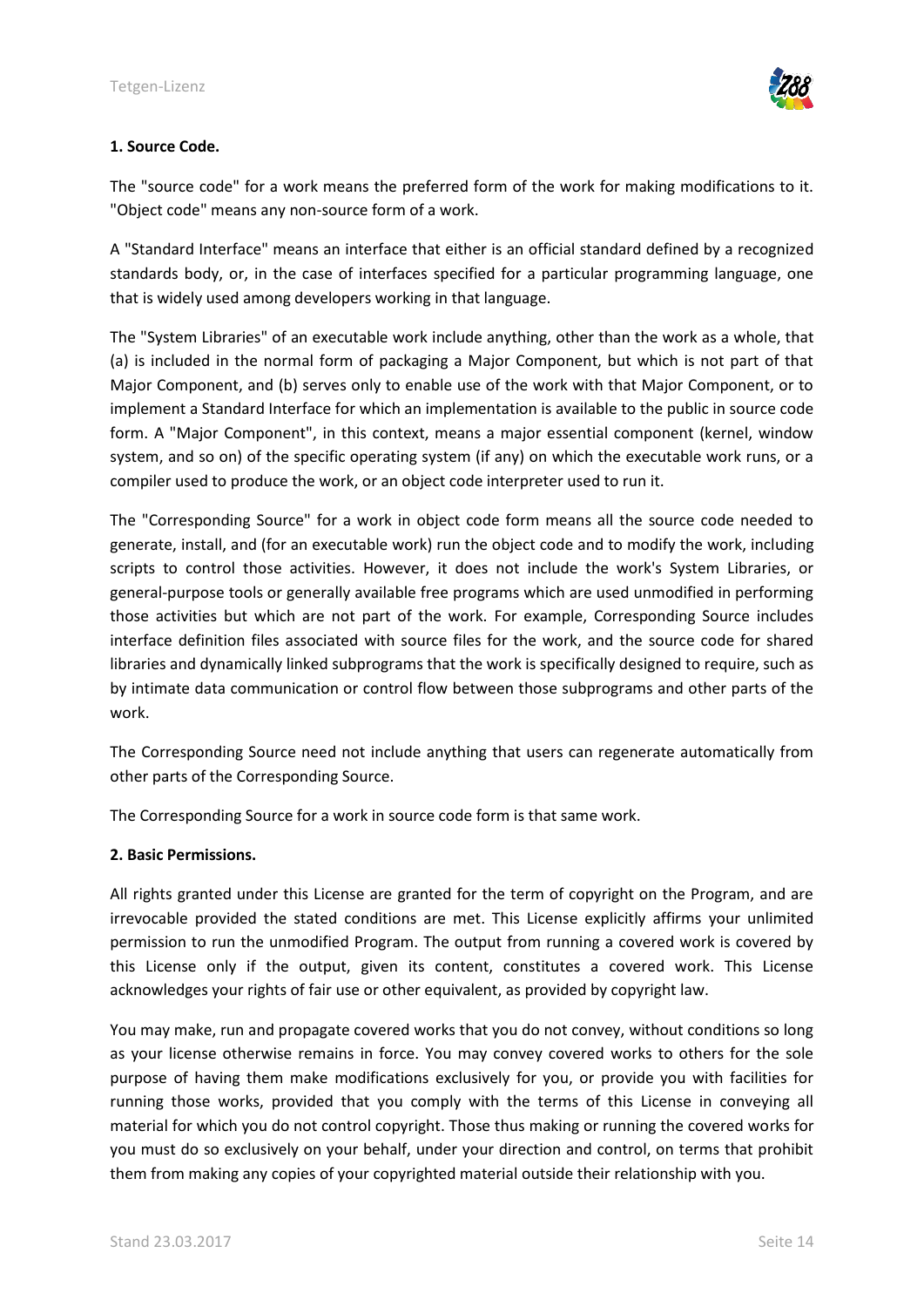

Conveying under any other circumstances is permitted solely under the conditions stated below. Sublicensing is not allowed; section 10 makes it unnecessary.

#### **3. Protecting Users' Legal Rights From Anti-Circumvention Law.**

No covered work shall be deemed part of an effective technological measure under any applicable law fulfilling obligations under article 11 of the WIPO copyright treaty adopted on 20 December 1996, or similar laws prohibiting or restricting circumvention of such measures.

When you convey a covered work, you waive any legal power to forbid circumvention of technological measures to the extent such circumvention is effected by exercising rights under this License with respect to the covered work, and you disclaim any intention to limit operation or modification of the work as a means of enforcing, against the work's users, your or third parties' legal rights to forbid circumvention of technological measures.

#### **4. Conveying Verbatim Copies.**

You may convey verbatim copies of the Program's source code as you receive it, in any medium, provided that you conspicuously and appropriately publish on each copy an appropriate copyright notice; keep intact all notices stating that this License and any non-permissive terms added in accord with section 7 apply to the code; keep intact all notices of the absence of any warranty; and give all recipients a copy of this License along with the Program.

You may charge any price or no price for each copy that you convey, and you may offer support or warranty protection for a fee.

#### **5. Conveying Modified Source Versions.**

You may convey a work based on the Program, or the modifications to produce it from the Program, in the form of source code under the terms of section 4, provided that you also meet all of these conditions:

- a) The work must carry prominent notices stating that you modified it, and giving a relevant date.
- b) The work must carry prominent notices stating that it is released under this License and any conditions added under section 7. This requirement modifies the requirement in section 4 to "keep intact all notices".
- c) You must license the entire work, as a whole, under this License to anyone who comes into possession of a copy. This License will therefore apply, along with any applicable section 7 additional terms, to the whole of the work, and all its parts, regardless of how they are packaged. This License gives no permission to license the work in any other way, but it does not invalidate such permission if you have separately received it.
- d) If the work has interactive user interfaces, each must display Appropriate Legal Notices; however, if the Program has interactive interfaces that do not display Appropriate Legal Notices, your work need not make them do so.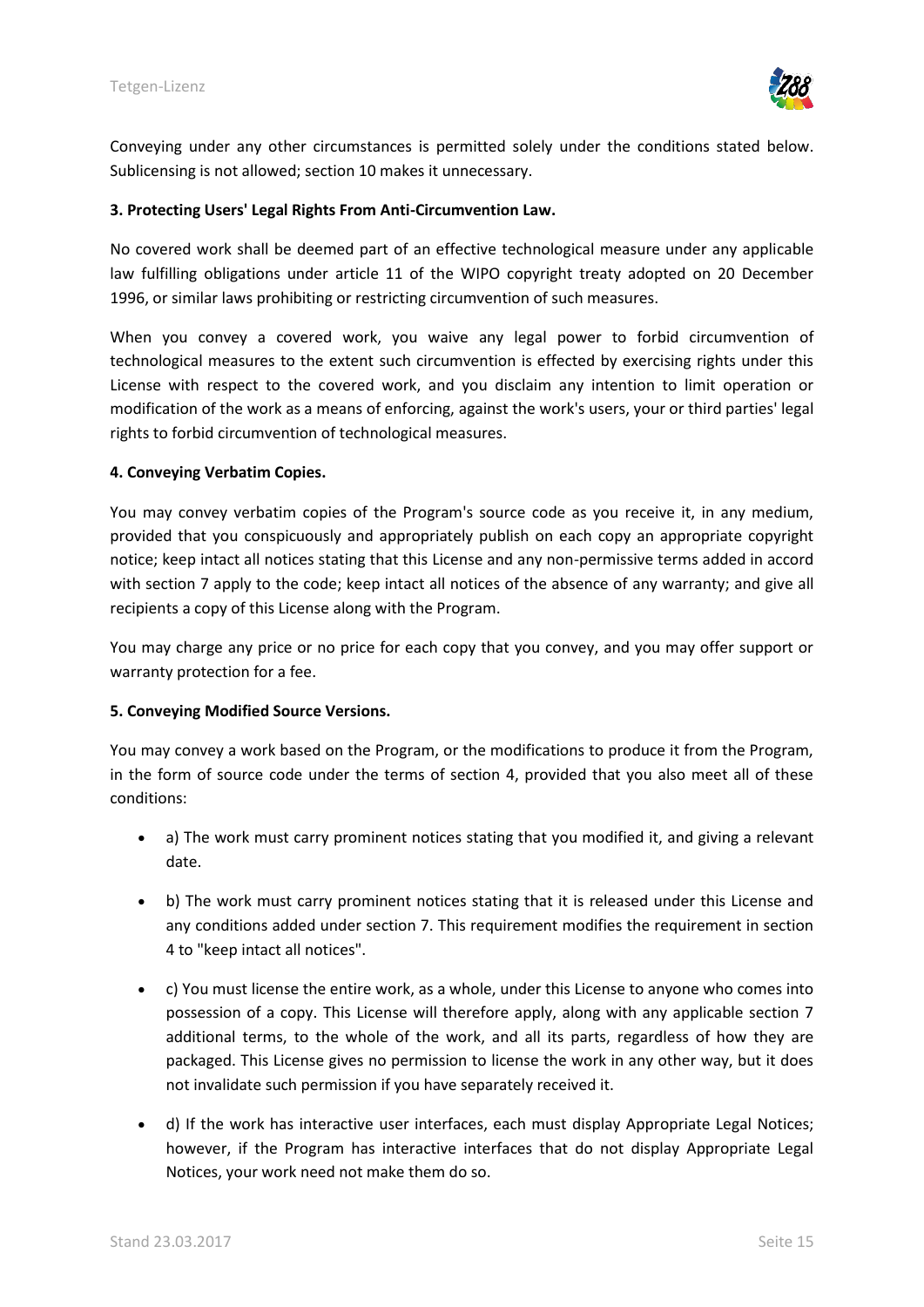

A compilation of a covered work with other separate and independent works, which are not by their nature extensions of the covered work, and which are not combined with it such as to form a larger program, in or on a volume of a storage or distribution medium, is called an "aggregate" if the compilation and its resulting copyright are not used to limit the access or legal rights of the compilation's users beyond what the individual works permit. Inclusion of a covered work in an aggregate does not cause this License to apply to the other parts of the aggregate.

#### **6. Conveying Non-Source Forms.**

You may convey a covered work in object code form under the terms of sections 4 and 5, provided that you also convey the machine-readable Corresponding Source under the terms of this License, in one of these ways:

- a) Convey the object code in, or embodied in, a physical product (including a physical distribution medium), accompanied by the Corresponding Source fixed on a durable physical medium customarily used for software interchange.
- b) Convey the object code in, or embodied in, a physical product (including a physical distribution medium), accompanied by a written offer, valid for at least three years and valid for as long as you offer spare parts or customer support for that product model, to give anyone who possesses the object code either (1) a copy of the Corresponding Source for all the software in the product that is covered by this License, on a durable physical medium customarily used for software interchange, for a price no more than your reasonable cost of physically performing this conveying of source, or (2) access to copy the Corresponding Source from a network server at no charge.
- c) Convey individual copies of the object code with a copy of the written offer to provide the Corresponding Source. This alternative is allowed only occasionally and noncommercially, and only if you received the object code with such an offer, in accord with subsection 6b.
- d) Convey the object code by offering access from a designated place (gratis or for a charge), and offer equivalent access to the Corresponding Source in the same way through the same place at no further charge. You need not require recipients to copy the Corresponding Source along with the object code. If the place to copy the object code is a network server, the Corresponding Source may be on a different server (operated by you or a third party) that supports equivalent copying facilities, provided you maintain clear directions next to the object code saying where to find the Corresponding Source. Regardless of what server hosts the Corresponding Source, you remain obligated to ensure that it is available for as long as needed to satisfy these requirements.
- e) Convey the object code using peer-to-peer transmission, provided you inform other peers where the object code and Corresponding Source of the work are being offered to the general public at no charge under subsection 6d.

A separable portion of the object code, whose source code is excluded from the Corresponding Source as a System Library, need not be included in conveying the object code work.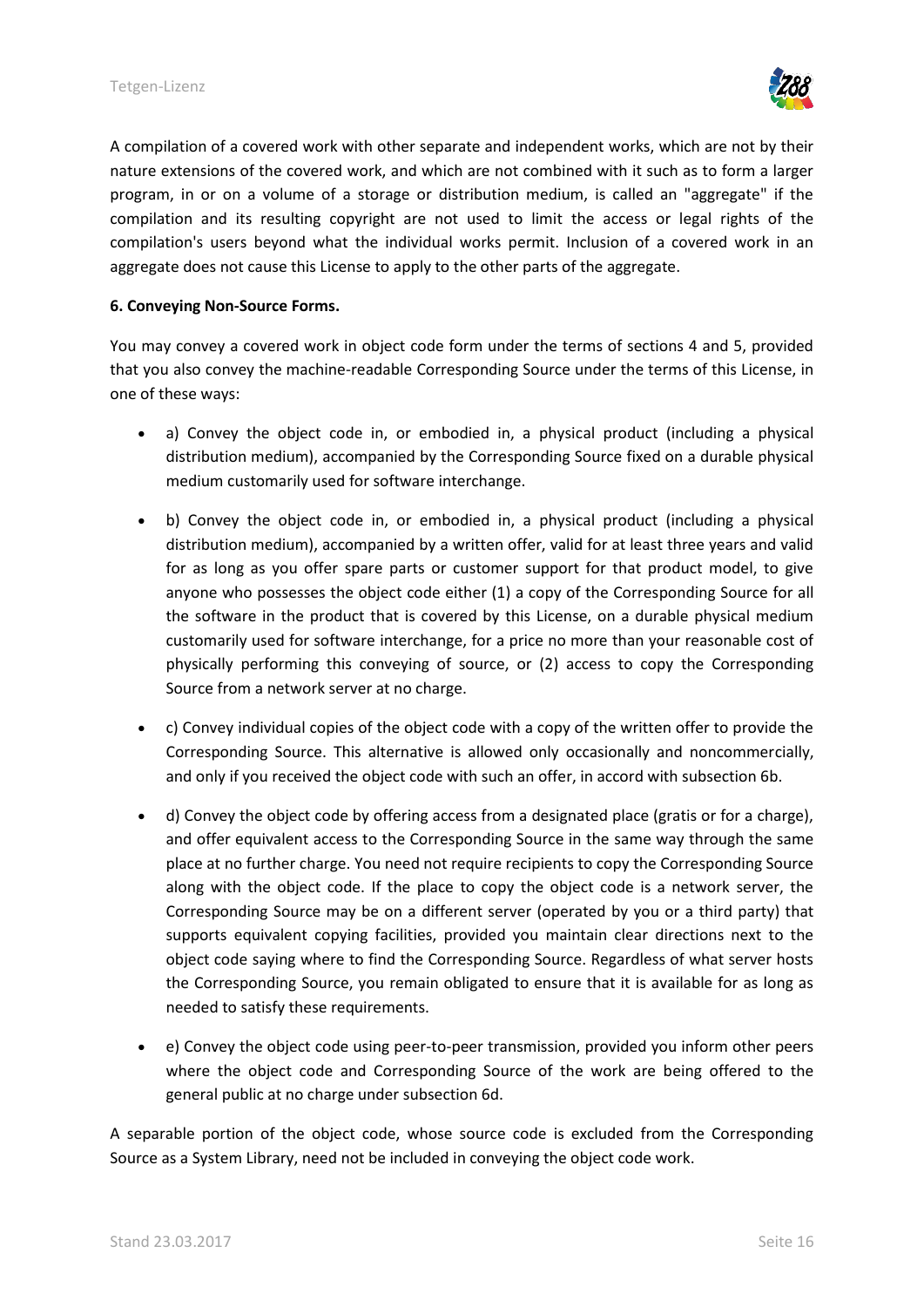

A "User Product" is either (1) a "consumer product", which means any tangible personal property which is normally used for personal, family, or household purposes, or (2) anything designed or sold for incorporation into a dwelling. In determining whether a product is a consumer product, doubtful cases shall be resolved in favor of coverage. For a particular product received by a particular user, "normally used" refers to a typical or common use of that class of product, regardless of the status of the particular user or of the way in which the particular user actually uses, or expects or is expected to use, the product. A product is a consumer product regardless of whether the product has substantial commercial, industrial or non-consumer uses, unless such uses represent the only significant mode of use of the product.

"Installation Information" for a User Product means any methods, procedures, authorization keys, or other information required to install and execute modified versions of a covered work in that User Product from a modified version of its Corresponding Source. The information must suffice to ensure that the continued functioning of the modified object code is in no case prevented or interfered with solely because modification has been made.

If you convey an object code work under this section in, or with, or specifically for use in, a User Product, and the conveying occurs as part of a transaction in which the right of possession and use of the User Product is transferred to the recipient in perpetuity or for a fixed term (regardless of how the transaction is characterized), the Corresponding Source conveyed under this section must be accompanied by the Installation Information. But this requirement does not apply if neither you nor any third party retains the ability to install modified object code on the User Product (for example, the work has been installed in ROM).

The requirement to provide Installation Information does not include a requirement to continue to provide support service, warranty, or updates for a work that has been modified or installed by the recipient, or for the User Product in which it has been modified or installed. Access to a network may be denied when the modification itself materially and adversely affects the operation of the network or violates the rules and protocols for communication across the network.

Corresponding Source conveyed, and Installation Information provided, in accord with this section must be in a format that is publicly documented (and with an implementation available to the public in source code form), and must require no special password or key for unpacking, reading or copying.

## **7. Additional Terms.**

"Additional permissions" are terms that supplement the terms of this License by making exceptions from one or more of its conditions. Additional permissions that are applicable to the entire Program shall be treated as though they were included in this License, to the extent that they are valid under applicable law. If additional permissions apply only to part of the Program, that part may be used separately under those permissions, but the entire Program remains governed by this License without regard to the additional permissions.

When you convey a copy of a covered work, you may at your option remove any additional permissions from that copy, or from any part of it. (Additional permissions may be written to require their own removal in certain cases when you modify the work.) You may place additional permissions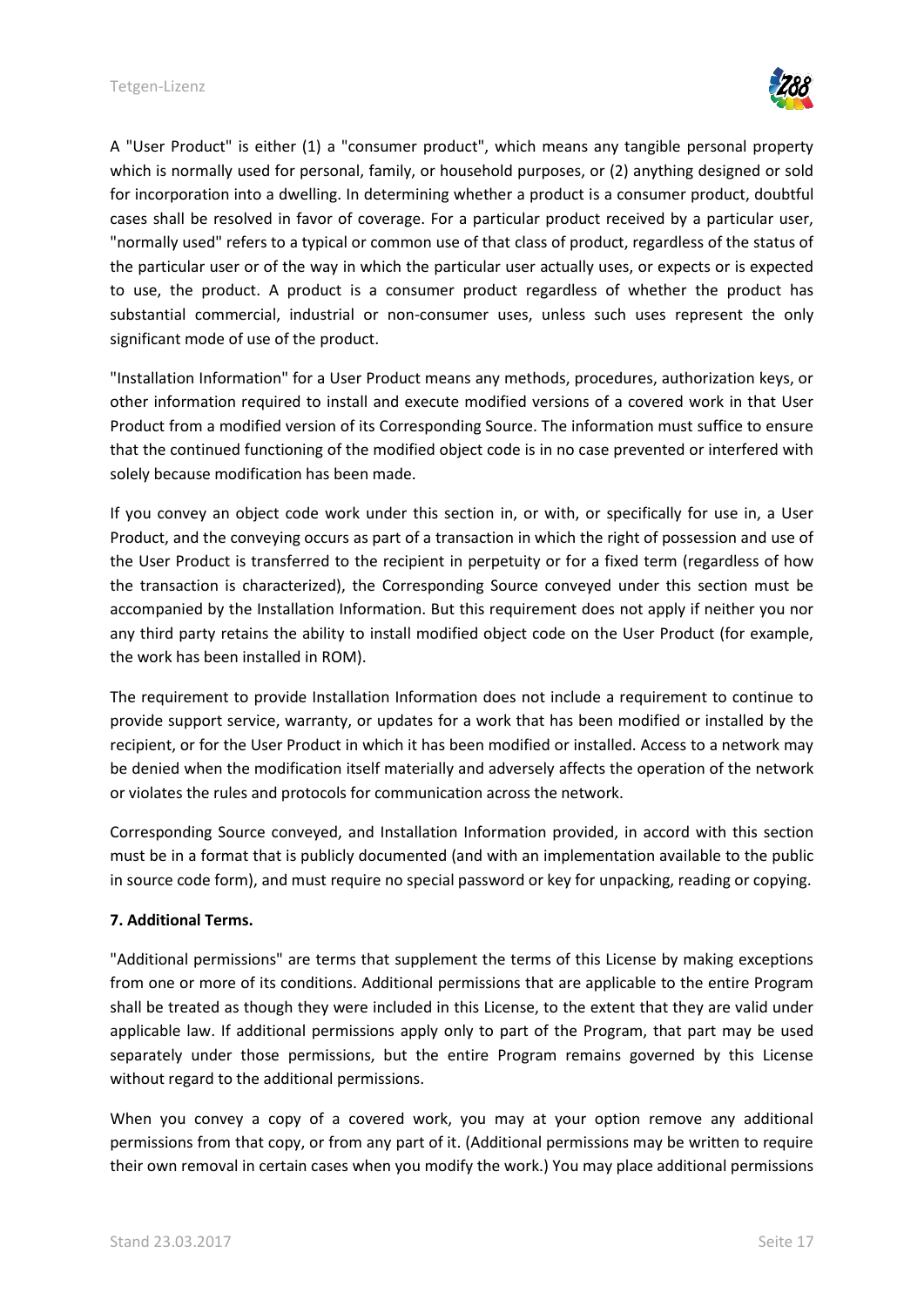

on material, added by you to a covered work, for which you have or can give appropriate copyright permission.

Notwithstanding any other provision of this License, for material you add to a covered work, you may (if authorized by the copyright holders of that material) supplement the terms of this License with terms:

- a) Disclaiming warranty or limiting liability differently from the terms of sections 15 and 16 of this License; or
- b) Requiring preservation of specified reasonable legal notices or author attributions in that material or in the Appropriate Legal Notices displayed by works containing it; or
- c) Prohibiting misrepresentation of the origin of that material, or requiring that modified versions of such material be marked in reasonable ways as different from the original version; or
- d) Limiting the use for publicity purposes of names of licensors or authors of the material; or
- e) Declining to grant rights under trademark law for use of some trade names, trademarks, or service marks; or
- f) Requiring indemnification of licensors and authors of that material by anyone who conveys the material (or modified versions of it) with contractual assumptions of liability to the recipient, for any liability that these contractual assumptions directly impose on those licensors and authors.

All other non-permissive additional terms are considered "further restrictions" within the meaning of section 10. If the Program as you received it, or any part of it, contains a notice stating that it is governed by this License along with a term that is a further restriction, you may remove that term. If a license document contains a further restriction but permits relicensing or conveying under this License, you may add to a covered work material governed by the terms of that license document, provided that the further restriction does not survive such relicensing or conveying.

If you add terms to a covered work in accord with this section, you must place, in the relevant source files, a statement of the additional terms that apply to those files, or a notice indicating where to find the applicable terms.

Additional terms, permissive or non-permissive, may be stated in the form of a separately written license, or stated as exceptions; the above requirements apply either way.

## **8. Termination.**

You may not propagate or modify a covered work except as expressly provided under this License. Any attempt otherwise to propagate or modify it is void, and will automatically terminate your rights under this License (including any patent licenses granted under the third paragraph of section 11).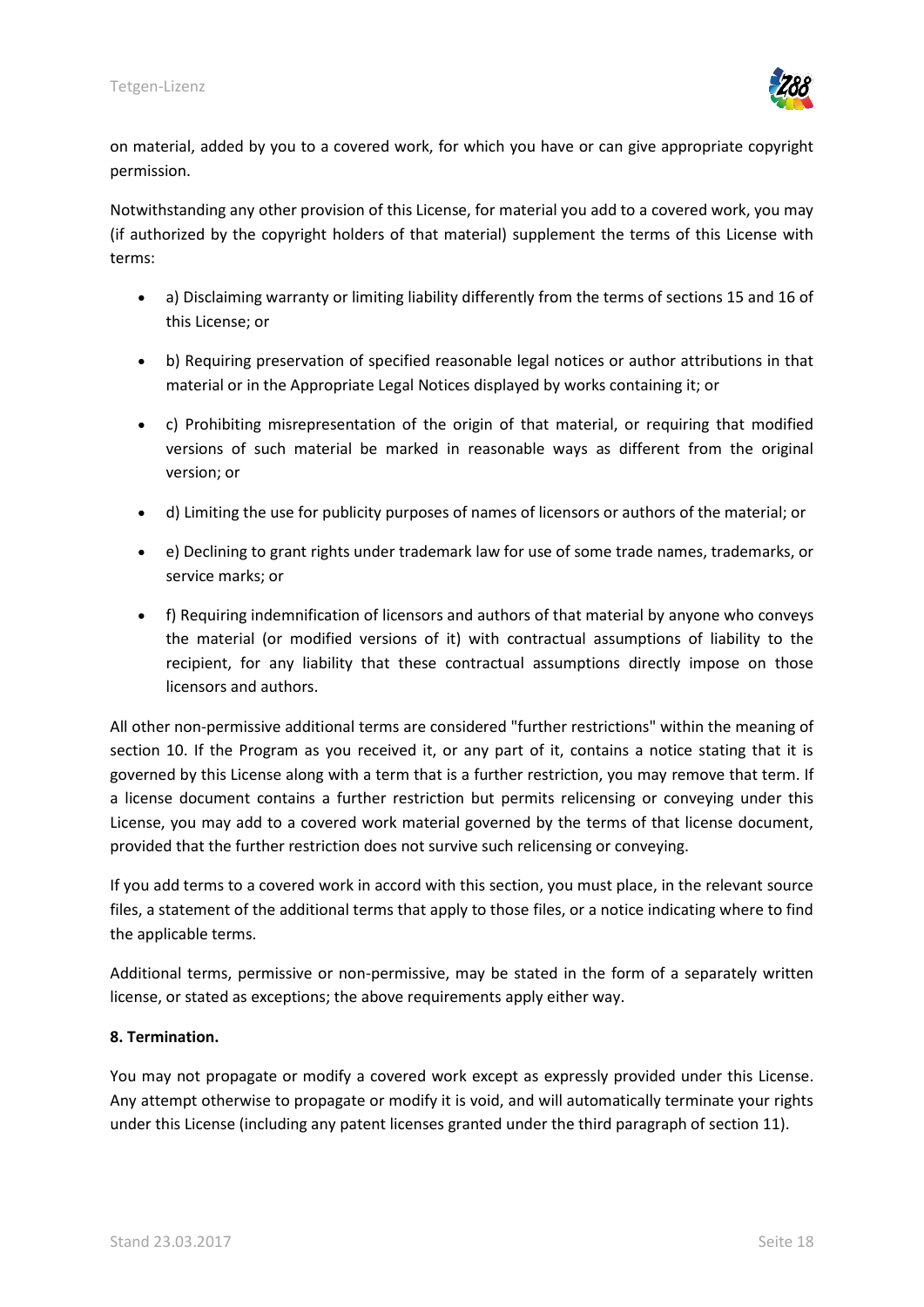

However, if you cease all violation of this License, then your license from a particular copyright holder is reinstated (a) provisionally, unless and until the copyright holder explicitly and finally terminates your license, and (b) permanently, if the copyright holder fails to notify you of the violation by some reasonable means prior to 60 days after the cessation.

Moreover, your license from a particular copyright holder is reinstated permanently if the copyright holder notifies you of the violation by some reasonable means, this is the first time you have received notice of violation of this License (for any work) from that copyright holder, and you cure the violation prior to 30 days after your receipt of the notice.

Termination of your rights under this section does not terminate the licenses of parties who have received copies or rights from you under this License. If your rights have been terminated and not permanently reinstated, you do not qualify to receive new licenses for the same material under section 10.

## **9. Acceptance Not Required for Having Copies.**

You are not required to accept this License in order to receive or run a copy of the Program. Ancillary propagation of a covered work occurring solely as a consequence of using peer-to-peer transmission to receive a copy likewise does not require acceptance. However, nothing other than this License grants you permission to propagate or modify any covered work. These actions infringe copyright if you do not accept this License. Therefore, by modifying or propagating a covered work, you indicate your acceptance of this License to do so.

#### **10. Automatic Licensing of Downstream Recipients.**

Each time you convey a covered work, the recipient automatically receives a license from the original licensors, to run, modify and propagate that work, subject to this License. You are not responsible for enforcing compliance by third parties with this License.

An "entity transaction" is a transaction transferring control of an organization, or substantially all assets of one, or subdividing an organization, or merging organizations. If propagation of a covered work results from an entity transaction, each party to that transaction who receives a copy of the work also receives whatever licenses to the work the party's predecessor in interest had or could give under the previous paragraph, plus a right to possession of the Corresponding Source of the work from the predecessor in interest, if the predecessor has it or can get it with reasonable efforts.

You may not impose any further restrictions on the exercise of the rights granted or affirmed under this License. For example, you may not impose a license fee, royalty, or other charge for exercise of rights granted under this License, and you may not initiate litigation (including a cross-claim or counterclaim in a lawsuit) alleging that any patent claim is infringed by making, using, selling, offering for sale, or importing the Program or any portion of it.

#### **11. Patents.**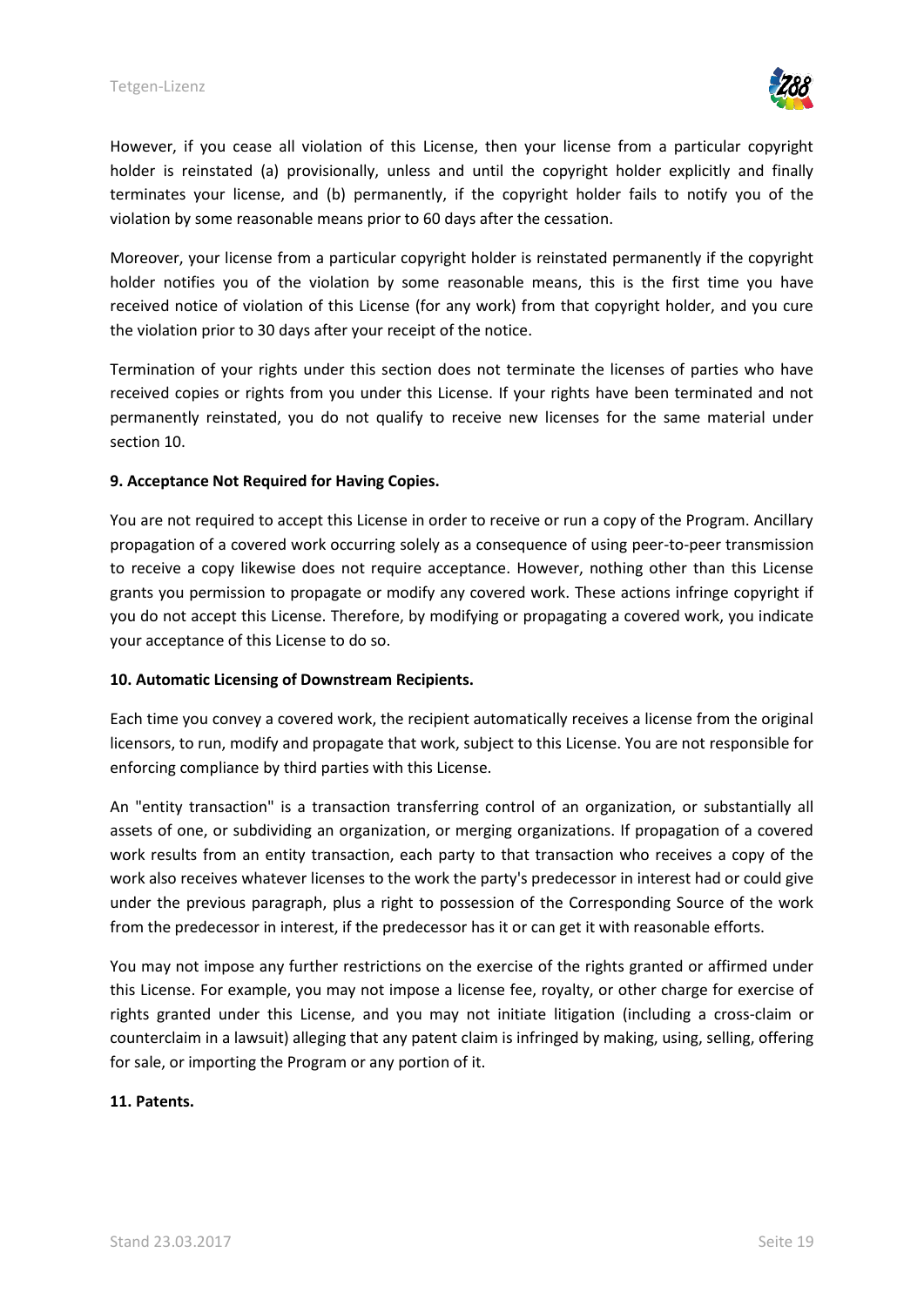

A "contributor" is a copyright holder who authorizes use under this License of the Program or a work on which the Program is based. The work thus licensed is called the contributor's "contributor version".

A contributor's "essential patent claims" are all patent claims owned or controlled by the contributor, whether already acquired or hereafter acquired, that would be infringed by some manner, permitted by this License, of making, using, or selling its contributor version, but do not include claims that would be infringed only as a consequence of further modification of the contributor version. For purposes of this definition, "control" includes the right to grant patent sublicenses in a manner consistent with the requirements of this License.

Each contributor grants you a non-exclusive, worldwide, royalty-free patent license under the contributor's essential patent claims, to make, use, sell, offer for sale, import and otherwise run, modify and propagate the contents of its contributor version.

In the following three paragraphs, a "patent license" is any express agreement or commitment, however denominated, not to enforce a patent (such as an express permission to practice a patent or covenant not to sue for patent infringement). To "grant" such a patent license to a party means to make such an agreement or commitment not to enforce a patent against the party.

If you convey a covered work, knowingly relying on a patent license, and the Corresponding Source of the work is not available for anyone to copy, free of charge and under the terms of this License, through a publicly available network server or other readily accessible means, then you must either (1) cause the Corresponding Source to be so available, or (2) arrange to deprive yourself of the benefit of the patent license for this particular work, or (3) arrange, in a manner consistent with the requirements of this License, to extend the patent license to downstream recipients. "Knowingly relying" means you have actual knowledge that, but for the patent license, your conveying the covered work in a country, or your recipient's use of the covered work in a country, would infringe one or more identifiable patents in that country that you have reason to believe are valid.

If, pursuant to or in connection with a single transaction or arrangement, you convey, or propagate by procuring conveyance of, a covered work, and grant a patent license to some of the parties receiving the covered work authorizing them to use, propagate, modify or convey a specific copy of the covered work, then the patent license you grant is automatically extended to all recipients of the covered work and works based on it.

A patent license is "discriminatory" if it does not include within the scope of its coverage, prohibits the exercise of, or is conditioned on the non-exercise of one or more of the rights that are specifically granted under this License. You may not convey a covered work if you are a party to an arrangement with a third party that is in the business of distributing software, under which you make payment to the third party based on the extent of your activity of conveying the work, and under which the third party grants, to any of the parties who would receive the covered work from you, a discriminatory patent license (a) in connection with copies of the covered work conveyed by you (or copies made from those copies), or (b) primarily for and in connection with specific products or compilations that contain the covered work, unless you entered into that arrangement, or that patent license was granted, prior to 28 March 2007.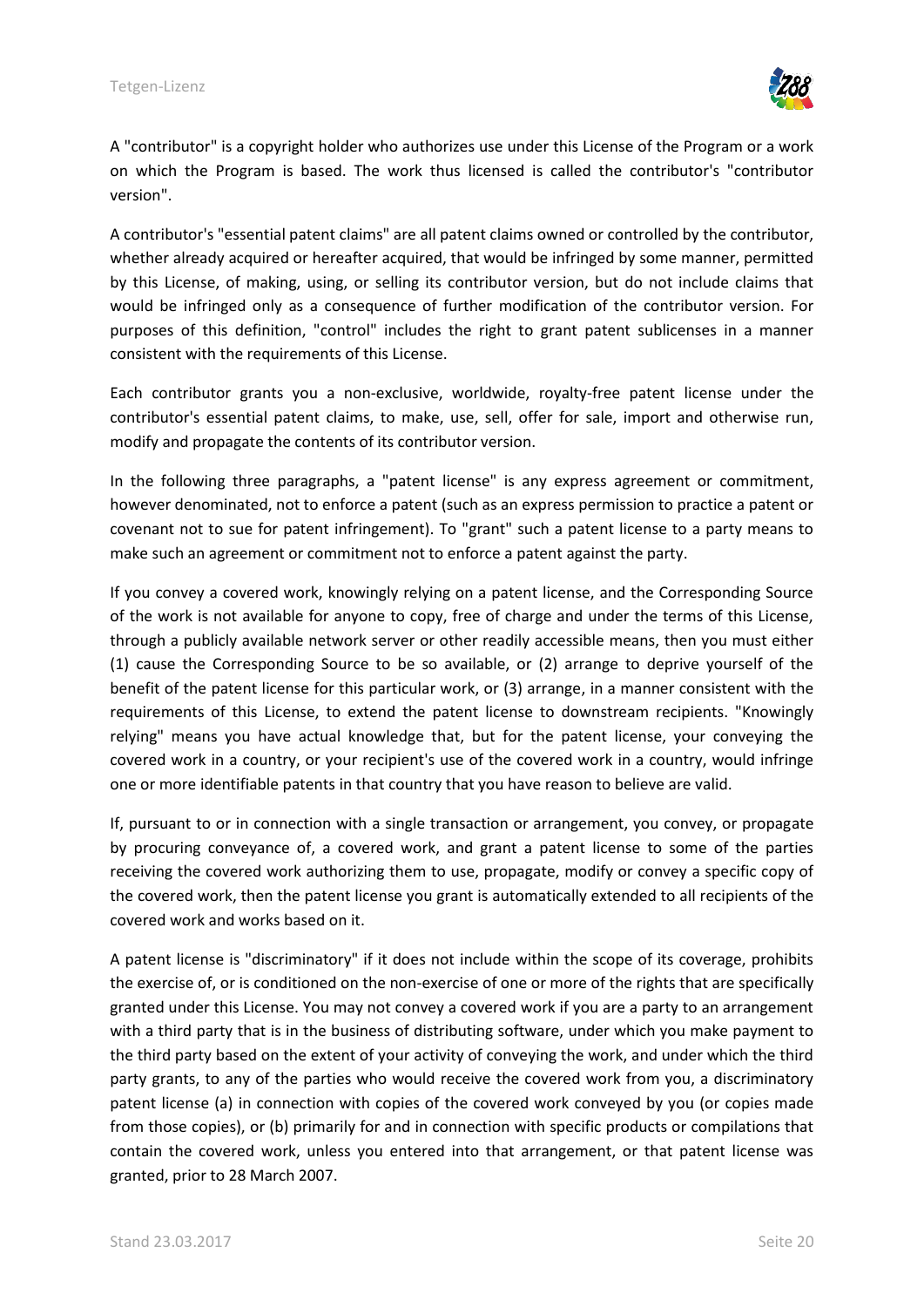

Nothing in this License shall be construed as excluding or limiting any implied license or other defenses to infringement that may otherwise be available to you under applicable patent law.

#### **12. No Surrender of Others' Freedom.**

If conditions are imposed on you (whether by court order, agreement or otherwise) that contradict the conditions of this License, they do not excuse you from the conditions of this License. If you cannot convey a covered work so as to satisfy simultaneously your obligations under this License and any other pertinent obligations, then as a consequence you may not convey it at all. For example, if you agree to terms that obligate you to collect a royalty for further conveying from those to whom you convey the Program, the only way you could satisfy both those terms and this License would be to refrain entirely from conveying the Program.

#### **13. Remote Network Interaction; Use with the GNU General Public License.**

Notwithstanding any other provision of this License, if you modify the Program, your modified version must prominently offer all users interacting with it remotely through a computer network (if your version supports such interaction) an opportunity to receive the Corresponding Source of your version by providing access to the Corresponding Source from a network server at no charge, through some standard or customary means of facilitating copying of software. This Corresponding Source shall include the Corresponding Source for any work covered by version 3 of the GNU General Public License that is incorporated pursuant to the following paragraph.

Notwithstanding any other provision of this License, you have permission to link or combine any covered work with a work licensed under version 3 of the GNU General Public License into a single combined work, and to convey the resulting work. The terms of this License will continue to apply to the part which is the covered work, but the work with which it is combined will remain governed by version 3 of the GNU General Public License.

#### **14. Revised Versions of this License.**

The Free Software Foundation may publish revised and/or new versions of the GNU Affero General Public License from time to time. Such new versions will be similar in spirit to the present version, but may differ in detail to address new problems or concerns.

Each version is given a distinguishing version number. If the Program specifies that a certain numbered version of the GNU Affero General Public License "or any later version" applies to it, you have the option of following the terms and conditions either of that numbered version or of any later version published by the Free Software Foundation. If the Program does not specify a version number of the GNU Affero General Public License, you may choose any version ever published by the Free Software Foundation.

If the Program specifies that a proxy can decide which future versions of the GNU Affero General Public License can be used, that proxy's public statement of acceptance of a version permanently authorizes you to choose that version for the Program.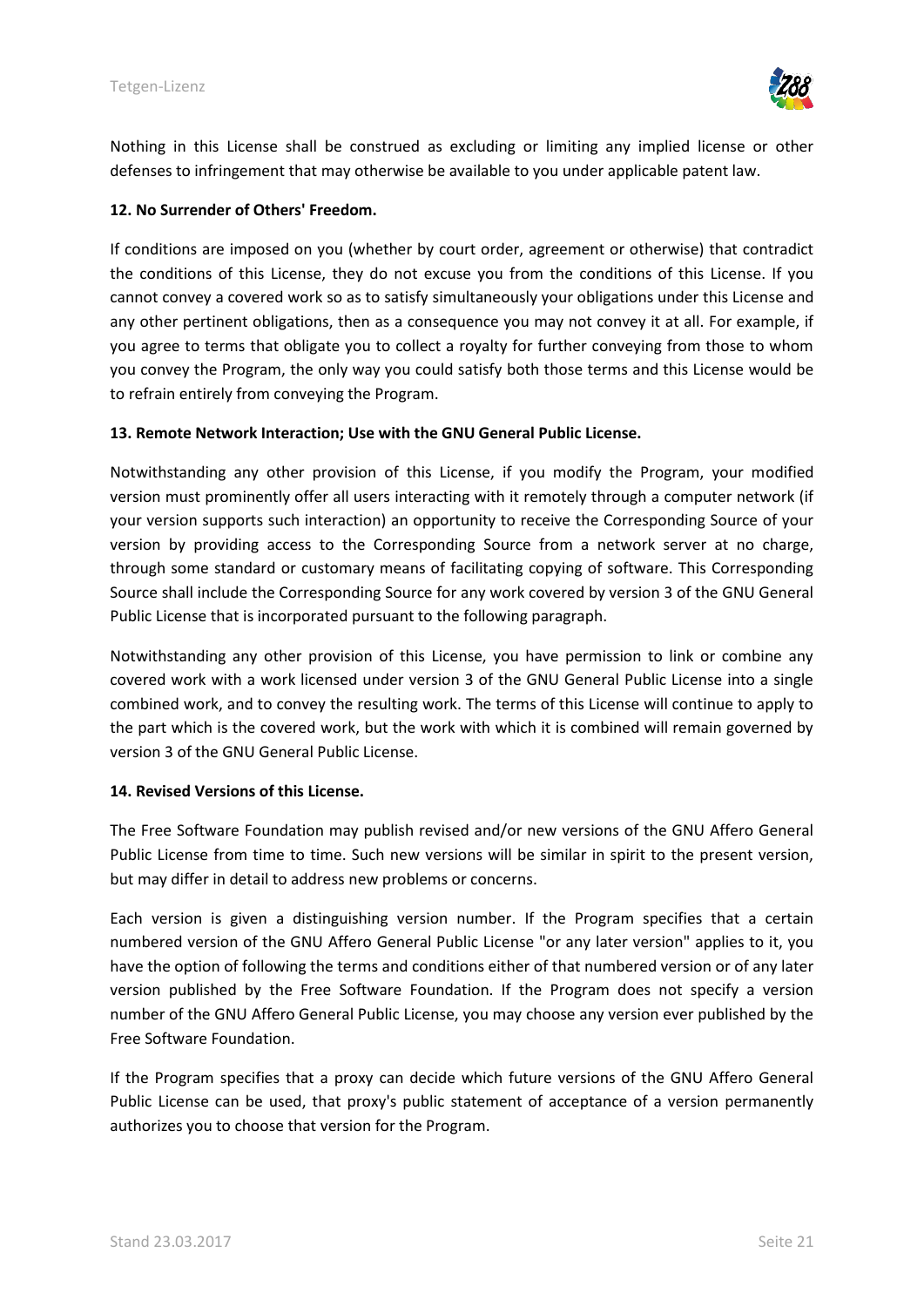

Later license versions may give you additional or different permissions. However, no additional obligations are imposed on any author or copyright holder as a result of your choosing to follow a later version.

### **15. Disclaimer of Warranty.**

THERE IS NO WARRANTY FOR THE PROGRAM, TO THE EXTENT PERMITTED BY APPLICABLE LAW. EXCEPT WHEN OTHERWISE STATED IN WRITING THE COPYRIGHT HOLDERS AND/OR OTHER PARTIES PROVIDE THE PROGRAM "AS IS" WITHOUT WARRANTY OF ANY KIND, EITHER EXPRESSED OR IMPLIED, INCLUDING, BUT NOT LIMITED TO, THE IMPLIED WARRANTIES OF MERCHANTABILITY AND FITNESS FOR A PARTICULAR PURPOSE. THE ENTIRE RISK AS TO THE QUALITY AND PERFORMANCE OF THE PROGRAM IS WITH YOU. SHOULD THE PROGRAM PROVE DEFECTIVE, YOU ASSUME THE COST OF ALL NECESSARY SERVICING, REPAIR OR CORRECTION.

#### **16. Limitation of Liability.**

IN NO EVENT UNLESS REQUIRED BY APPLICABLE LAW OR AGREED TO IN WRITING WILL ANY COPYRIGHT HOLDER, OR ANY OTHER PARTY WHO MODIFIES AND/OR CONVEYS THE PROGRAM AS PERMITTED ABOVE, BE LIABLE TO YOU FOR DAMAGES, INCLUDING ANY GENERAL, SPECIAL, INCIDENTAL OR CONSEQUENTIAL DAMAGES ARISING OUT OF THE USE OR INABILITY TO USE THE PROGRAM (INCLUDING BUT NOT LIMITED TO LOSS OF DATA OR DATA BEING RENDERED INACCURATE OR LOSSES SUSTAINED BY YOU OR THIRD PARTIES OR A FAILURE OF THE PROGRAM TO OPERATE WITH ANY OTHER PROGRAMS), EVEN IF SUCH HOLDER OR OTHER PARTY HAS BEEN ADVISED OF THE POSSIBILITY OF SUCH DAMAGES.

#### **17. Interpretation of Sections 15 and 16.**

If the disclaimer of warranty and limitation of liability provided above cannot be given local legal effect according to their terms, reviewing courts shall apply local law that most closely approximates an absolute waiver of all civil liability in connection with the Program, unless a warranty or assumption of liability accompanies a copy of the Program in return for a fee.

#### END OF TERMS AND CONDITIONS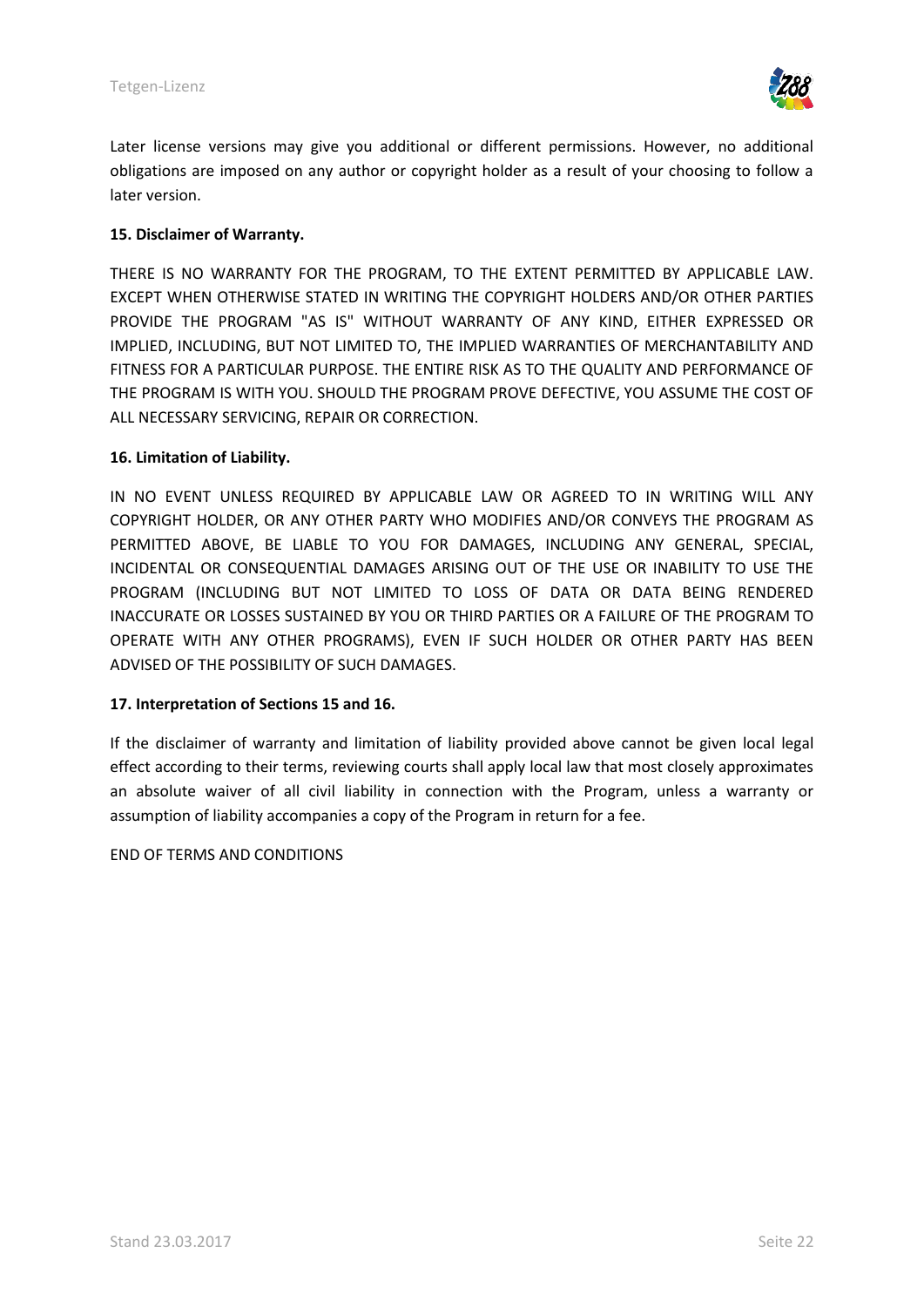<span id="page-22-0"></span>

# Open CASCADE-Lizenz

Since the version 6.7.0 Open CASCADE Technology is available under GNU Lesser General Public License (LGPL) version 2.1 with additional exception. Previous OCCT releases are licensed under [Open](http://www.opencascade.org/getocc/license/license_old/)  [CASCADE Technology Public License.](http://www.opencascade.org/getocc/license/license_old/)

### **GNU LESSER GENERAL PUBLIC LICENSE (LGPL v2.1)**

Version 2.1, February 1999

Copyright (C) 1991, 1999 Free Software Foundation, Inc. 51 Franklin Street, Fifth Floor, Boston, MA 02110-1301 USA.

Everyone is permitted to copy and distribute verbatim copies of this license document, but changing it is not allowed.

#### **Preamble**

The licenses for most software are designed to take away your freedom to share and change it. By contrast, the GNU General Public Licenses are intended to guarantee your freedom to share and change free software–to make sure the software is free for all its users.

This license, the Lesser General Public License, applies to some specially designated software packages–typically libraries–of the Free Software Foundation and other authors who decide to use it. You can use it too, but we suggest you first think carefully about whether this license or the ordinary General Public License is the better strategy to use in any particular case, based on the explanations below.

When we speak of free software, we are referring to freedom of use, not price. Our General Public Licenses are designed to make sure that you have the freedom to distribute copies of free software (and charge for this service if you wish); that you receive source code or can get it if you want it; that you can change the software and use pieces of it in new free programs; and that you are informed that you can do these things.

To protect your rights, we need to make restrictions that forbid distributors to deny you these rights or to ask you to surrender these rights. These restrictions translate to certain responsibilities for you if you distribute copies of the library or if you modify it.

For example, if you distribute copies of the library, whether gratis or for a fee, you must give the recipients all the rights that we gave you. You must make sure that they, too, receive or can get the source code. If you link other code with the library, you must provide complete object files to the recipients, so that they can relink them with the library after making changes to the library and recompiling it. And you must show them these terms so they know their rights.

We protect your rights with a two-step method: (1) we copyright the library, and (2) we offer you this license, which gives you legal permission to copy, distribute and/or modify the library.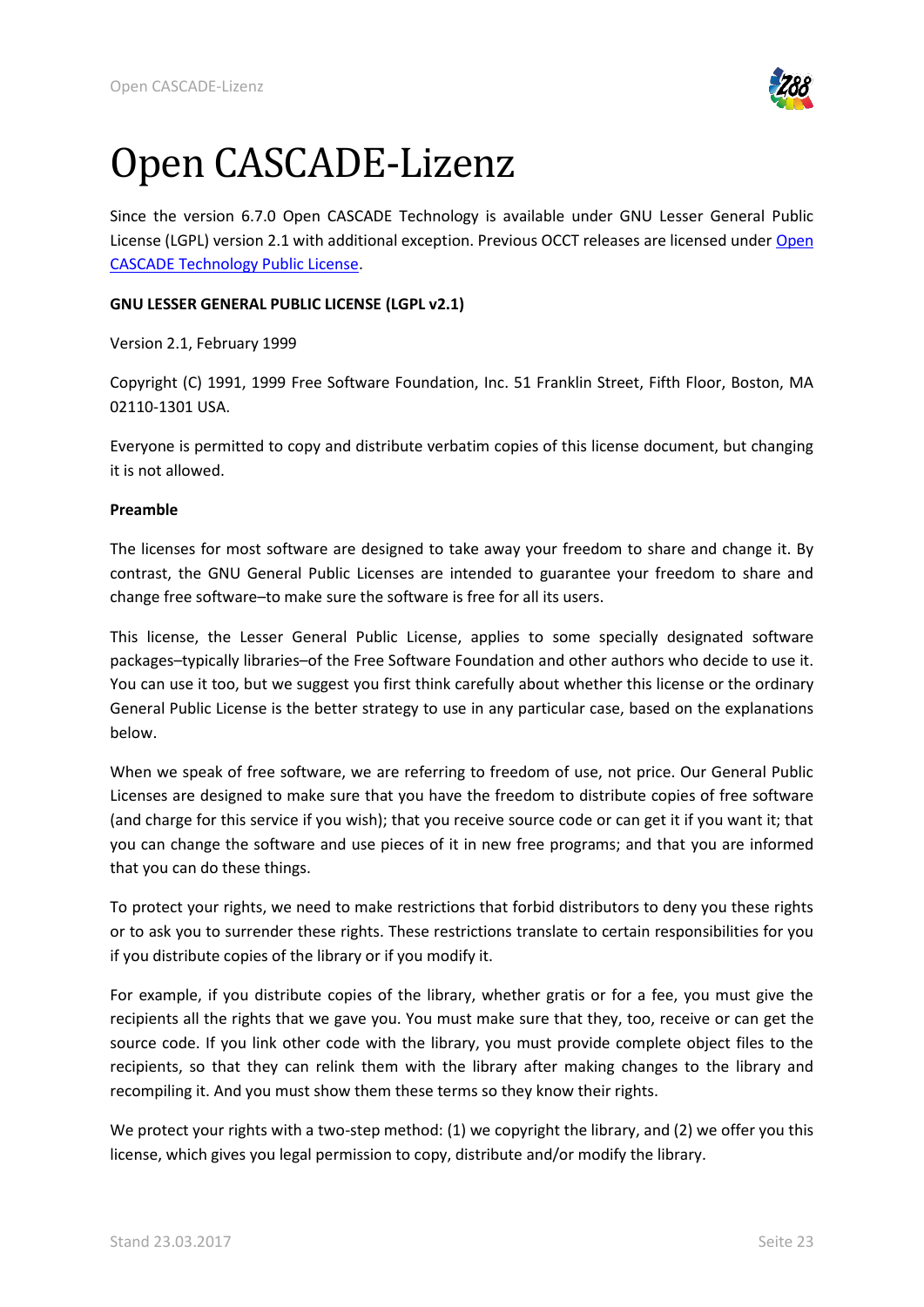

To protect each distributor, we want to make it very clear that there is no warranty for the free library. Also, if the library is modified by someone else and passed on, the recipients should know that what they have is not the original version, so that the original author's reputation will not be affected by problems that might be introduced by others.

Finally, software patents pose a constant threat to the existence of any free program. We wish to make sure that a company cannot effectively restrict the users of a free program by obtaining a restrictive license from a patent holder. Therefore, we insist that any patent license obtained for a version of the library must be consistent with the full freedom of use specified in this license.

Most GNU software, including some libraries, is covered by the ordinary GNU General Public License. This license, the GNU Lesser General Public License, applies to certain designated libraries, and is quite different from the ordinary General Public License. We use this license for certain libraries in order to permit linking those libraries into non-free programs.

When a program is linked with a library, whether statically or using a shared library, the combination of the two is legally speaking a combined work, a derivative of the original library. The ordinary General Public License therefore permits such linking only if the entire combination fits its criteria of freedom. The Lesser General Public License permits more lax criteria for linking other code with the library.

We call this license the "Lesser" General Public License because it does Less to protect the user's freedom than the ordinary General Public License. It also provides other free software developers Less of an advantage over competing non-free programs. These disadvantages are the reason we use the ordinary General Public License for many libraries. However, the Lesser license provides advantages in certain special circumstances.

For example, on rare occasions, there may be a special need to encourage the widest possible use of a certain library, so that it becomes a de-facto standard. To achieve this, non-free programs must be allowed to use the library. A more frequent case is that a free library does the same job as widely used non-free libraries. In this case, there is little to gain by limiting the free library to free software only, so we use the Lesser General Public License.

In other cases, permission to use a particular library in non-free programs enables a greater number of people to use a large body of free software. For example, permission to use the GNU C Library in non-free programs enables many more people to use the whole GNU operating system, as well as its variant, the GNU/Linux operating system.

Although the Lesser General Public License is Less protective of the users' freedom, it does ensure that the user of a program that is linked with the Library has the freedom and the wherewithal to run that program using a modified version of the Library.

The precise terms and conditions for copying, distribution and modification follow. Pay close attention to the difference between a "work based on the library" and a "work that uses the library". The former contains code derived from the library, whereas the latter must be combined with the library in order to run.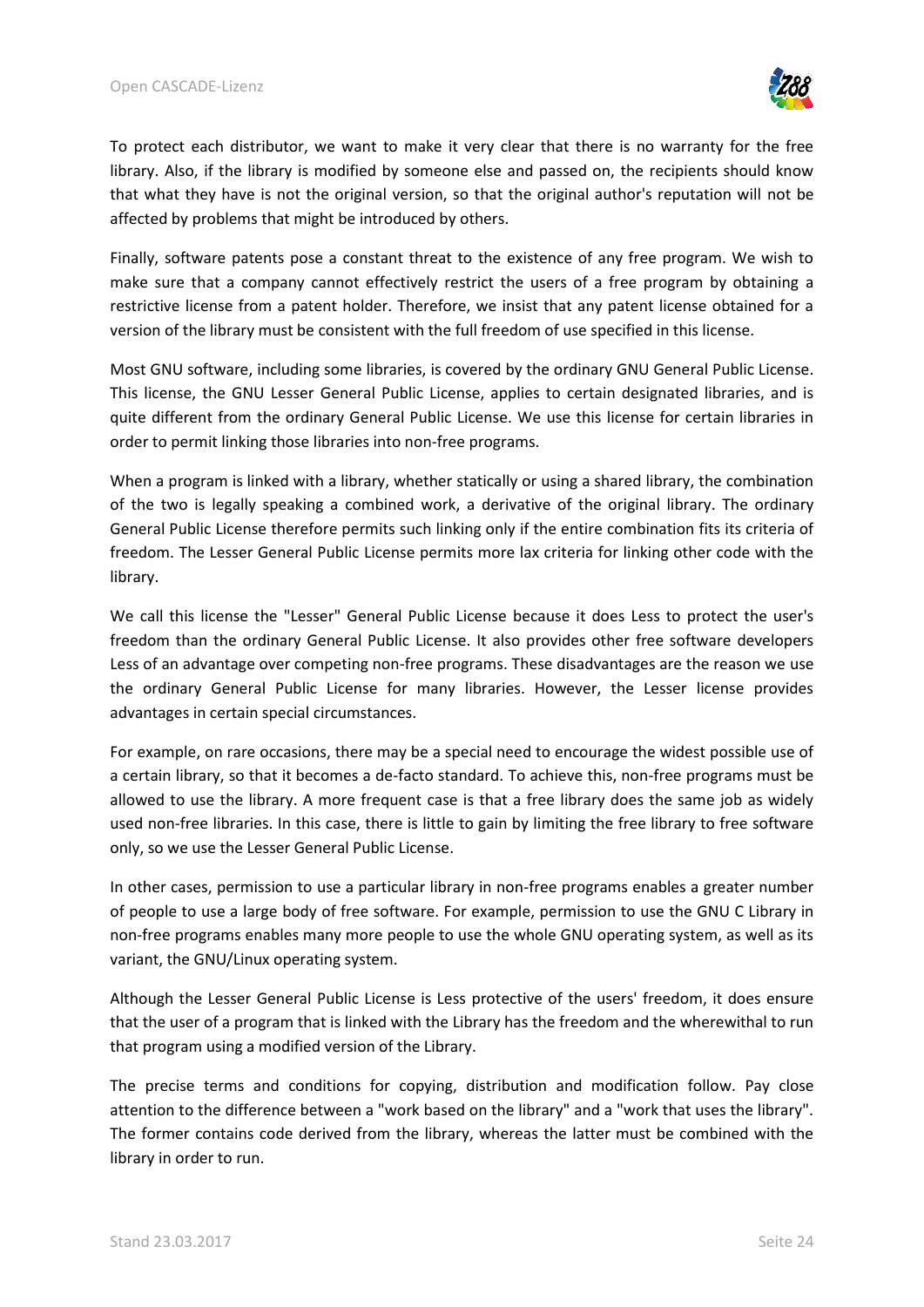

#### **TERMS AND CONDITIONS FOR COPYING, DISTRIBUTION AND MODIFICATION**

1. This License Agreement applies to any software library or other program which contains a notice placed by the copyright holder or other authorized party saying it may be distributed under the terms of this Lesser General Public License (also called "this License"). Each licensee is addressed as "you".

A "library" means a collection of software functions and/or data prepared so as to be conveniently linked with application programs (which use some of those functions and data) to form executables.

The "Library", below, refers to any such software library or work which has been distributed under these terms. A "work based on the Library" means either the Library or any derivative work under copyright law: that is to say, a work containing the Library or a portion of it, either verbatim or with modifications and/or translated straightforwardly into another language. (Hereinafter, translation is included without limitation in the term "modification".)

"Source code" for a work means the preferred form of the work for making modifications to it. For a library, complete source code means all the source code for all modules it contains, plus any associated interface definition files, plus the scripts used to control compilation and installation of the library.

Activities other than copying, distribution and modification are not covered by this License; they are outside its scope. The act of running a program using the Library is not restricted, and output from such a program is covered only if its contents constitute a work based on the Library (independent of the use of the Library in a tool for writing it). Whether that is true depends on what the Library does and what the program that uses the Library does.

2. You may copy and distribute verbatim copies of the Library's complete source code as you receive it, in any medium, provided that you conspicuously and appropriately publish on each copy an appropriate copyright notice and disclaimer of warranty; keep intact all the notices that refer to this License and to the absence of any warranty; and distribute a copy of this License along with the Library.

You may charge a fee for the physical act of transferring a copy, and you may at your option offer warranty protection in exchange for a fee.

- 3. You may modify your copy or copies of the Library or any portion of it, thus forming a work based on the Library, and copy and distribute such modifications or work under the terms of Section 1 above, provided that you also meet all of these conditions:
	- a. The modified work must itself be a software library.
	- b. You must cause the files modified to carry prominent notices stating that you changed the files and the date of any change.
	- c. You must cause the whole of the work to be licensed at no charge to all third parties under the terms of this License.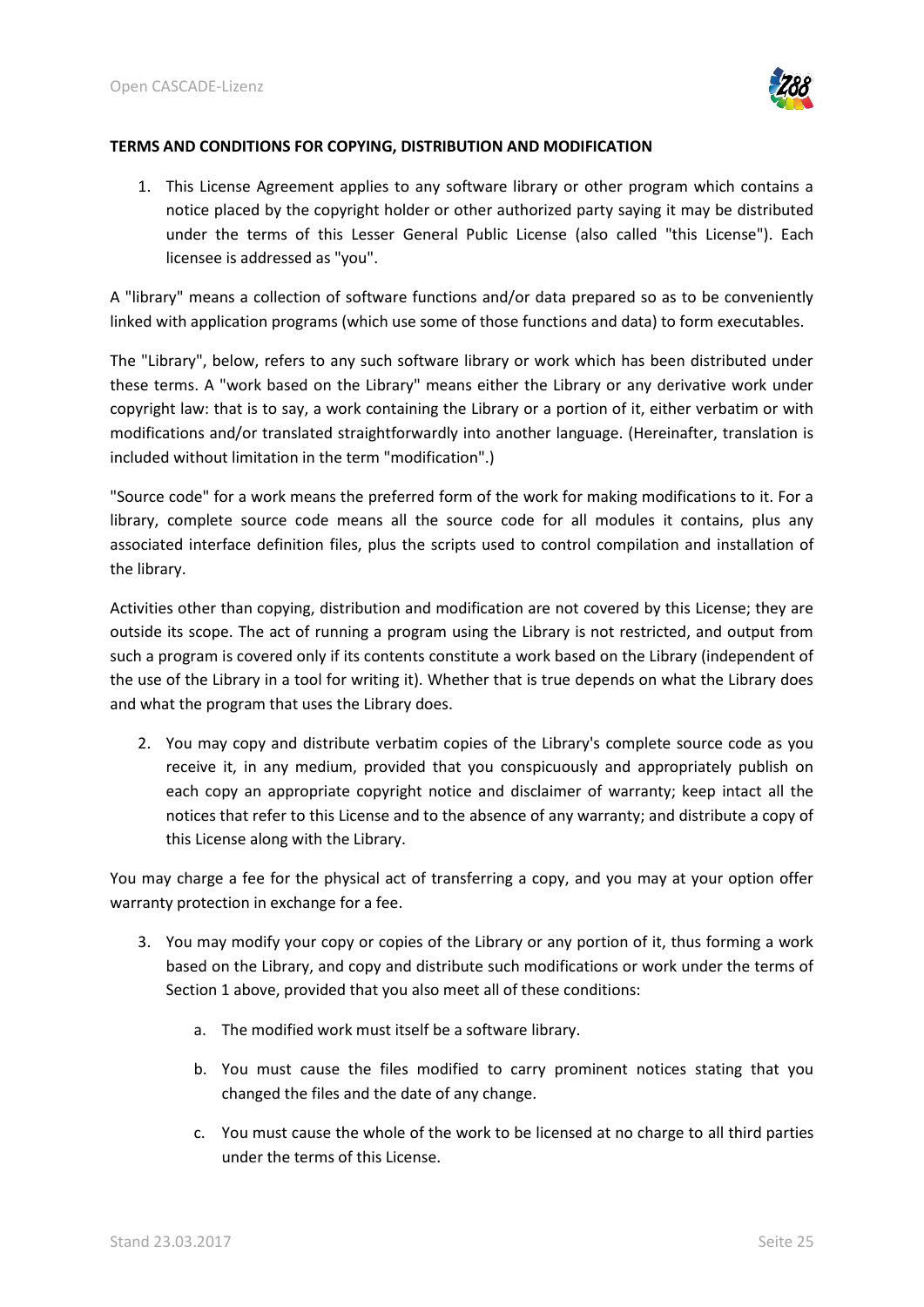

d. If a facility in the modified Library refers to a function or a table of data to be supplied by an application program that uses the facility, other than as an argument passed when the facility is invoked, then you must make a good faith effort to ensure that, in the event an application does not supply such function or table, the facility still operates, and performs whatever part of its purpose remains meaningful.

(For example, a function in a library to compute square roots has a purpose that is entirely welldefined independent of the application. Therefore, Subsection 2d requires that any applicationsupplied function or table used by this function must be optional: if the application does not supply it, the square root function must still compute square roots.)

- 4. These requirements apply to the modified work as a whole. If identifiable sections of that work are not derived from the Library, and can be reasonably considered independent and separate works in themselves, then this License, and its terms, do not apply to those sections when you distribute them as separate works. But when you distribute the same sections as part of a whole which is a work based on the Library, the distribution of the whole must be on the terms of this License, whose permissions for other licensees extend to the entire whole, and thus to each and every part regardless of who wrote it.
- 5. Thus, it is not the intent of this section to claim rights or contest your rights to work written entirely by you; rather, the intent is to exercise the right to control the distribution of derivative or collective works based on the Library.
- 6. In addition, mere aggregation of another work not based on the Library with the Library (or with a work based on the Library) on a volume of a storage or distribution medium does not bring the other work under the scope of this License.
- 7. You may opt to apply the terms of the ordinary GNU General Public License instead of this License to a given copy of the Library. To do this, you must alter all the notices that refer to this License, so that they refer to the ordinary GNU General Public License, version 2, instead of to this License. (If a newer version than version 2 of the ordinary GNU General Public License has appeared, then you can specify that version instead if you wish.) Do not make any other change in these notices.

Once this change is made in a given copy, it is irreversible for that copy, so the ordinary GNU General Public License applies to all subsequent copies and derivative works made from that copy.

This option is useful when you wish to copy part of the code of the Library into a program that is not a library.

8. You may copy and distribute the Library (or a portion or derivative of it, under Section 2) in object code or executable form under the terms of Sections 1 and 2 above provided that you accompany it with the complete corresponding machine-readable source code, which must be distributed under the terms of Sections 1 and 2 above on a medium customarily used for software interchange.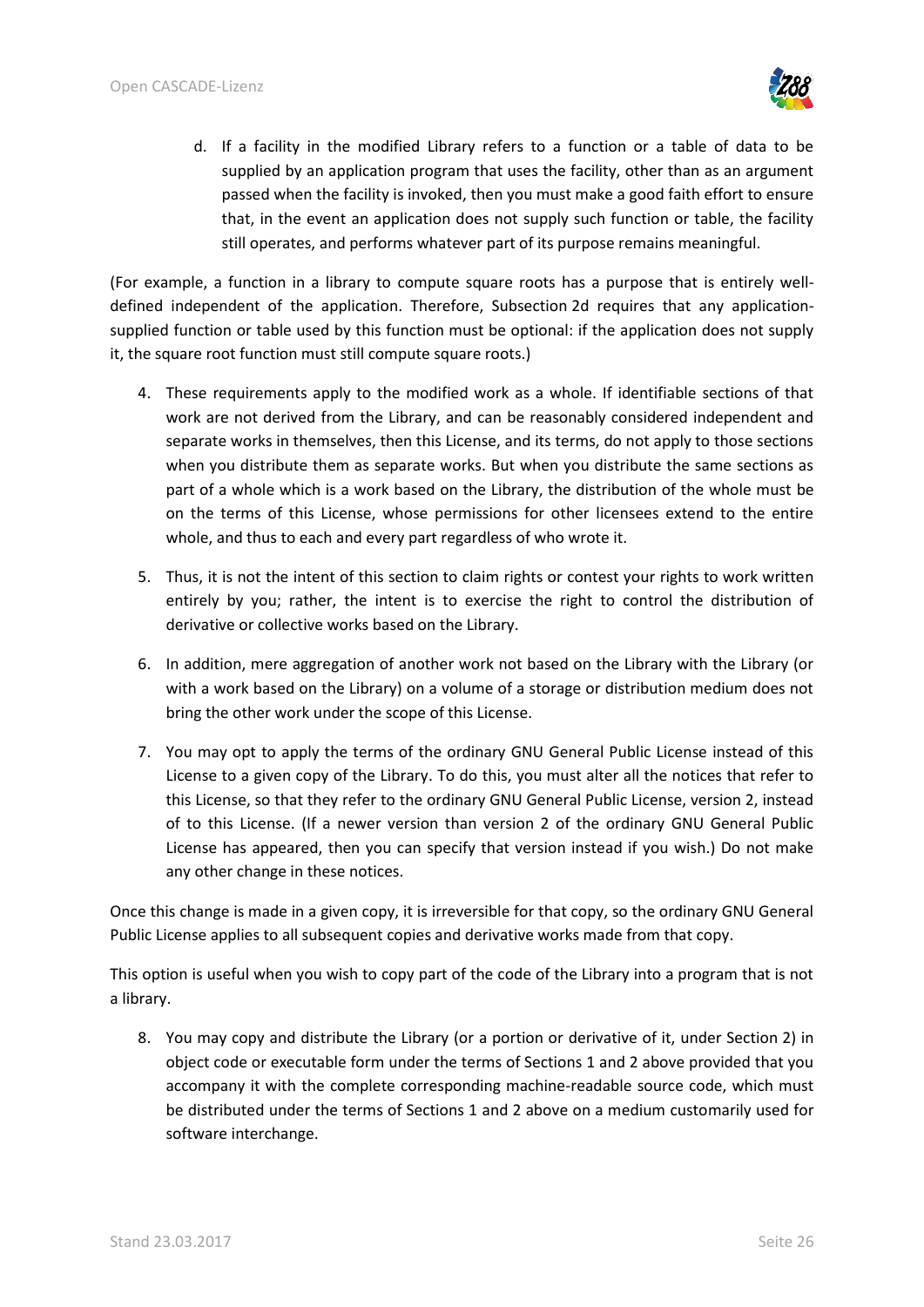

If distribution of object code is made by offering access to copy from a designated place, then offering equivalent access to copy the source code from the same place satisfies the requirement to distribute the source code, even though third parties are not compelled to copy the source along with the object code.

9. A program that contains no derivative of any portion of the Library, but is designed to work with the Library by being compiled or linked with it, is called a "work that uses the Library". Such a work, in isolation, is not a derivative work of the Library, and therefore falls outside the scope of this License.

However, linking a "work that uses the Library" with the Library creates an executable that is a derivative of the Library (because it contains portions of the Library), rather than a "work that uses the library". The executable is therefore covered by this License. Section 6 states terms for distribution of such executables.

When a "work that uses the Library" uses material from a header file that is part of the Library, the object code for the work may be a derivative work of the Library even though the source code is not. Whether this is true is especially significant if the work can be linked without the Library, or if the work is itself a library. The threshold for this to be true is not precisely defined by law.

If such an object file uses only numerical parameters, data structure layouts and accessors, and small macros and small inline functions (ten lines or less in length), then the use of the object file is unrestricted, regardless of whether it is legally a derivative work. (Executables containing this object code plus portions of the Library will still fall under Section 6.)

Otherwise, if the work is a derivative of the Library, you may distribute the object code for the work under the terms of Section 6. Any executables containing that work also fall under Section 6, whether or not they are linked directly with the Library itself.

10. As an exception to the Sections above, you may also combine or link a "work that uses the Library" with the Library to produce a work containing portions of the Library, and distribute that work under terms of your choice, provided that the terms permit modification of the work for the customer's own use and reverse engineering for debugging such modifications.

You must give prominent notice with each copy of the work that the Library is used in it and that the Library and its use are covered by this License. You must supply a copy of this License. If the work during execution displays copyright notices, you must include the copyright notice for the Library among them, as well as a reference directing the user to the copy of this License. Also, you must do one of these things:

> a. Accompany the work with the complete corresponding machine-readable source code for the Library including whatever changes were used in the work (which must be distributed under Sections 1 and 2 above); and, if the work is an executable linked with the Library, with the complete machine-readable "work that uses the Library", as object code and/or source code, so that the user can modify the Library and then relink to produce a modified executable containing the modified Library. (It is understood that the user who changes the contents of definitions files in the Library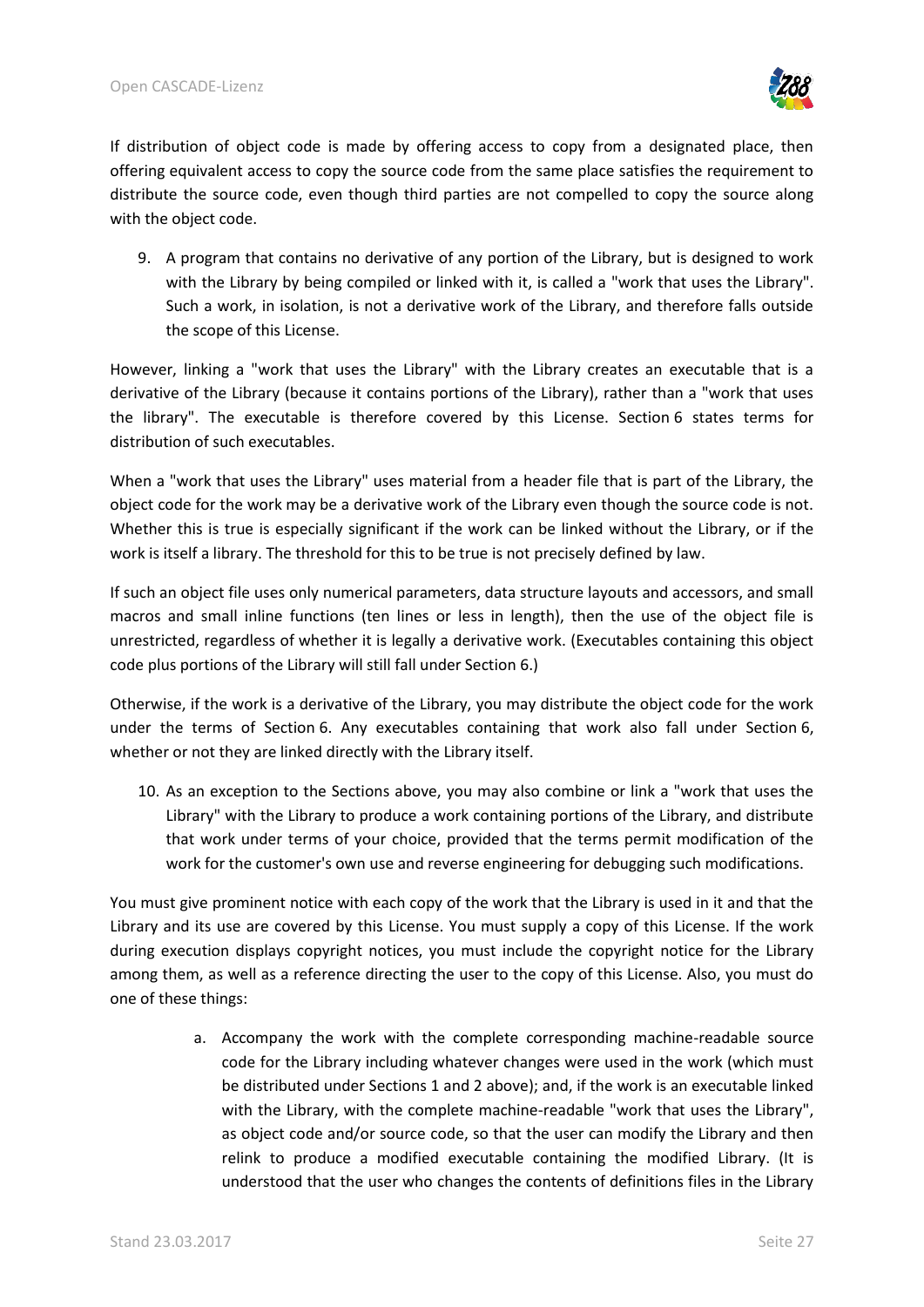

will not necessarily be able to recompile the application to use the modified definitions.)

- b. Use a suitable shared library mechanism for linking with the Library. A suitable mechanism is one that (1) uses at run time a copy of the library already present on the user's computer system, rather than copying library functions into the executable, and (2) will operate properly with a modified version of the library, if the user installs one, as long as the modified version is interface-compatible with the version that the work was made with.
- c. Accompany the work with a written offer, valid for at least three years, to give the same user the materials specified in Subsection 6a, above, for a charge no more than the cost of performing this distribution.
- d. If distribution of the work is made by offering access to copy from a designated place, offer equivalent access to copy the above specified materials from the same place.
- e. Verify that the user has already received a copy of these materials or that you have already sent this user a copy.

For an executable, the required form of the "work that uses the Library" must include any data and utility programs needed for reproducing the executable from it. However, as a special exception, the materials to be distributed need not include anything that is normally distributed (in either source or binary form) with the major components (compiler, kernel, and so on) of the operating system on which the executable runs, unless that component itself accompanies the executable.

It may happen that this requirement contradicts the license restrictions of other proprietary libraries that do not normally accompany the operating system. Such a contradiction means you cannot use both them and the Library together in an executable that you distribute.

- 11. You may place library facilities that are a work based on the Library side-by-side in a single library together with other library facilities not covered by this License, and distribute such a combined library, provided that the separate distribution of the work based on the Library and of the other library facilities is otherwise permitted, and provided that you do these two things:
	- a. Accompany the combined library with a copy of the same work based on the Library, uncombined with any other library facilities. This must be distributed under the terms of the Sections above.
	- b. Give prominent notice with the combined library of the fact that part of it is a work based on the Library, and explaining where to find the accompanying uncombined form of the same work.
- 12. You may not copy, modify, sublicense, link with, or distribute the Library except as expressly provided under this License. Any attempt otherwise to copy, modify, sublicense, link with, or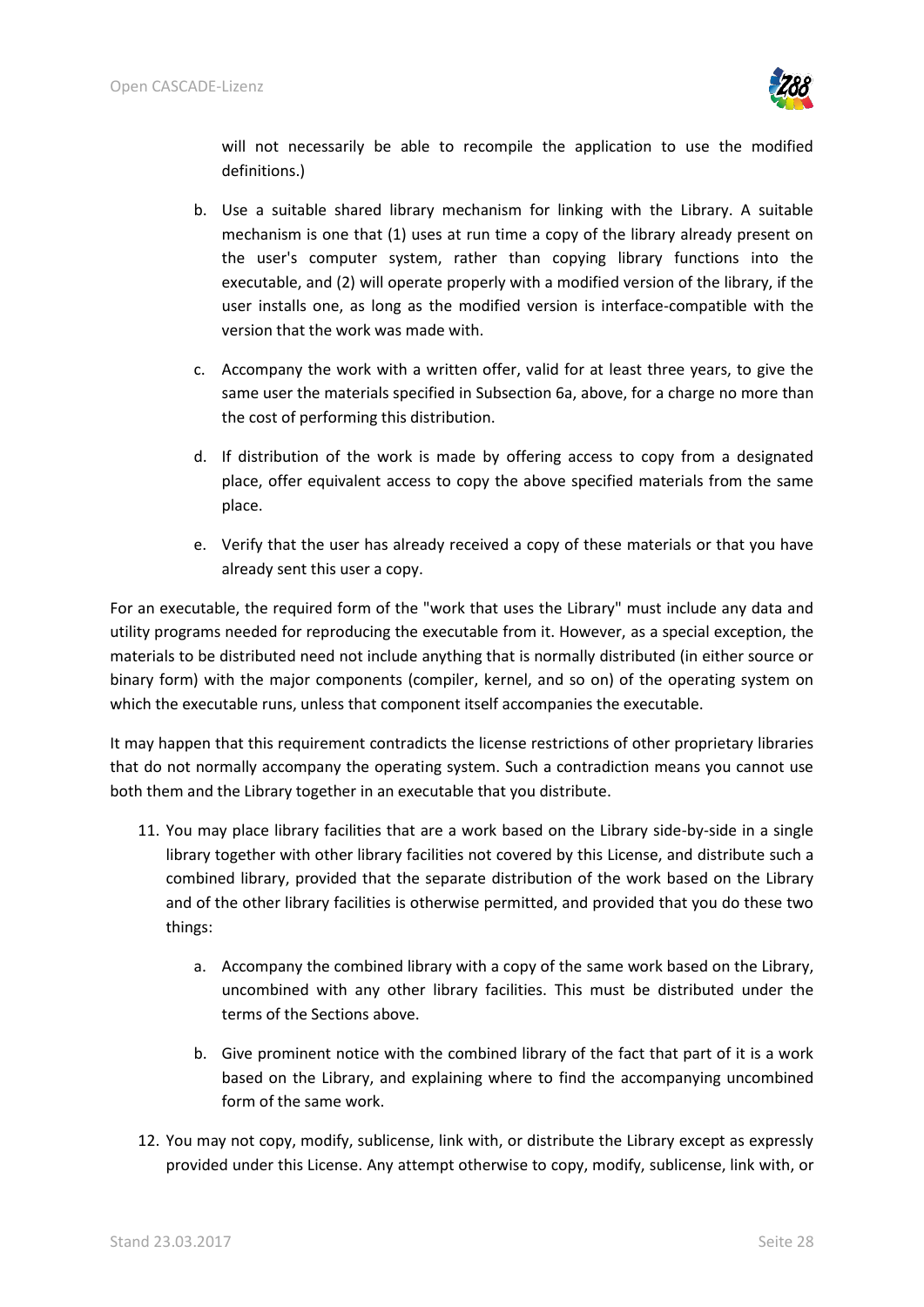

distribute the Library is void, and will automatically terminate your rights under this License. However, parties who have received copies, or rights, from you under this License will not have their licenses terminated so long as such parties remain in full compliance.

- 13. You are not required to accept this License, since you have not signed it. However, nothing else grants you permission to modify or distribute the Library or its derivative works. These actions are prohibited by law if you do not accept this License. Therefore, by modifying or distributing the Library (or any work based on the Library), you indicate your acceptance of this License to do so, and all its terms and conditions for copying, distributing or modifying the Library or works based on it.
- 14. Each time you redistribute the Library (or any work based on the Library), the recipient automatically receives a license from the original licensor to copy, distribute, link with or modify the Library subject to these terms and conditions. You may not impose any further restrictions on the recipients' exercise of the rights granted herein. You are not responsible for enforcing compliance by third parties with this License.
- 15. If, as a consequence of a court judgment or allegation of patent infringement or for any other reason (not limited to patent issues), conditions are imposed on you (whether by court order, agreement or otherwise) that contradict the conditions of this License, they do not excuse you from the conditions of this License. If you cannot distribute so as to satisfy simultaneously your obligations under this License and any other pertinent obligations, then as a consequence you may not distribute the Library at all. For example, if a patent license would not permit royalty-free redistribution of the Library by all those who receive copies directly or indirectly through you, then the only way you could satisfy both it and this License would be to refrain entirely from distribution of the Library.

If any portion of this section is held invalid or unenforceable under any particular circumstance, the balance of the section is intended to apply, and the section as a whole is intended to apply in other circumstances.

It is not the purpose of this section to induce you to infringe any patents or other property right claims or to contest validity of any such claims; this section has the sole purpose of protecting the integrity of the free software distribution system which is implemented by public license practices. Many people have made generous contributions to the wide range of software distributed through that system in reliance on consistent application of that system; it is up to the author/donor to decide if he or she is willing to distribute software through any other system and a licensee cannot impose that choice.

This section is intended to make thoroughly clear what is believed to be a consequence of the rest of this License.

16. If the distribution and/or use of the Library is restricted in certain countries either by patents or by copyrighted interfaces, the original copyright holder who places the Library under this License may add an explicit geographical distribution limitation excluding those countries, so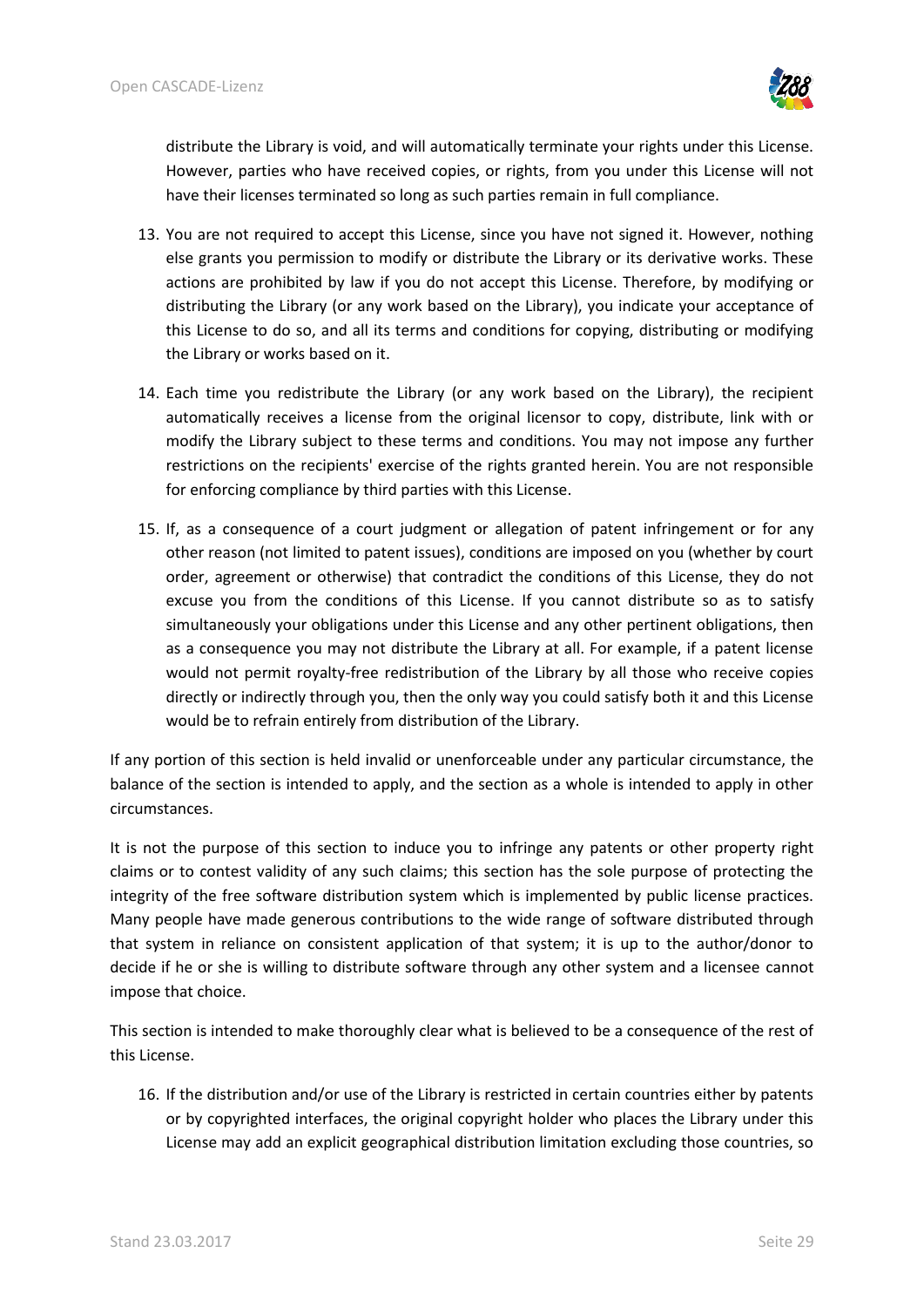

that distribution is permitted only in or among countries not thus excluded. In such case, this License incorporates the limitation as if written in the body of this License.

17. The Free Software Foundation may publish revised and/or new versions of the Lesser General Public License from time to time. Such new versions will be similar in spirit to the present version, but may differ in detail to address new problems or concerns.

Each version is given a distinguishing version number. If the Library specifies a version number of this License which applies to it and "any later version", you have the option of following the terms and conditions either of that version or of any later version published by the Free Software Foundation. If the Library does not specify a license version number, you may choose any version ever published by the Free Software Foundation.

18. If you wish to incorporate parts of the Library into other free programs whose distribution conditions are incompatible with these, write to the author to ask for permission. For software which is copyrighted by the Free Software Foundation, write to the Free Software Foundation; we sometimes make exceptions for this. Our decision will be guided by the two goals of preserving the free status of all derivatives of our free software and of promoting the sharing and reuse of software generally.

## **NO WARRANTY**

- 19. BECAUSE THE LIBRARY IS LICENSED FREE OF CHARGE, THERE IS NO WARRANTY FOR THE LIBRARY, TO THE EXTENT PERMITTED BY APPLICABLE LAW. EXCEPT WHEN OTHERWISE STATED IN WRITING THE COPYRIGHT HOLDERS AND/OR OTHER PARTIES PROVIDE THE LIBRARY "AS IS" WITHOUT WARRANTY OF ANY KIND, EITHER EXPRESSED OR IMPLIED, INCLUDING, BUT NOT LIMITED TO, THE IMPLIED WARRANTIES OF MERCHANTABILITY AND FITNESS FOR A PARTICULAR PURPOSE. THE ENTIRE RISK AS TO THE QUALITY AND PERFORMANCE OF THE LIBRARY IS WITH YOU. SHOULD THE LIBRARY PROVE DEFECTIVE, YOU ASSUME THE COST OF ALL NECESSARY SERVICING, REPAIR OR CORRECTION.
- 20. IN NO EVENT UNLESS REQUIRED BY APPLICABLE LAW OR AGREED TO IN WRITING WILL ANY COPYRIGHT HOLDER, OR ANY OTHER PARTY WHO MAY MODIFY AND/OR REDISTRIBUTE THE LIBRARY AS PERMITTED ABOVE, BE LIABLE TO YOU FOR DAMAGES, INCLUDING ANY GENERAL, SPECIAL, INCIDENTAL OR CONSEQUENTIAL DAMAGES ARISING OUT OF THE USE OR INABILITY TO USE THE LIBRARY (INCLUDING BUT NOT LIMITED TO LOSS OF DATA OR DATA BEING RENDERED INACCURATE OR LOSSES SUSTAINED BY YOU OR THIRD PARTIES OR A FAILURE OF THE LIBRARY TO OPERATE WITH ANY OTHER SOFTWARE), EVEN IF SUCH HOLDER OR OTHER PARTY HAS BEEN ADVISED OF THE POSSIBILITY OF SUCH DAMAGES.

## **END OF TERMS AND CONDITIONS**

## **Open CASCADE Exception (version 1.0) to GNU LGPL version 2.1.**

The object code (i.e. not a source) form of a "work that uses the Library" can incorporate material from a header file that is part of the Library. As a special exception to the GNU Lesser General Public License version 2.1, you may distribute such object code incorporating material from header files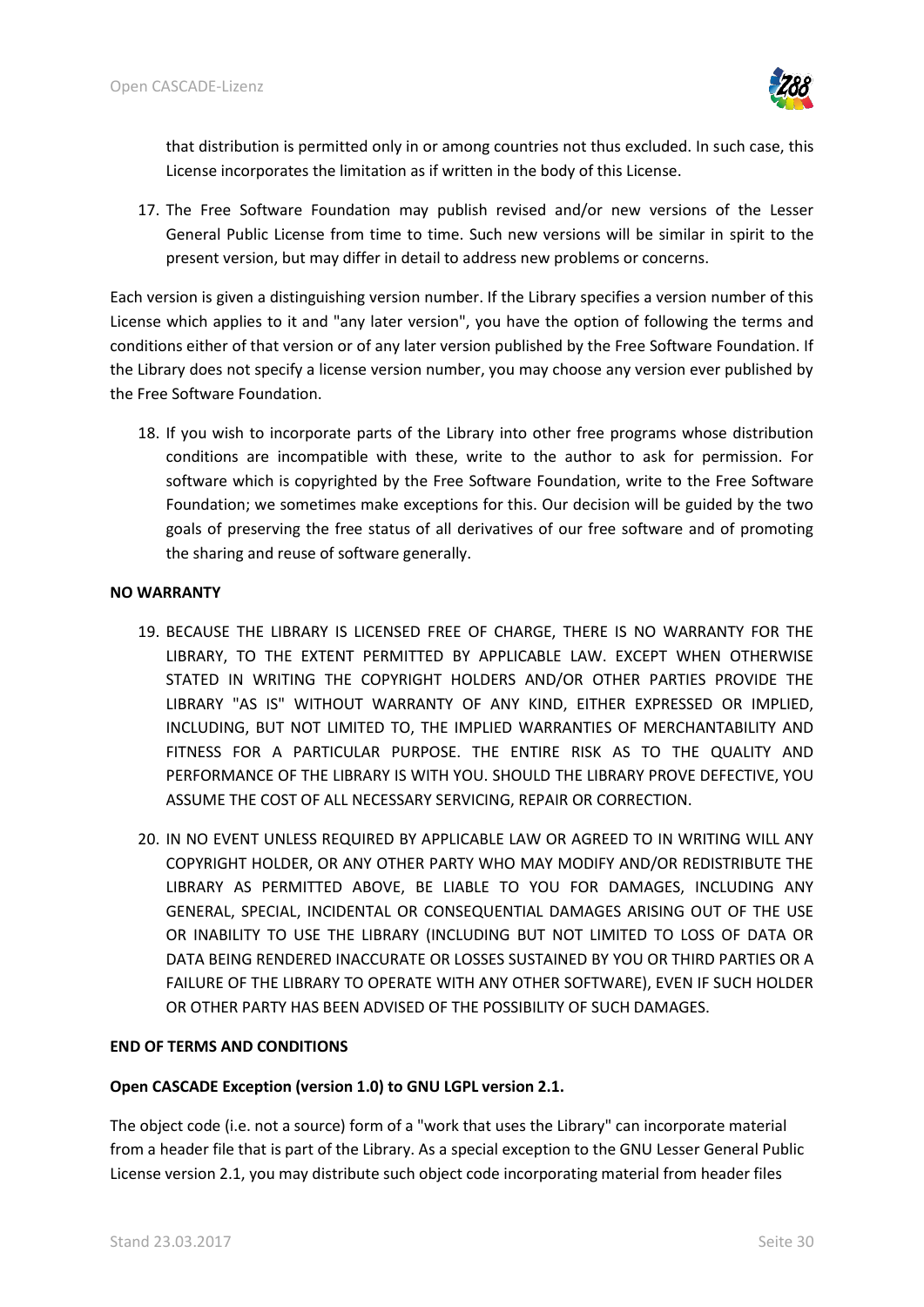

provided with the Open CASCADE Technology libraries (including code of CDL generic classes) under terms of your choice, provided that you give prominent notice in supporting documentation to this code that it makes use of or is based on facilities provided by the Open CASCADE Technology software.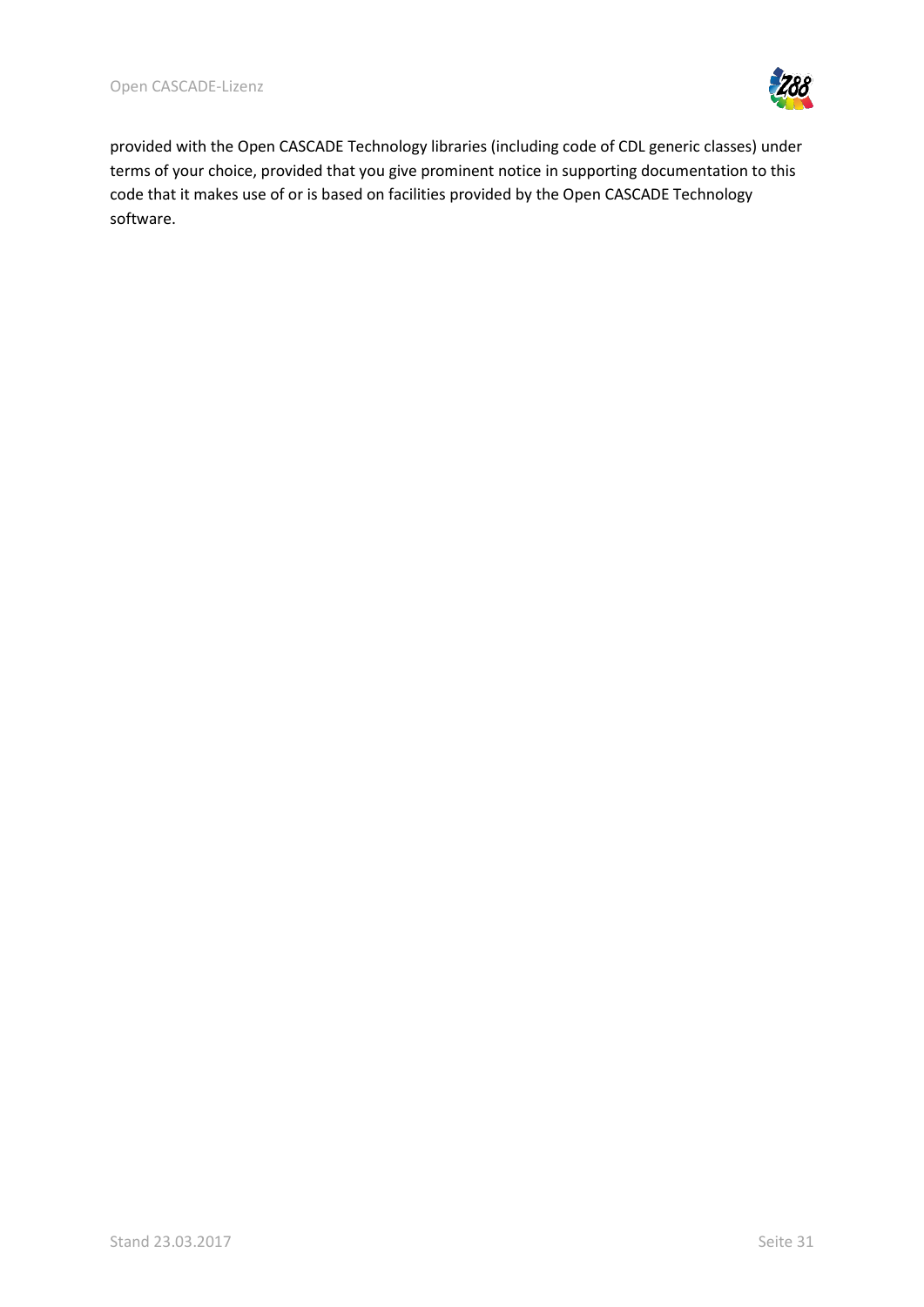<span id="page-31-0"></span>

# Intel MKL/PARDISO-Lizenz

## **IMPORTANT - READ BEFORE COPYING, INSTALLING OR USING.**

Do not copy, install, distribute, publicly display, or use the Materials (as defined below) provided under this license agreement ("Agreement") until you ("You" or "Your") have carefully read and agreed to the following terms and conditions.

This Agreement forms a legally binding contract between You and Intel Corporation ("Intel") regarding Your use of the Materials. By copying, installing, distributing, publicly displaying, or otherwise using the Materials, You agree to be bound by the terms of this Agreement. If You do not agree to the terms of this Agreement, do not copy, install, distribute, publicly display, or use the Materials.

If You are agreeing to the terms and conditions of this Agreement on behalf of a company or other legal entity, You represent and warrant that You have the legal authority to bind that legal entity to the Agreement, in which case, "You" or "Your" will mean such entity.

Third Party Programs (as defined below), even if included with the distribution of the Materials, are governed by separate third party license terms, including without limitation, open source software license terms. Such third party license terms (and not this Agreement) govern Your use of the Third Party Programs, and Intel is not liable for the Third Party Programs.

## **End User License Agreement for the Intel(R) Software Development Products (Version March 2015)**

- 1. LICENSE DEFINITIONS:
	- A. "Confidential Information" means all Materials (as defined below), including without limitation, any Pre-Release Materials, that are identified (in the product release notes, on Intel's download website for the Materials or elsewhere) or labeled as Intel confidential information or a similar legend.
	- B. "Excluded License" means a license that requires, as a condition of use, modification, or distribution, that the licensed software or other software incorporated into, derived from or distributed with such software (a) be disclosed or distributed in Source Code form; (b) be licensed by the user to third parties for the purpose of making and/or distributing derivative works; or (c) be redistributable at no charge. Excluded Licenses include, without limitation, licenses that license or distribute software under any of the following licenses or distribution models, or licenses or distribution models substantially similar to any of the following: (a) GNU's General Public License (GPL) or Lesser/Library GPL (LGPL), (b) the Artistic License (e.g., PERL), (c) the Mozilla Public License, (d) the Netscape Public License, (e) the Sun Community Source License (SCSL), (f) the Sun Industry Source License (SISL), and (g) the Common Public License (CPL).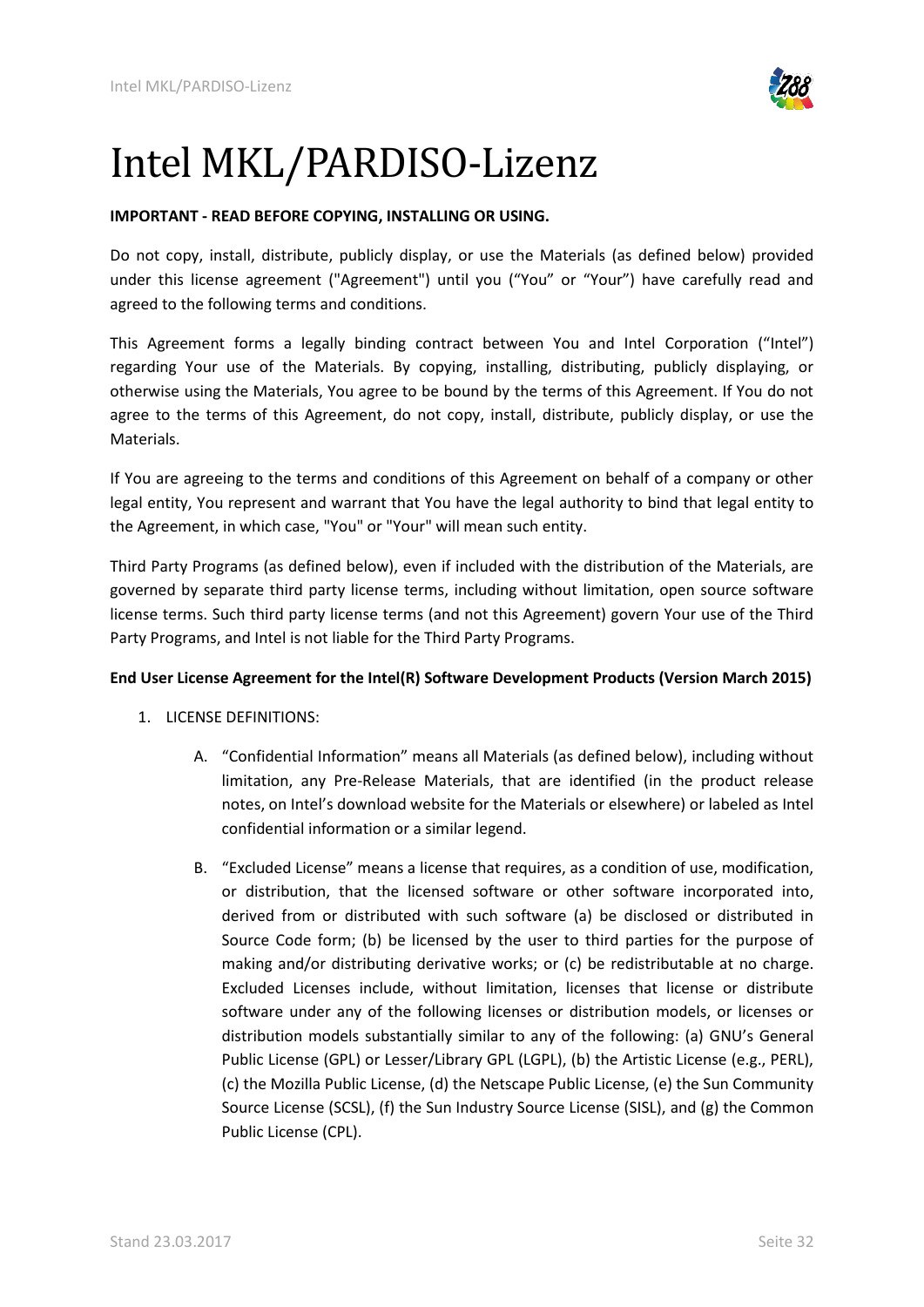

- C. "IPP Sample Source" is the Source Code file(s) that: (i) demonstrates certain limited functions included in the binary libraries of the Intel(R) Integrated Performance Primitives ("Intel(R) IPP"); (ii) is identified as Intel IPP sample source code; (iii) is obtained separately from Intel after You register Your copy of the Intel(R) IPP product with Intel; and (iv) is subject to all of the terms and conditions of this Agreement.
- D. "Licensed Patent Claims" means the claims of Intel's patents that are necessarily and directly infringed by the reproduction and distribution of the Materials that is authorized in Section 2 below, when the Materials is in its unmodified form as delivered by Intel to You and not modified or combined with anything else. Licensed Patent Claims are only those claims that Intel can license without paying, or getting the consent of, a third party.
- E. "Materials" are defined as the software, documentation, the software product serial number and license key codes (if applicable), and other materials, including any modifications, updates and upgrades thereto, that are provided to You under this Agreement. Materials also include any Redistributables, Source Code, and Pre-Release Materials, as defined below but do not include Third Party Programs.
- F. "Microsoft Platforms" means any current and future Microsoft operating system products, Microsoft run-time technologies (such as the .NET Framework), and Microsoft application platforms (such as Microsoft Office or Microsoft Dynamics) that Microsoft offers.
- G. "Redistributables" are the files listed in the following text files that may be included in the Materials for the applicable Intel Software Development Product: clredist.txt, credist.txt, fredist.txt, redist.txt, and redist-rt.txt.
- H. "Sample Source Code" is those portions of the Materials that are Source Code files and are identified as sample source code, including without limitation, the IPP Sample Source.
- I. "Source Code" is defined as the software (and not documentation or text) portion of the Materials provided in human readable format, and includes modifications that You make or are made on Your behalf as expressly permitted under the terms of this Agreement.
- J. "Third Party Programs" (if any) are the files listed in the "third-party-programs.txt" text file that may be included in the Materials for the applicable software.
- K. "Your Product" means one or more applications or products developed by or for You using the Materials.
- 2. CONSENT. You agree that Intel, its subsidiaries or suppliers may collect and use technical and related information, including but not limited to the software product serial number, technical information about Your computer, system and application software, and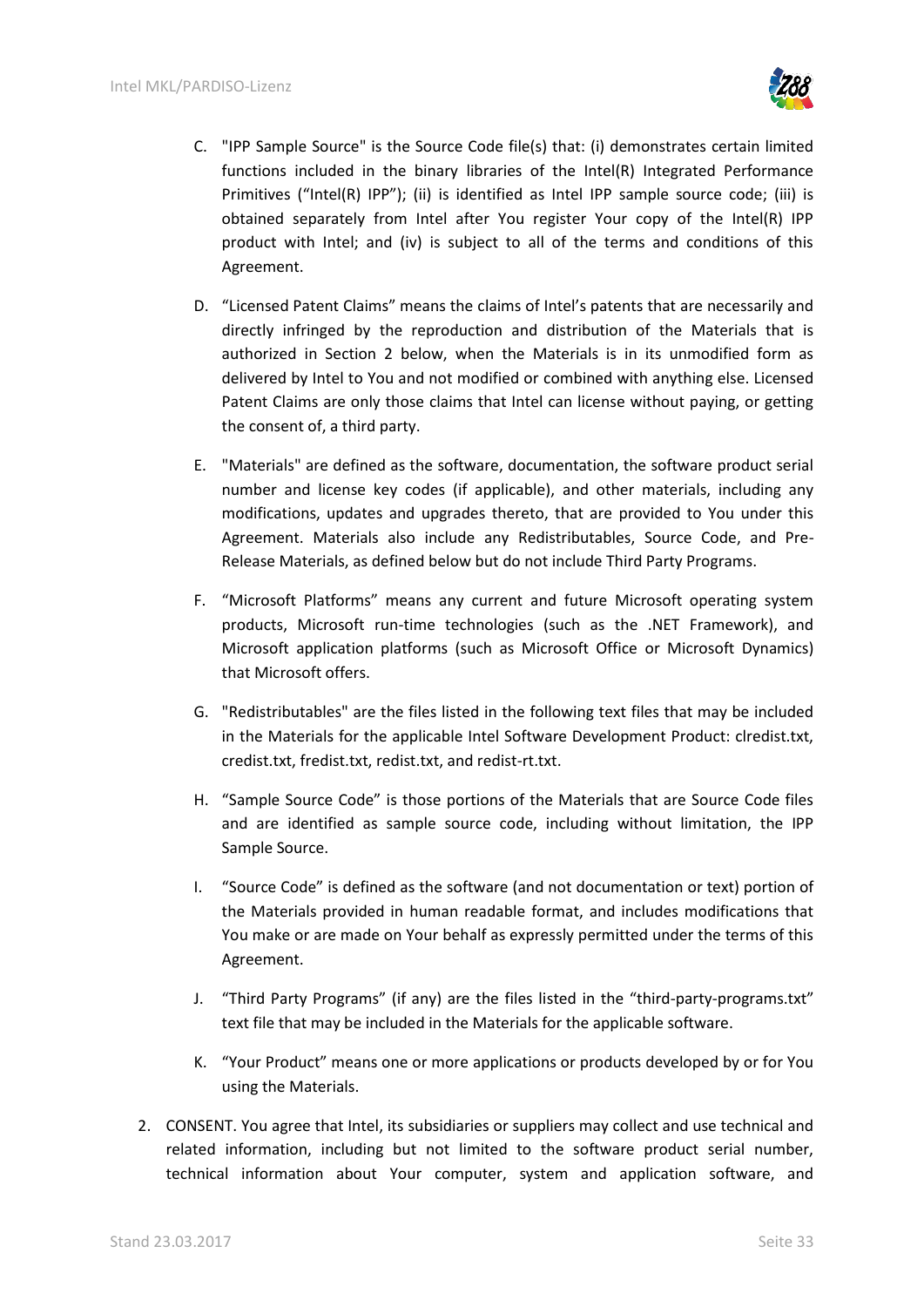

peripherals, that is gathered periodically to facilitate the provision of software updates, product support and other services to You (if any) related to the Materials, and to verify compliance with the terms of this Agreement. Intel may use this information, as long as it is in a form that does not personally identify You, to improve our products or to develop and provide services or technologies.

3. LICENSE GRANT:

3.1 Subject to the terms and conditions of this Agreement, and timely payment of any fees (if applicable), Intel grants You a non-exclusive, worldwide, perpetual, non-assignable (except as expressly permitted hereunder), limited right and license:

- A. under its copyrights, to:
	- (1) reproduce internally copies of the Materials for your internal use in accordance with the applicable license rights and restrictions specified in Section 4.D below; provided, however, that this license does not include the right to sublicense and may only be exercised by You or Your employees and only within Your facilities;
	- (2) use the Materials solely for Your internal use to develop Your Product, in accordance with the applicable license rights and restrictions specified in Section 4.D below and the documentation or text files included as part of the Materials; provided, however, that this license does not include the right to sublicense and may only be exercised by You or Your employees and only within Your facilities;
	- (3) modify or create derivative works of the Materials, or any portions thereof, that are provided in Source Code form, provided, however, that this license does not include the right to sublicense and may be exercised only by You or Your employees and only within Your facilities;
	- (4) publicly perform, display, and distribute (directly and through Your distributors, resellers and other channel partners) or otherwise make publicly available the Redistributables, including any modifications to or derivative works of the Redistributables made pursuant to Section 3.1.A(3), or any portions thereof, subject to the following restrictions:
		- (i) any distribution of the Redistributables must only be as part of Your Product which must add significantly more functionality than the Redistributables themselves;
		- (ii) any additional restrictions which may appear in the Redistributables text files specified in Section 1.G above and in Section 4 below; and
		- (iii) the license under Section 3.1.A(4) includes the right to sublicense the Redistributables, but the sublicense rights are limited to sublicensing of any Intel copyrights in the Redistributables and only to the extent necessary to perform, display, and distribute the Redistributables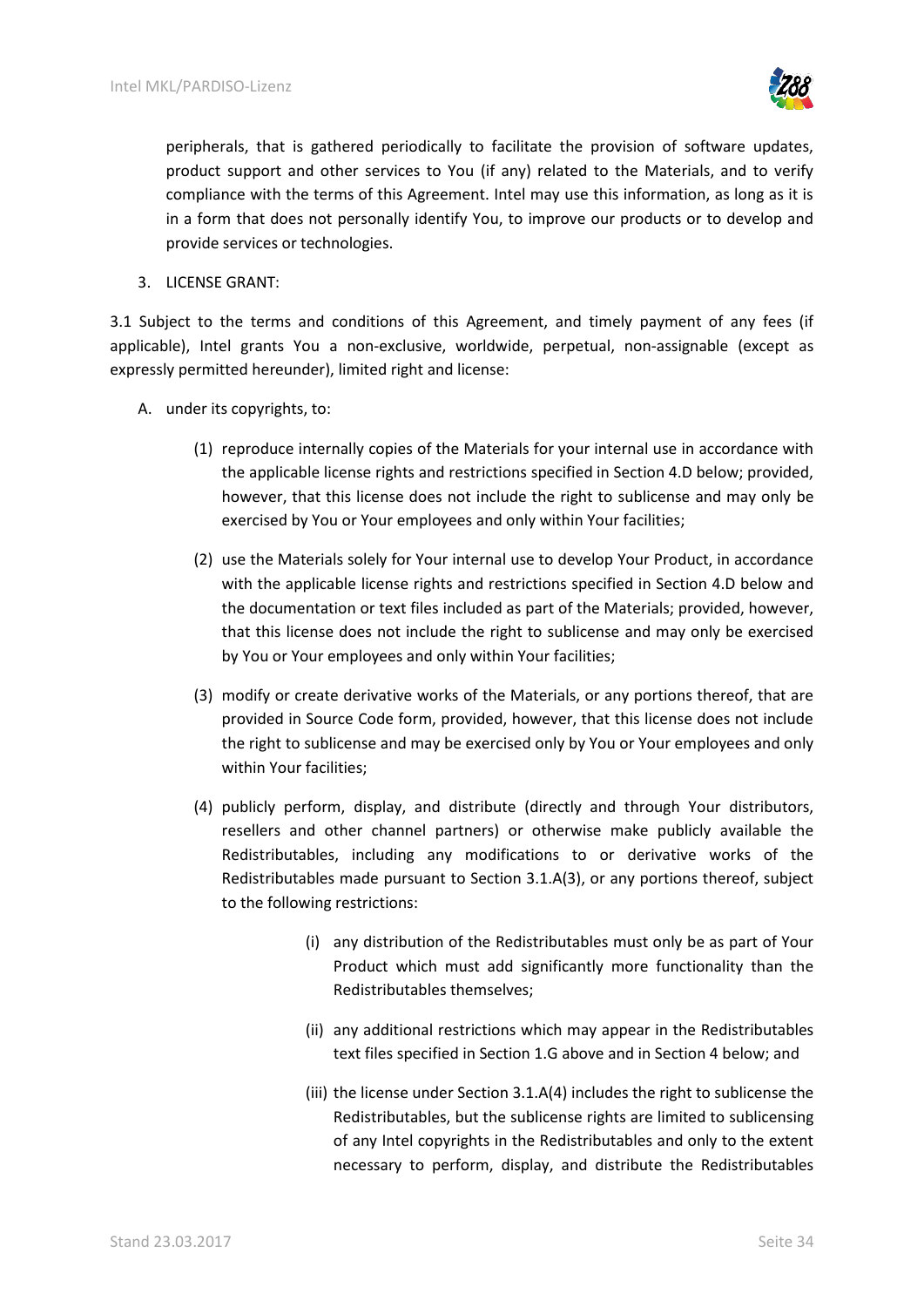

(including Your modifications and derivative works thereto) solely as incorporated in Your Product. IF YOU RECEIVED THE MATERIALS FOR EVALUATION, HOWEVER, YOU HAVE NO RIGHTS TO DISTRIBUTE THE REDISTRIBUTABLES, INCLUDING WITHOUT LIMITATION, ANY PORTIONS, MODIFICATIONS OR DERIVATIVE WORKS.

#### ; and

- B. under Intel's Licensed Patent Claims, to:
	- (1) make copies of the Materials internally only;
	- (2) use the Materials internally only; and
	- (3) offer to distribute, and distribute, but not sell, the Redistributables only as part of Your Product, under Intel's copyright license granted in Section 3.1(A), but only under the terms of that copyright license and not as a sale (but this right does not include the right to sub-license);
	- (4) provided, further, that the license under the Licensed Patent Claims does not and will not apply to any modifications to, or derivative works of, the Materials, whether made by You, Your customer (which, for all purposes under this Agreement, will mean either a customer, reseller, distributor or other channel partner), or any third party even if the modification and derivative works are permitted under 3.1(A)(3).
- 3.2 If the Materials You receive are packaged, as a single orderable item (i.e., as a single SKU), with hardware that includes one or more Intel manufactured microprocessors ("Intel Target Hardware"), then the licenses granted in Section 3.1 above are restricted to the sole purpose of producing and releasing Your Product to execute on computer systems that include the same or new versions of the Intel manufactured microprocessor included in the Intel Target Hardware.

Intel expressly does not grant You a patent license in this Agreement to any modifications or derivative works of the Materials, whether made by You, Your contractor, Your customer, or any other third party in creating the derivative works even to the extent creation of derivative works is permitted under Section 3.1(A)(3) above.

- 4. LICENSE CONDITIONS:
	- A. If You are an entity, each of Your employees and Your contractors may use the Materials as specified in Section 3 above, provided: (i) their use of the Materials is solely on behalf of and in support of Your business, (ii) they agree to the terms and conditions of this Agreement, and (iii) You are solely responsible for their use of the Materials.
	- B. If Your Product is a software development library, then attribution (if any), as specified in the product release notes of the corresponding Materials shall be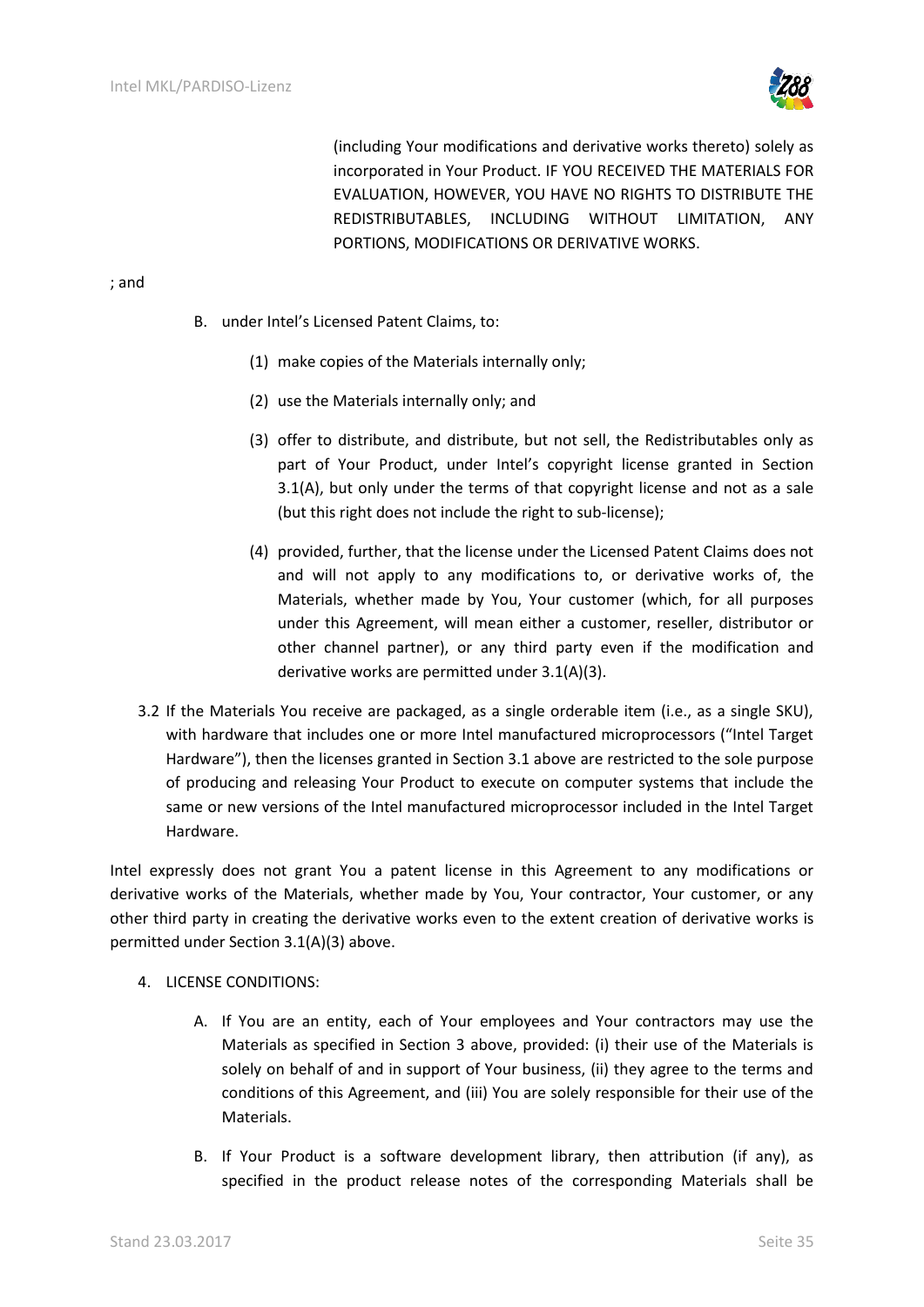

displayed prominently in Your Product's associated documentation and on the web site (if any) for Your Product.

- C. If You receive Your first copy of the Materials electronically, and a second copy on media, then you may use the second copy only in accordance with Your applicable license stated in this Agreement, or for backup or archival purposes. You may not provide the second copy to another user.
- D. Except as expressly provided in this Agreement, You may NOT: (i) use, copy, distribute, or publicly display the Materials; (ii) rent or lease the Materials to any third party; (iii) assign this Agreement or transfer the Materials; (iv) modify, adapt, or translate the Materials in whole or in part; (v) reverse engineer, decompile, or disassemble the Materials; (vi) attempt to modify or tamper with the normal function of any license manager that may regulate usage of the Materials; (vii) distribute, sublicense or transfer the Source Code form of any components of the Materials or derivatives thereof to any third party; (viii) distribute Redistributables except as part of a larger program that adds significant primary functionality different from that of the Redistributables; (ix) distribute the Redistributables to run on a platform other than a Microsoft Platform if according to the accompanying user documentation the Materials are meant to execute only on a Microsoft Platform; (x) include the Redistributables in malicious, deceptive, or unlawful programs or products; or (xi) modify, create a derivative work, link, or distribute the Materials so that any part of it becomes subject to an Excluded License.
- E. The scope and term of Your license depends on the type of license You are provided by Intel. The variety of license types are set forth below, which may not be available for all "Intel(R) Software Development Products" and therefore may not apply to the particular Materials You are licensing. For more information on the types of licenses, please contact Intel or Your sales representative.
	- i. PRE-RELEASE LICENSE: If the Materials, or portions thereof, are identified (in the product release notes, on Intel's download website for the Materials or elsewhere) or labeled as pre-release ("Pre-Release Materials"), (a) the Pre-Release Materials are deemed to be pre-release code (e.g., alpha or beta release, etc.), which may not be fully functional and which Intel may substantially modify in development of a commercial version, and for which Intel makes no assurances that it will ever develop or make generally available a commercial version, and (b) You have the right to use the Pre-Release Materials only for the duration of the pre-release term, which is specified in the product release notes, on Intel's download website for the Materials or elsewhere, or until the commercial release, if any, of the Pre-Release Materials, whichever is shorter, and (c) Your right to use the Pre-Release Material is also restricted to the license type (i.e., Evaluation License, Named-User License, Floating License, specified below) issued to You for the Pre-Release Materials.
	- ii. EVALUATION LICENSE: If You obtained the Materials pursuant to an evaluation license, You may use the Materials only for internal evaluation purposes and only for the term of the evaluation period, as specified on Intel's download website or which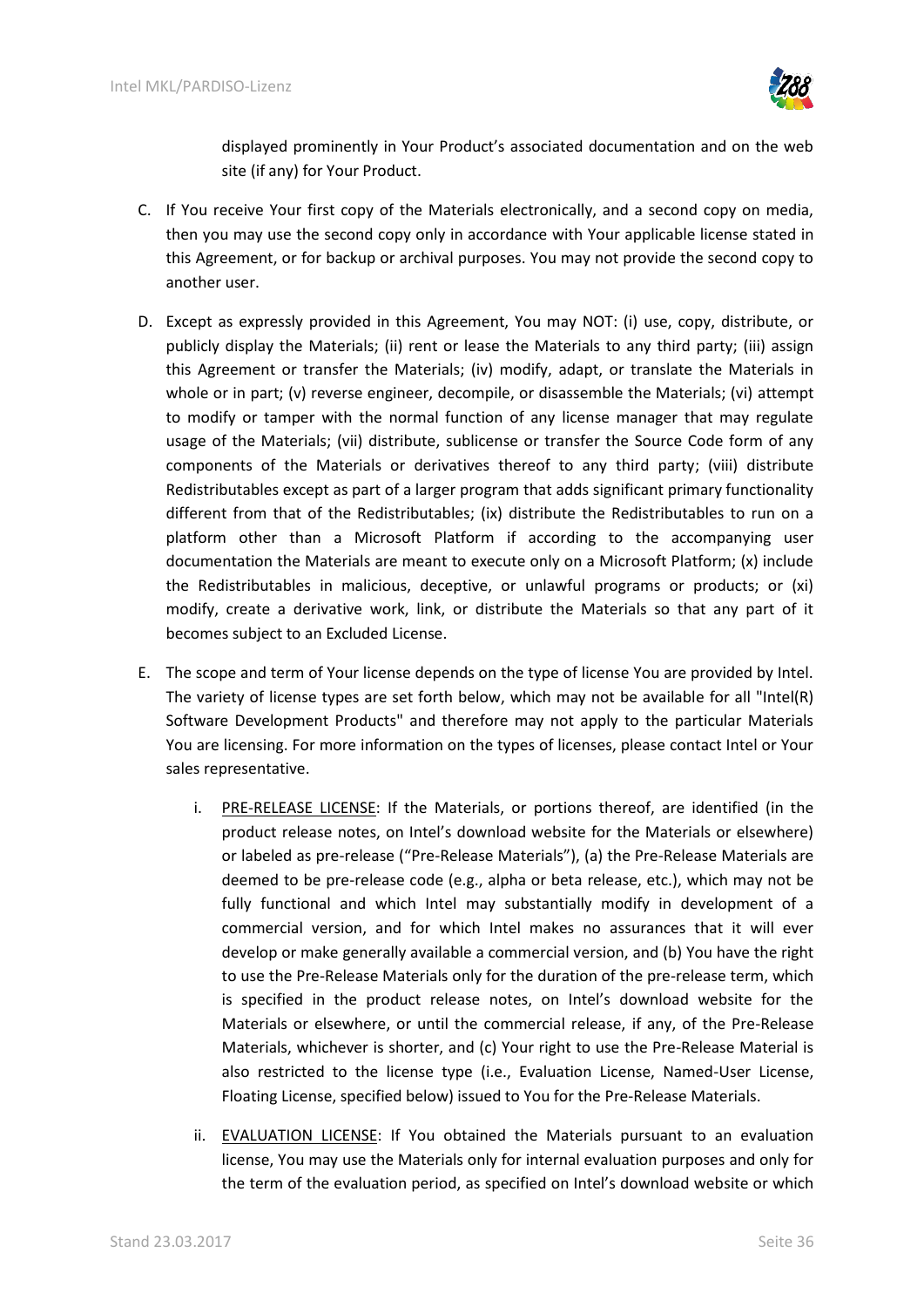

may be controlled by the license key for the Materials. NOTWITHSTANDING ANYTHING TO THE CONTRARY ELSEWHERE IN THIS AGREEMENT, YOU MAY NOT DISTRIBUTE ANY PORTION OF THE MATERIALS, AND THE APPLICATION AND/OR PRODUCT DEVELOPED BY YOU MAY ONLY BE USED FOR EVALUATION PURPOSES AND ONLY FOR THE TERM OF THE EVALUATION. You may install copies of the Materials on a reasonable number of computers to conduct Your evaluation provided that You are the only individual using the Materials and only one copy of the Materials is in use at any one time. A separate license key is required for each additional use and/or individual user in all other cases, including without limitation, use by persons, computer systems, and other use methods known now and in the future. Intel may provide You with a license key that enables the Materials for an evaluation license. If You are an entity, Intel grants You the right to designate one individual within Your organization to have the sole right to use the Materials in the manner provided above.

- iii. NONCOMMERCIAL USE LICENSE: If You obtained the Materials under a noncommercial use license, You may use the Materials only for non-commercial use where You receive no fee, salary or any other form of compensation. The Materials may not be used for any other purpose, whether "for profit" or "not for profit." Any work performed or produced as a result of use of the Materials cannot be performed or produced for the benefit of other parties for a fee, compensation or any other reimbursement or remuneration. You may install copies of the Materials on an unlimited number of computers provided that You are the only individual using the Materials and only one copy of the Materials is in use at any one time. A separate license is required for each additional use and/or individual user in all other cases, including without limitation, use by persons, computer systems, and other methods of use known now and in the future. Intel will provide You with a license key that enables the Materials for a noncommercial-use license. If You obtained a timelimited noncommercial-use license, the duration (time period) of Your license and Your ability to use the Materials is limited to the time period of the obtained license, which is specified on Intel's download website, specified in the applicable documentation or controlled by the license key for the Materials.
- iv. NAMED-USER LICENSE: If You obtained the Materials under a named-user license, You may allow only one (1) individual to install and use the Materials on no more than three (3) computers provided that same individual is using the Materials only on one (1) computer at a time. If You obtained a time-limited named-user license, the term of Your license and your ability to use the Materials is limited to the time period of the obtained license, which is specified on Intel's download website, specified in the applicable documentation or controlled by the license key for the Materials.
- v. NODE-LOCKED LICENSE: If You obtained the Materials under a node-locked license, You may use the Materials only on a single designated computer by no more than the authorized number of concurrent users. If You obtained a time-limited nodelocked license, the term of Your license and Your ability to use the Materials is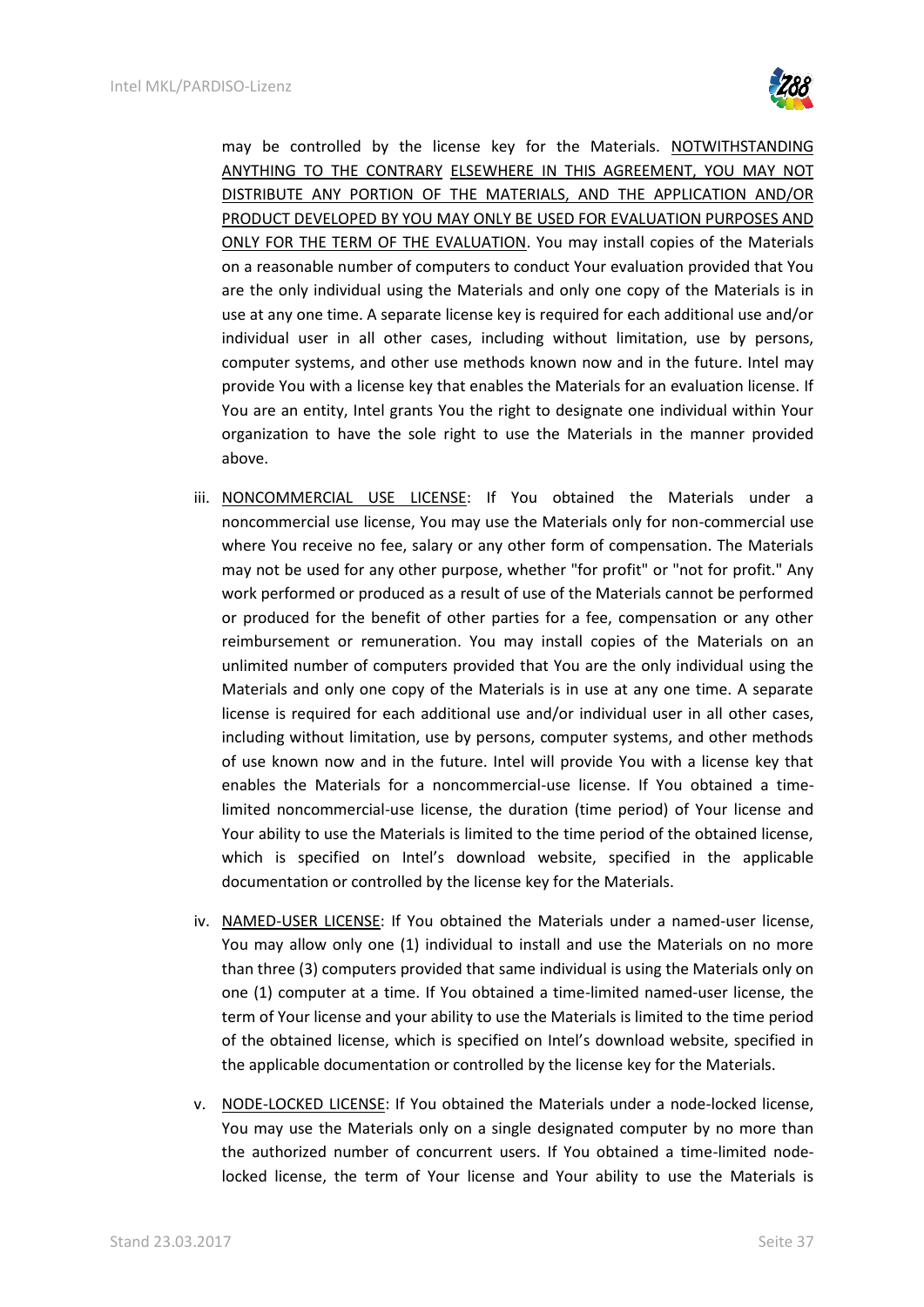

limited to the time period of the obtained license, which is specified on Intel's download website, specified in the applicable documentation or controlled by the license key for the Materials.

- vi. FLOATING LICENSE: If You obtained the Materials under a floating license, you may (a) install the Materials on an unlimited number of computers that are connected to the designated network and (b) use the Material by no more than the authorized number of concurrent individual users. If You obtained a time-limited Floating license key, the term of Your license and Your ability to use the Materials is limited to the time period of the obtained license, which is specified on Intel's download website, specified in the applicable documentation or controlled by the license key for the Materials.
- F. DISTRIBUTION: Distribution of the Redistributables is also subject to the following limitations: You

(i) will be solely responsible to Your customers for any update, support obligation or other liability which may arise from the distribution, (ii) will not make any statement that Your Product is "certified" or that its performance is guaranteed by Intel, (iii) will not use Intel's name or trademarks to market Your Product without written permission from Intel, (iv) will provide a license agreement with distribution of the Redistributables that prohibits disassembly and reverse engineering of the Redistributables, (v) will indemnify, hold harmless, and defend Intel and its suppliers from and against any claims or lawsuits, including attorney's fees, that arise or result from Your modifications, derivative works or Your distribution of Your Product.

- G. INTEL(R) INTEGRATED PERFORMANCE PRIMITIVES ("INTEL IPP"). The following terms and conditions apply only to the Intel IPP.
	- i. Notwithstanding anything in this Agreement to the contrary, if You implement Intel IPP Sample Source Code in Your Product or if You use Intel IPP to implement algorithms that are the intellectual property of third parties, then you may need additional licenses from such entities. Should any such additional licenses be required, You are solely responsible for obtaining any such licenses and agree to obtain any such licenses at Your own expense.
	- ii. Notwithstanding anything herein to the contrary, a valid license to Intel IPP is a prerequisite to any license for Intel IPP Sample Source Code, and possession of Intel IPP Sample Source Code does not grant any license to Intel IPP (or any portion thereof). To access Intel IPP Sample Source Code, You must first register Your licensed copy of the Intel IPP with Intel. By downloading, installing or copying any Intel IPP Sample Source Code file, You agree to be bound by terms of this Agreement.
- H. MEDIA FORMAT CODECS AND DIGITAL RIGHTS MANAGEMENT. You acknowledge and agree that your use of the Materials or distribution of the Materials with Your Product as permitted by this license may require you to procure license(s) from one or more third parties that may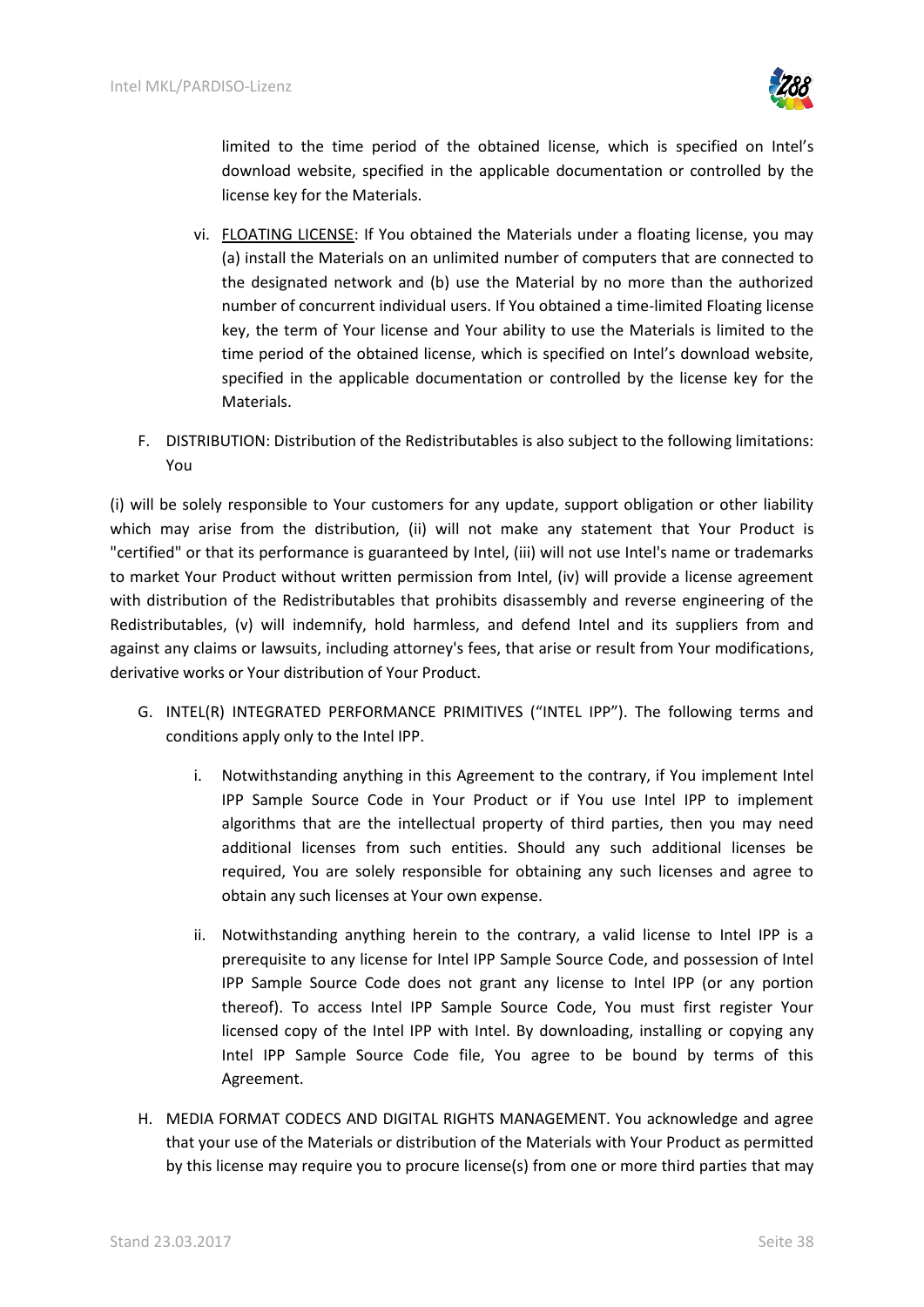

hold intellectual property rights applicable to any media decoding, encoding or transcoding technology (such as, for example, through use of an audio or video codec) and/or digital rights management capabilities of the Materials, if any. Should any such additional licenses be required, You are solely responsible for obtaining any such licenses and agree to obtain any such licenses at Your own expense.

I. MATERIALS TRANSFER: Except for the Pre-Release Licenses or Evaluation Licenses or Non-Commercial Licenses, as specified above, You may permanently transfer the Materials you received pursuant to a license type listed in Section 4(D) above, and all of Your rights under this Agreement, to another party ("Recipient") solely in conjunction with a change of ownership, merger, acquisition, sale or transfer of all or substantially all of Your business or assets, either voluntarily, by operation of law or otherwise subject to the following: You must notify Intel of the transfer by sending a letter to Intel (i) identifying the legal entities of Recipient and You, (ii) identifying the Materials (i.e., the specific Intel software and version) and the associated serial numbers to be transferred, (iii) certifying that You retain no copies of the Materials or portions thereof, (iv) certifying that the Recipient has agreed in writing to be bound by all of the terms and conditions of this Agreement, (v) certifying that the Recipient has been notified that in order to receive support from Intel for the Materials they must notify Intel in writing of the transfer and provide Intel with the information specified in subsection (ii) above along with the name and email address of the individual assigned to use the Materials, and (vi) providing Your email address so that Intel may confirm receipt of Your letter. Please send such letter to:

Intel Corporation 2111 NE 25<sup>th</sup> Avenue Hillsboro, OR 97124 Attn: DPD Contracts Management, JF1-15

#### 5. PRIVACY:

- A. Data Collection: Intel has collected or will collect certain personal information from You in order to inform You of updates to the Materials, based on the personal information collected when You registered the license to the Materials with Intel.
- B. Revoking Consent to Data Collection: You can revoke Your consent to this collection of personal information at any time by clicking on the link to "unsubscribe" at the bottom of any communication from Intel related to the Materials which will allow You to opt-out of receiving future messages related to the Materials.
- C. Intel's Privacy Notice: Intel is committed to respecting Your privacy. To learn more about Intel's privacy practices, please visit <http://www.intel.com/privacy>.
- 6. OWNERSHIP: Title to the Materials and all copies thereof remain with Intel or its suppliers. The Materials are protected by intellectual property rights, including without limitation, United States copyright laws and international treaty provisions. You will not remove any copyright or other proprietary notice from the Materials. You agree to prevent any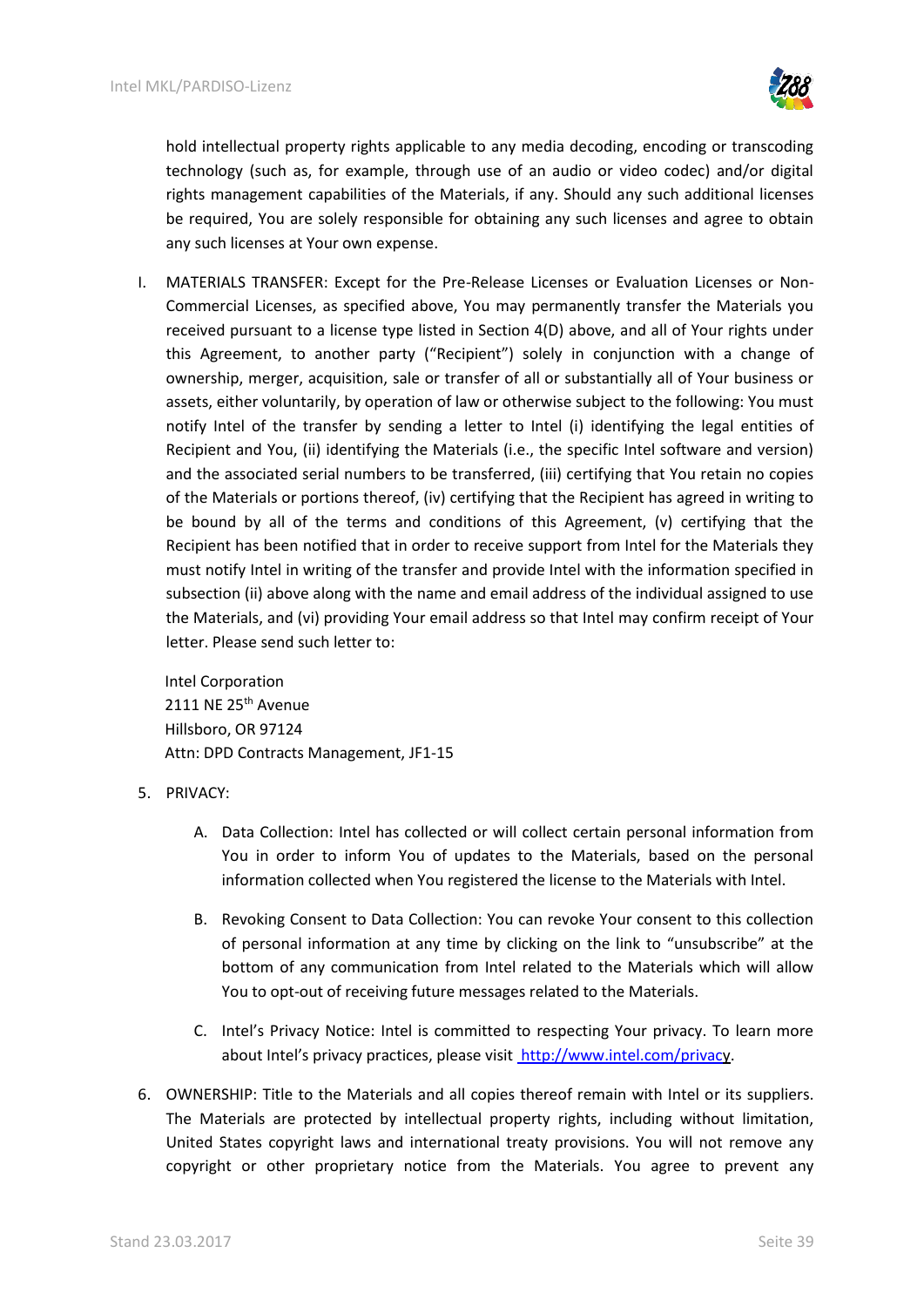

unauthorized copying of the Materials. Except as expressly provided herein, no license or right is granted to You directly or by implication, inducement, estoppel or otherwise; specifically Intel does not grant any express or implied right to You under Intel patents, copyrights, trademarks, or trade secrets.

7. NO WARRANTY AND NO SUPPORT: Disclaimer. Intel disclaims all warranties of any kind and the terms and remedies provided in this Agreement are instead of any other warranty or condition, express, implied or statutory, including those regarding merchantability, fitness for any particular purpose, non-infringement or any warranty arising out of any course of dealing, usage of trade, proposal, specification or sample. Intel does not assume (and does not authorize any person to assume on its behalf) any other liability.

Intel may make changes to the Materials, or to items referenced therein, at any time without notice, but is not obligated to support, update or provide training for the Materials. Intel may in its sole discretion offer such support, update or training services under separate terms at Intel's then-current rates. You may request additional information on Intel's service offerings from an Intel sales representative.

- 8. LIMITATION OF LIABILITY: Neither Intel nor its suppliers shall be liable for any damages whatsoever (including, without limitation, damages for loss of business profits, business interruption, loss of business information, or other loss) arising out of the use of or inability to use the Materials, even if Intel has been advised of the possibility of such damages. Because some jurisdictions prohibit the exclusion or limitation of liability for consequential or incidental damages, the above limitation may not apply to you.
- 9. UNAUTHORIZED USE: The Materials are not designed, intended, or authorized for use in any type of a system or application in which the failure of the Materials could create a situation where personal injury or death may occur (e.g., medical systems, life sustaining or lifesaving systems). Should You use the Materials for any such unintended or unauthorized use, You hereby indemnify, defend, and hold Intel and its officers, subsidiaries and affiliates harmless against all claims, costs, damages, expenses, and reasonable attorney fees arising out of, directly or indirectly, such use and any claim of product liability, personal injury or death associated with such unintended or unauthorized use, even if such claim alleges that Intel was negligent regarding the design or manufacture of the Materials.
- 10. USER SUBMISSIONS: This Agreement does not obligate You to provide Intel with materials, information, comments, suggestions or other communication regarding the Materials. However, You agree that any material, information, comments, suggestions or other communication You transmit or post to an Intel website (including but not limited to, submissions to the Intel Premier Support and/or other customer support websites or online portals) or provide to Intel under this Agreement related to the features, functions, performance or use of the Materials are deemed non-confidential and non-proprietary ("Communications"). Intel will have no obligations with respect to the Communications. You hereby grant to Intel a non-exclusive, perpetual, irrevocable, royalty-free, copyright license to copy, modify, create derivative works, publicly display, disclose, distribute, license and sublicense through multiple tiers of distribution and licensees, incorporate and otherwise use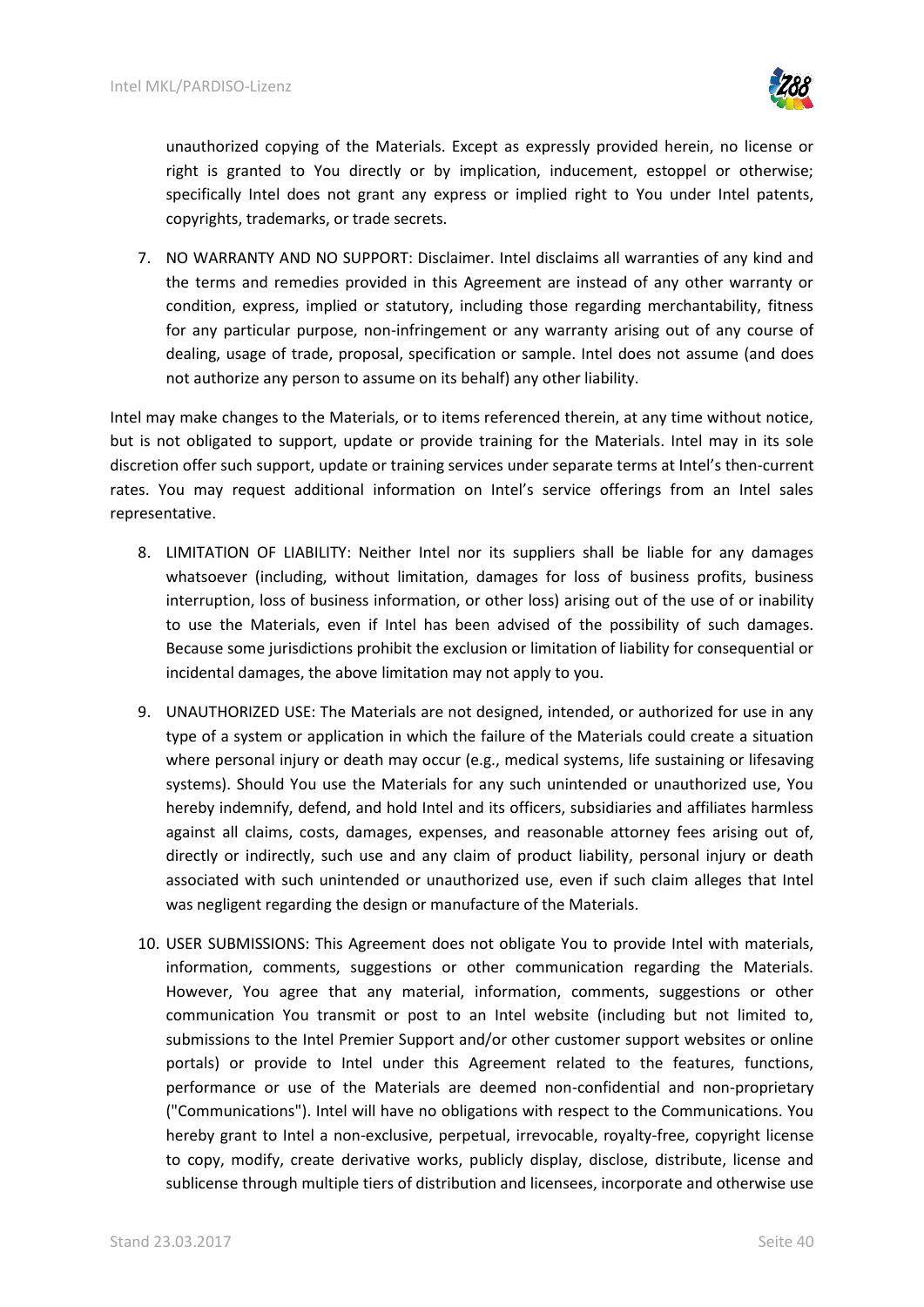

the Communications and all data, images, sounds, text, and other things embodied therein, including derivative works thereto, for any and all commercial or non-commercial purposes. You are prohibited from posting or transmitting to or from an Intel website or provide to Intel any unlawful, threatening, libelous, defamatory, obscene, pornographic, or other material that would violate any law. If You wish to provide Intel with information that You intend to be treated as confidential information, Intel requires that such confidential information be provided pursuant to a non-disclosure agreement ("NDA"), so please contact Your Intel representative to ensure the proper NDA is in place.

Nothing in this Agreement will be construed as preventing Intel from reviewing Your Communications and errors or defects in Intel products discovered while reviewing Your Communications. Furthermore, nothing in this Agreement will be construed as preventing Intel from implementing independently-developed enhancements to Intel's own error diagnosis methodology to detect errors or defects in Intel products discovered while reviewing Your Communications or to implement bug fixes or enhancements in Intel products. The foregoing may include the right to include Your Communications in regression test suites.

11. NON-DISCLOSURE: The following provisions will apply if there is no existing non-disclosure agreement between You and Intel. You will maintain the confidentiality of the Confidential Information (if any) with at least the same degree of care that You use to protect Your own confidential and proprietary information, but no less than a reasonable degree of care under the circumstances. You will not disclose the Confidential Information to any employees or to any third parties except to Your employees who have a need to know and who agree to abide by nondisclosure terms at least as comprehensive as those set forth herein; provided that You will be liable for breach by any such entity. For the purposes of this Agreement, the term "employee" will include Your independent contractors, who have signed confidentiality agreements with You. You will not make any copies of the Confidential Information except as necessary for Your employees with a need to know. Any copies which are made will be identified as belonging to Intel and marked "confidential", "proprietary" or with similar legend. You will

not be liable for the disclosure of any Confidential Information which is (a) generally made available publicly or to third parties by Intel without restriction on disclosure; (b) rightfully received from a third party without obligation of confidentiality; (c) rightfully known to You without any limitation on disclosure prior to Your receipt from Intel; (d) independently developed by Your employees; or (e) required to be disclosed in accordance with applicable laws, regulations, court, judicial or other government order, provided that You will give Intel reasonable notice prior to such disclosure and will comply with any applicable protective order.

12. TERMINATION OF THIS LICENSE: This Agreement becomes effective on the date You accept this Agreement and will continue until terminated as provided for in this Agreement. If You are using the Materials under a time-limited license, for example an Evaluation License, this Agreement terminates without notice on the last day of the time period, which is specified in the Materials or on Intel's website, and/or controlled by the license key code for the Materials. Intel may terminate this license immediately if You are in breach of any of its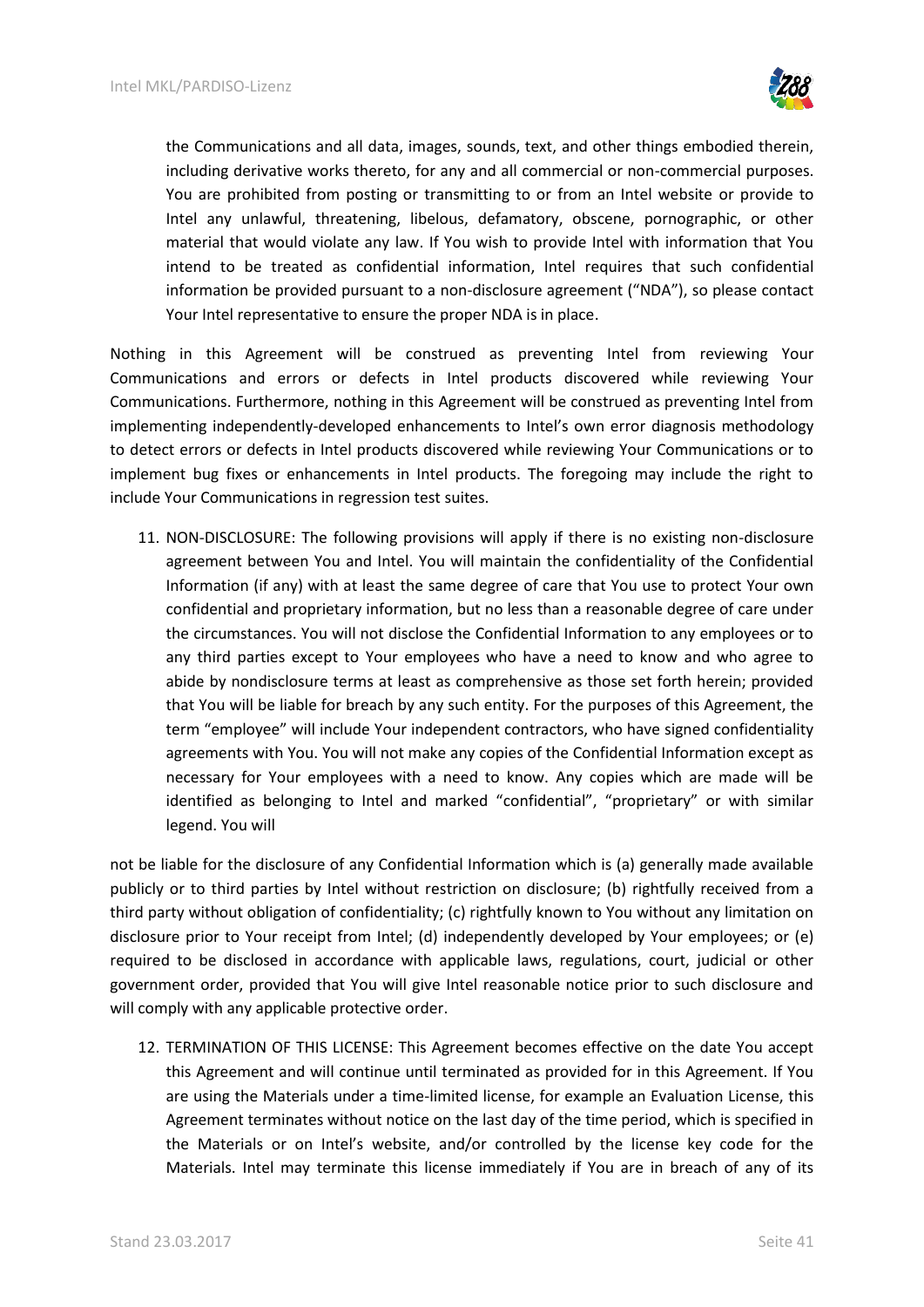

terms and conditions and such breach is not cured within thirty (30) days of written notice from Intel. Upon termination, You will immediately return to Intel or destroy the Materials and all copies thereof. In the event of termination of this Agreement, the license grant to any Materials or Redistributables distributed by You in accordance with the terms and conditions of this Agreement, prior to the effective date of such termination, will survive any such termination of this Agreement. Sections 1, 5, 6, 7, 8, 9, 10, 11, 12, and 14 will survive expiration or termination of this Agreement.

13. U.S. GOVERNMENT RESTRICTED RIGHTS: The technical data and computer software covered by this license is a "Commercial Item," as such term is defined by the FAR 2.101 (48 C.F.R. 2.101) and is "commercial computer software" and "commercial computer software documentation" as specified under FAR 12.212 (48 C.F.R. 12.212) or DFARS 227.7202 (48 C.F.R. 227.7202), as applicable. This commercial computer software and related documentation is provided to end users for use by and on behalf of the U.S. Government, with only those rights as are granted to all other end users pursuant to the terms and conditions herein. Use for or on behalf of the U.S. Government is permitted only if the party acquiring or using this software is properly authorized by an appropriate U.S. Government official. This use by or for the U.S. Government clause is in lieu of, and supersedes, any other FAR, DFARS, or other provision that addresses Government rights in the computer software or documentation covered by this license. All copyright licenses granted to the U.S. Government are coextensive with the technical data and computer software licenses granted herein. The U.S. Government will only have the right to reproduce, distribute, perform, display, and prepare derivative works as needed to implement those rights.

#### 14. GENERAL PROVISIONS

A. ENTIRE AGREEMENT: This Agreement contains the complete and exclusive agreement and understanding between the parties concerning the subject matter of this Agreement, and supersedes all prior and contemporaneous proposals, agreements, understanding, negotiations, representations, warranties, conditions, and communications, oral or written, between the parties relating to the same subject matter. This Agreement, including without limitation its termination, has no effect on any signed non-disclosure agreements between the parties, which remain in full force and effect as separate agreements to their terms. Each party acknowledges and agrees that in entering into this Agreement it has not relied on, and will not be entitled to rely on, any oral or written representations, warranties, conditions, understanding, or communications between the parties that are not expressly set forth in this Agreement. The express provisions of this Agreement control over any course of performance, course of dealing, or usage of the trade inconsistent with any of the provisions of this Agreement. The provisions of this Agreement will prevail notwithstanding any different, conflicting, or additional provisions that may appear on any purchase order, acknowledgement, invoice, or other writing issued by either party in connection with this Agreement. No modification or amendment to this Agreement will be effective unless in writing and signed by authorized representatives of each party, and must specifically identify this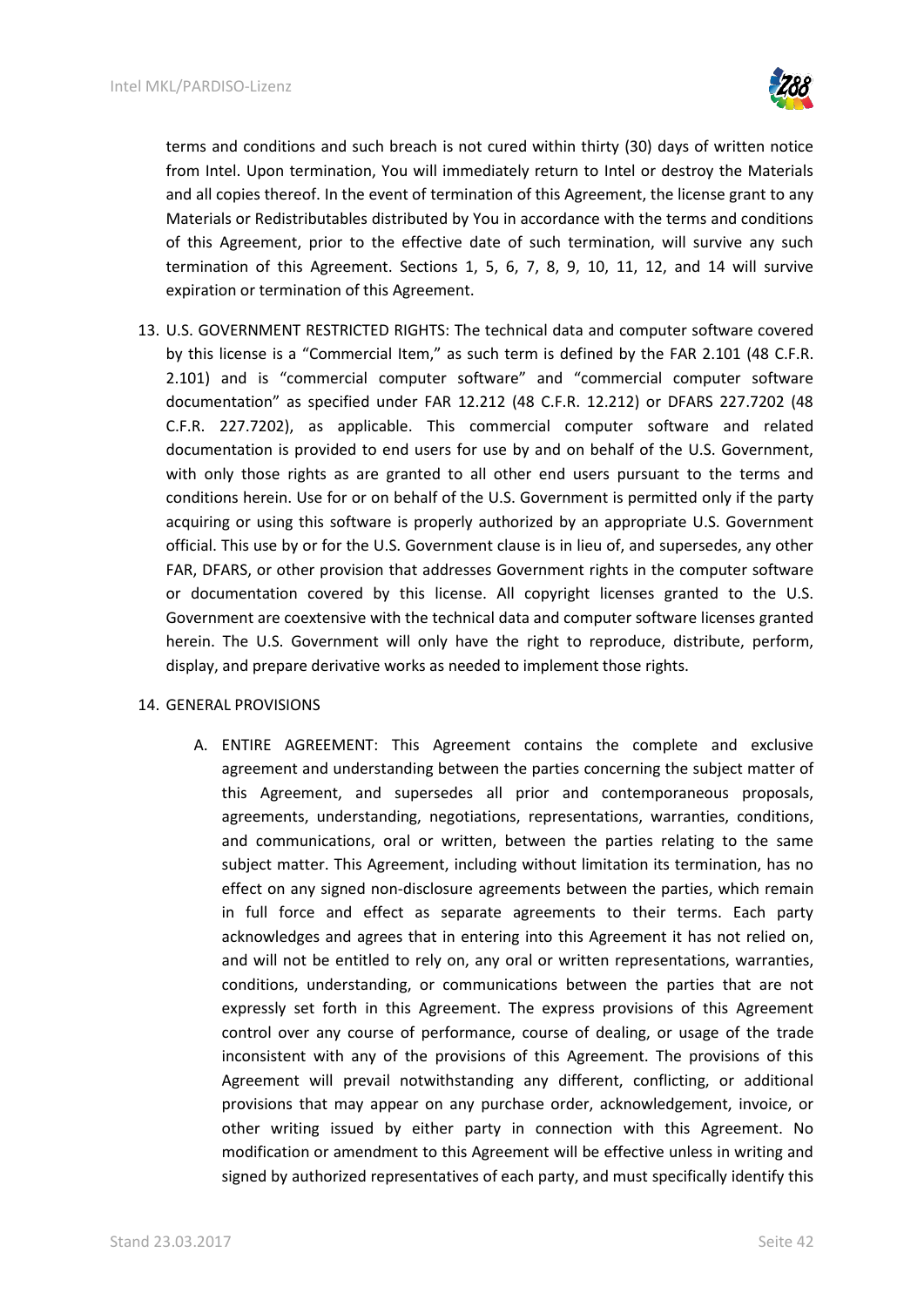

Agreement by its title (e.g., "End User License Agreement for the Intel(R) software and version, i.e., March 2015). If You received a copy of this Agreement translated into another language, the English language version of this Agreement will prevail in the event of any conflict between versions.

- B. EXPORT. You must comply with all laws and regulations of the United States and other countries governing the export, re-export, import, transfer, distribution, use, and servicing of Software. In particular, You must not: (a) sell or transfer Software to a country subject to sanctions, or to any entity listed on a denial order published by the United States government or any other relevant government; or (b) use, sell, or transfer Software for the development, design, manufacture, or production of nuclear, missile, chemical or biological weapons, or for any other purpose prohibited by the United States government or other applicable government; without first obtaining all authorizations required by all applicable laws. For more details on Your exportobligations, blood please visit [http://www.intel.com/content/www/us/en/legal/export](http://www.intel.com/content/www/us/en/legal/export-compliance.html?wapkw=export)[compliance.html?wapkw=export](http://www.intel.com/content/www/us/en/legal/export-compliance.html?wapkw=export).
- C. GOVERNING LAW, JURISDICTION, AND VENUE: All disputes arising out of or related to this Agreement, whether based on contract, tort, or any other legal or equitable theory, will in all respects be governed by, and construed and interpreted under, the laws of the United States of America and the State of Delaware, without reference to conflict of laws principles. The parties agree that the United Nations Convention on Contracts for the International Sale of Goods (1980) is specifically excluded from and will not apply to this Agreement. All disputes arising out of or related to this Agreement, whether based on contract, tort, or any other legal or equitable theory, will be subject to the exclusive jurisdiction of the courts of the State of Delaware or of the Federal courts sitting in that State. Each party submits to the personal jurisdiction of those courts and waives all objections to that jurisdiction and venue for those disputes.
- D. SEVERABILITY: The parties intend that if a court holds that any provision or part of this Agreement is invalid or unenforceable under applicable law, the court will modify the provision to the minimum extent necessary to make it valid and enforceable, or if it cannot be made valid and enforceable, the parties intend that the court will sever and delete the provision or part from this Agreement. Any change to or deletion of a provision or part of this Agreement under this Section will not affect the validity or enforceability of the remainder of this Agreement, which will continue in full force and effect.
- Other names and brands may be claimed as the property of others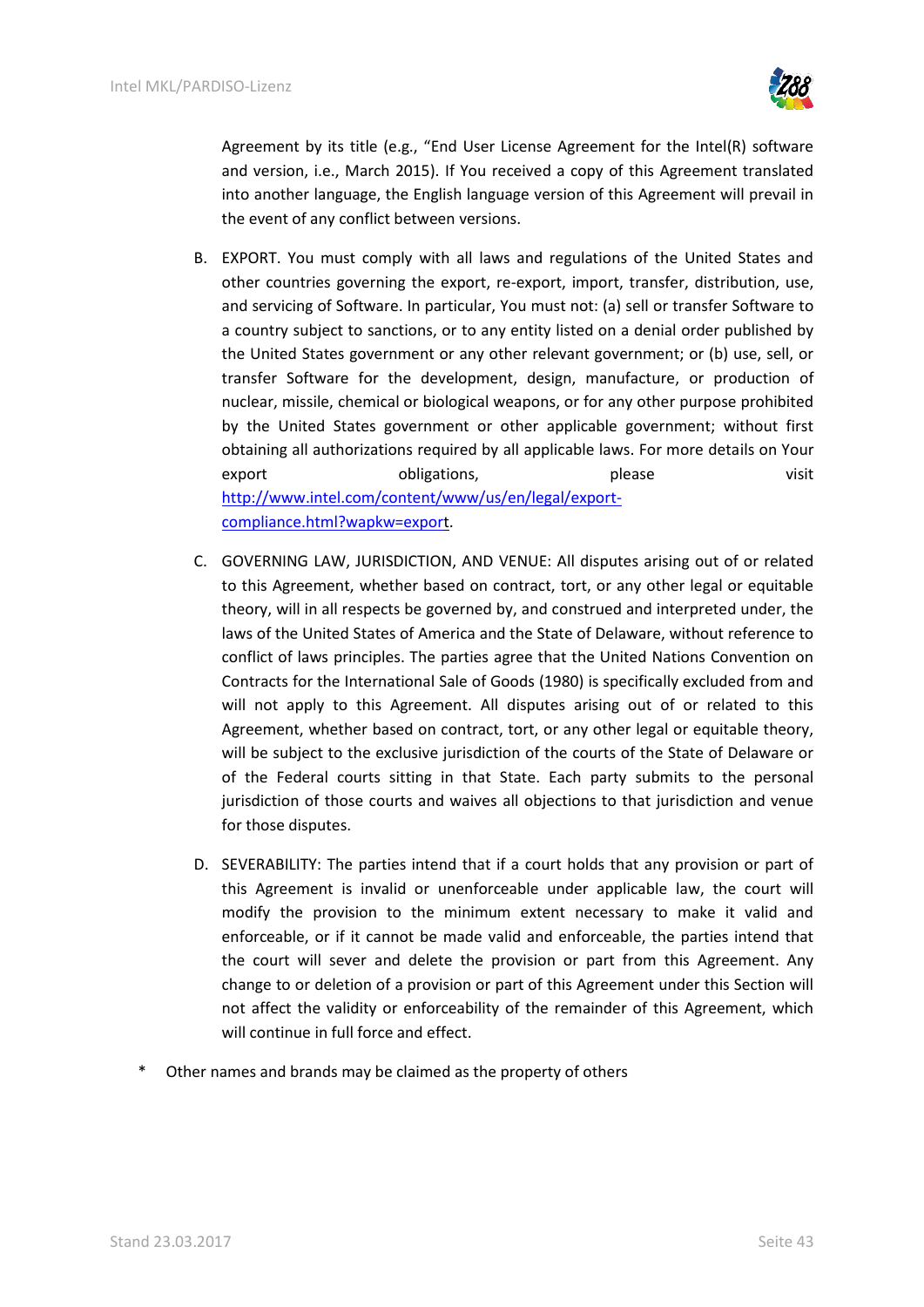<span id="page-43-0"></span>

## GTK-Libraries-Lizenz

## **GNU LESSER GENERAL PUBLIC LICENSE (LGPL v2.1)**

Version 2.1, February 1999

Copyright (C) 1991, 1999 Free Software Foundation, Inc., 51 Franklin Street, Fifth Floor, Boston, MA 02110-1301 USA

Everyone is permitted to copy and distribute verbatim copies of this license document, but changing it is not allowed.

#### **Preamble**

The licenses for most software are designed to take away your freedom to share and change it. By contrast, the GNU General Public Licenses are intended to guarantee your freedom to share and change free software--to make sure the software is free for all its users.

This license, the Lesser General Public License, applies to some specially designated software packages--typically libraries--of the Free Software Foundation and other authors who decide to use it. You can use it too, but we suggest you first think carefully about whether this license or the ordinary General Public License is the better strategy to use in any particular case, based on the explanations below.

When we speak of free software, we are referring to freedom of use, not price. Our General Public Licenses are designed to make sure that you have the freedom to distribute copies of free software (and charge for this service if you wish); that you receive source code or can get it if you want it; that you can change the software and use pieces of it in new free programs; and that you are informed that you can do these things.

To protect your rights, we need to make restrictions that forbid distributors to deny you these rights or to ask you to surrender these rights. These restrictions translate to certain responsibilities for you if you distribute copies of the library or if you modify it.

For example, if you distribute copies of the library, whether gratis or for a fee, you must give the recipients all the rights that we gave you. You must make sure that they, too, receive or can get the source code. If you link other code with the library, you must provide complete object files to the recipients, so that they can relink them with the library after making changes to the library and recompiling it. And you must show them these terms so they know their rights.

We protect your rights with a two-step method: (1) we copyright the library, and (2) we offer you this license, which gives you legal permission to copy, distribute and/or modify the library.

To protect each distributor, we want to make it very clear that there is no warranty for the free library. Also, if the library is modified by someone else and passed on, the recipients should know that what they have is not the original version, so that the original author's reputation will not be affected by problems that might be introduced by others.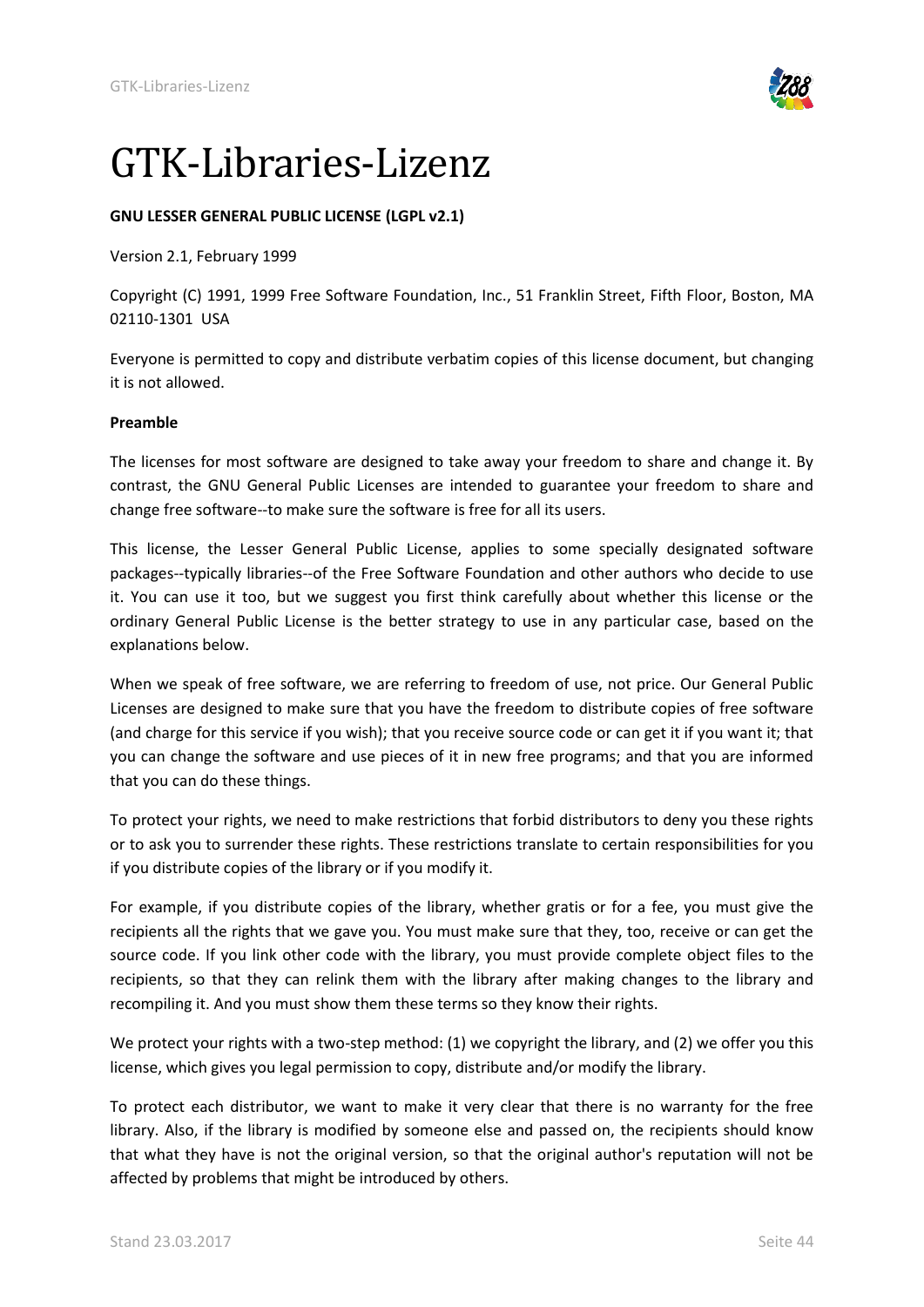

Finally, software patents pose a constant threat to the existence of any free program. We wish to make sure that a company cannot effectively restrict the users of a free program by obtaining a restrictive license from a patent holder. Therefore, we insist that any patent license obtained for a version of the library must be consistent with the full freedom of use specified in this license.

Most GNU software, including some libraries, is covered by the ordinary GNU General Public License. This license, the GNU Lesser General Public License, applies to certain designated libraries, and is quite different from the ordinary General Public License. We use this license for certain libraries in order to permit linking those libraries into non-free programs.

When a program is linked with a library, whether statically or using a shared library, the combination of the two is legally speaking a combined work, a derivative of the original library. The ordinary General Public License therefore permits such linking only if the entire combination fits its criteria of freedom. The Lesser General Public License permits more lax criteria for linking other code with the library.

We call this license the "Lesser" General Public License because it does Less to protect the user's freedom than the ordinary General Public License. It also provides other free software developers Less of an advantage over competing non-free programs. These disadvantages are the reason we use the ordinary General Public License for many libraries. However, the Lesser license provides advantages in certain special circumstances.

For example, on rare occasions, there may be a special need to encourage the widest possible use of a certain library, so that it becomes a de-facto standard. To achieve this, non-free programs must be allowed to use the library. A more frequent case is that a free library does the same job as widely used non-free libraries. In this case, there is little to gain by limiting the free library to free software only, so we use the Lesser General Public License.

In other cases, permission to use a particular library in non-free programs enables a greater number of people to use a large body of free software. For example, permission to use the GNU C Library in non-free programs enables many more people to use the whole GNU operating system, as well as its variant, the GNU/Linux operating system.

Although the Lesser General Public License is Less protective of the users' freedom, it does ensure that the user of a program that is linked with the Library has the freedom and the wherewithal to run that program using a modified version of the Library.

The precise terms and conditions for copying, distribution and modification follow. Pay close attention to the difference between a "work based on the library" and a "work that uses the library". The former contains code derived from the library, whereas the latter must be combined with the library in order to run.

## **TERMS AND CONDITIONS FOR COPYING, DISTRIBUTION AND MODIFICATION**

**0.** This License Agreement applies to any software library or other program which contains a notice placed by the copyright holder or other authorized party saying it may be distributed under the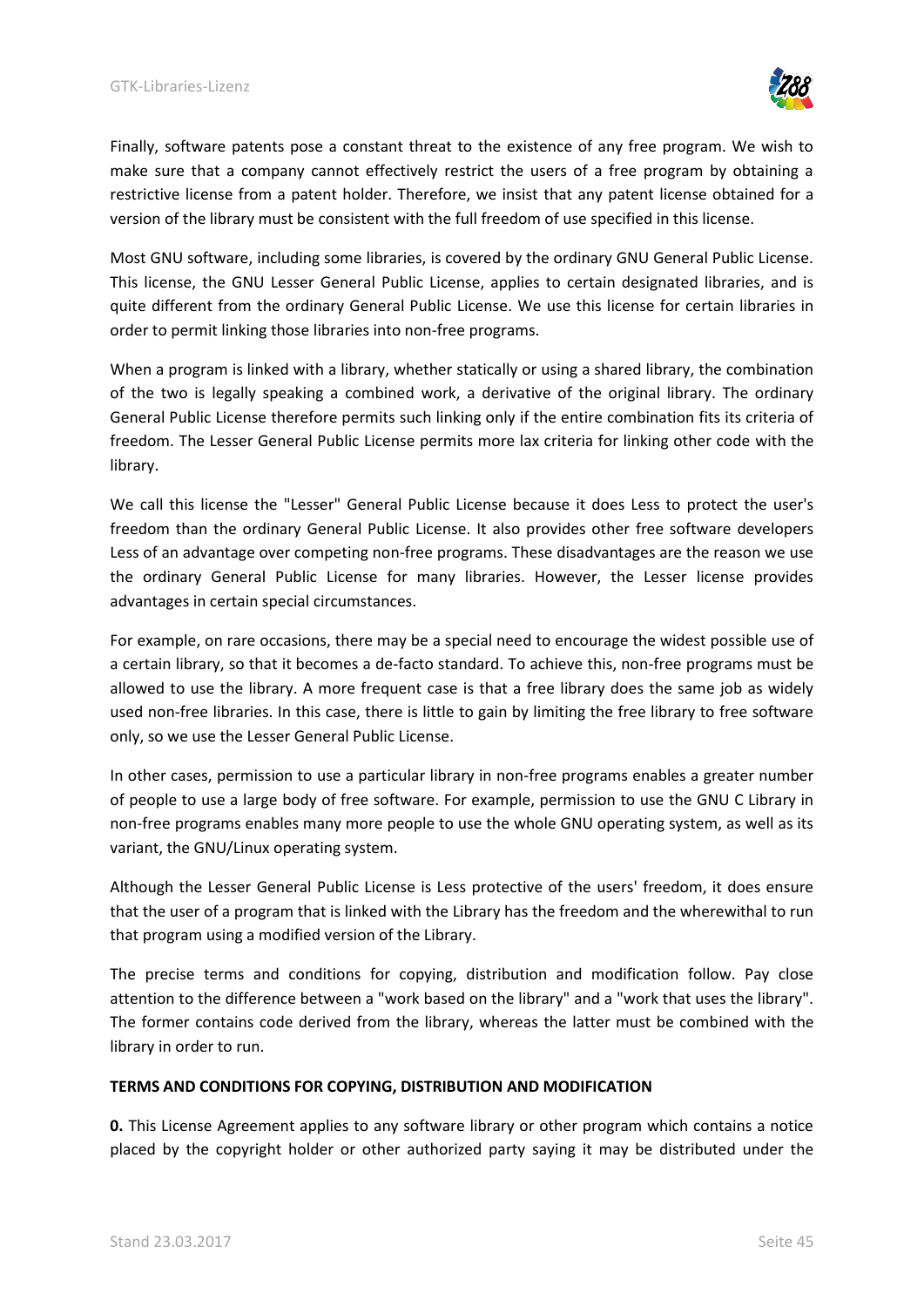

terms of this Lesser General Public License (also called "this License"). Each licensee is addressed as "you".

A "library" means a collection of software functions and/or data prepared so as to be conveniently linked with application programs (which use some of those functions and data) to form executables.

The "Library", below, refers to any such software library or work which has been distributed under these terms. A "work based on the Library" means either the Library or any derivative work under copyright law: that is to say, a work containing the Library or a portion of it, either verbatim or with modifications and/or translated straightforwardly into another language. (Hereinafter, translation is included without limitation in the term "modification".)

"Source code" for a work means the preferred form of the work for making modifications to it. For a library, complete source code means all the source code for all modules it contains, plus any associated interface definition files, plus the scripts used to control compilation and installation of the library.

Activities other than copying, distribution and modification are not covered by this License; they are outside its scope. The act of running a program using the Library is not restricted, and output from such a program is covered only if its contents constitute a work based on the Library (independent of the use of the Library in a tool for writing it). Whether that is true depends on what the Library does and what the program that uses the Library does.

**1.** You may copy and distribute verbatim copies of the Library's complete source code as you receive it, in any medium, provided that you conspicuously and appropriately publish on each copy an appropriate copyright notice and disclaimer of warranty; keep intact all the notices that refer to this License and to the absence of any warranty; and distribute a copy of this License along with the Library.

You may charge a fee for the physical act of transferring a copy, and you may at your option offer warranty protection in exchange for a fee.

**2.** You may modify your copy or copies of the Library or any portion of it, thus forming a work based on the Library, and copy and distribute such modifications or work under the terms of Section 1 above, provided that you also meet all of these conditions:

- **a)** The modified work must itself be a software library.
- **b)** You must cause the files modified to carry prominent notices stating that you changed the files and the date of any change.
- **c)** You must cause the whole of the work to be licensed at no charge to all third parties under the terms of this License.
- **d)** If a facility in the modified Library refers to a function or a table of data to be supplied by an application program that uses the facility, other than as an argument passed when the facility is invoked, then you must make a good faith effort to ensure that, in the event an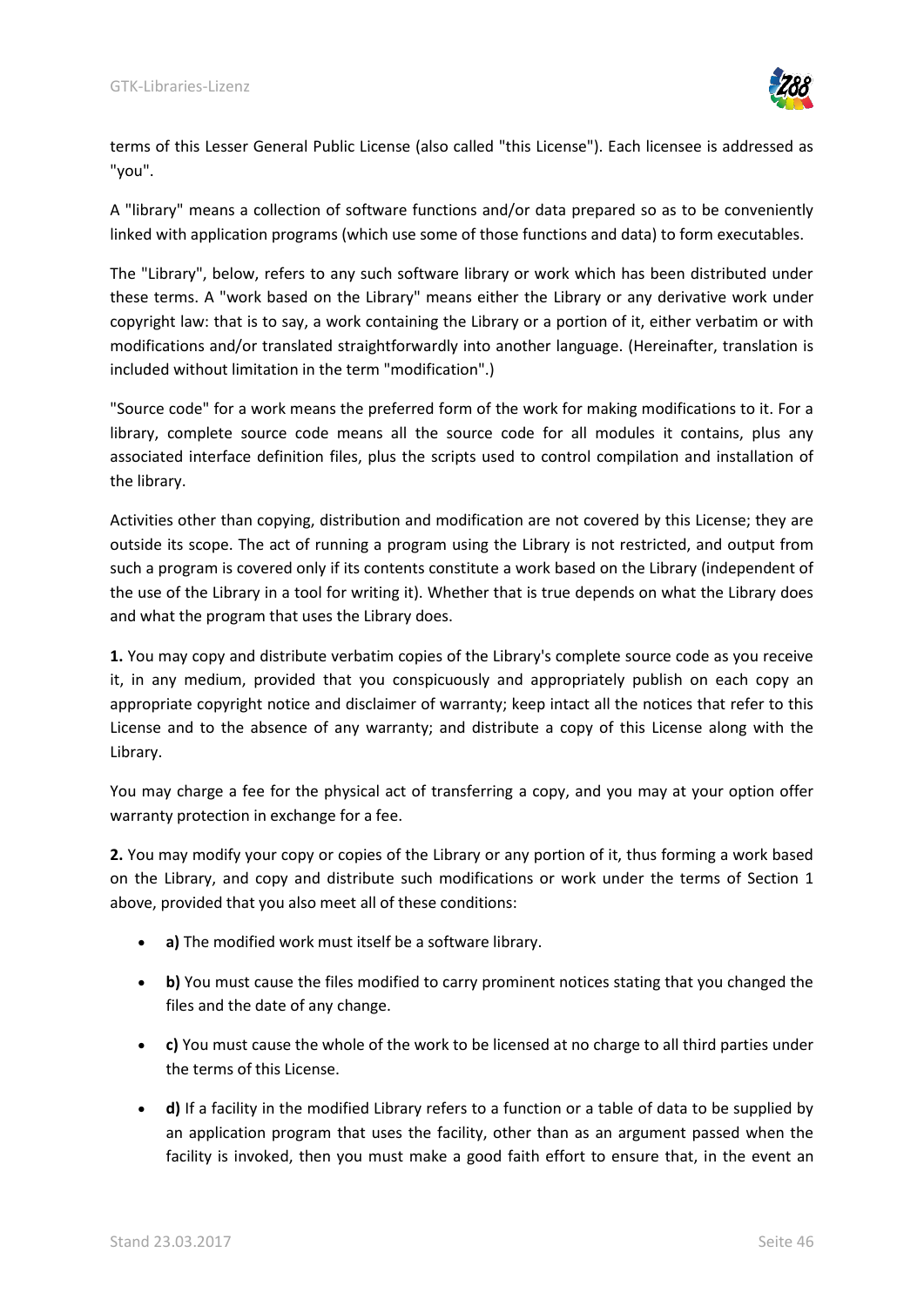

application does not supply such function or table, the facility still operates, and performs whatever part of its purpose remains meaningful.

(For example, a function in a library to compute square roots has a purpose that is entirely welldefined independent of the application. Therefore, Subsection 2d requires that any applicationsupplied function or table used by this function must be optional: if the application does not supply it, the square root function must still compute square roots.)

These requirements apply to the modified work as a whole. If identifiable sections of that work are not derived from the Library, and can be reasonably considered independent and separate works in themselves, then this License, and its terms, do not apply to those sections when you distribute them as separate works. But when you distribute the same sections as part of a whole which is a work based on the Library, the distribution of the whole must be on the terms of this License, whose permissions for other licensees extend to the entire whole, and thus to each and every part regardless of who wrote it.

Thus, it is not the intent of this section to claim rights or contest your rights to work written entirely by you; rather, the intent is to exercise the right to control the distribution of derivative or collective works based on the Library.

In addition, mere aggregation of another work not based on the Library with the Library (or with a work based on the Library) on a volume of a storage or distribution medium does not bring the other work under the scope of this License.

**3.** You may opt to apply the terms of the ordinary GNU General Public License instead of this License to a given copy of the Library. To do this, you must alter all the notices that refer to this License, so that they refer to the ordinary GNU General Public License, version 2, instead of to this License. (If a newer version than version 2 of the ordinary GNU General Public License has appeared, then you can specify that version instead if you wish.) Do not make any other change in these notices.

Once this change is made in a given copy, it is irreversible for that copy, so the ordinary GNU General Public License applies to all subsequent copies and derivative works made from that copy.

This option is useful when you wish to copy part of the code of the Library into a program that is not a library.

**4.** You may copy and distribute the Library (or a portion or derivative of it, under Section 2) in object code or executable form under the terms of Sections 1 and 2 above provided that you accompany it with the complete corresponding machine-readable source code, which must be distributed under the terms of Sections 1 and 2 above on a medium customarily used for software interchange.

If distribution of object code is made by offering access to copy from a designated place, then offering equivalent access to copy the source code from the same place satisfies the requirement to distribute the source code, even though third parties are not compelled to copy the source along with the object code.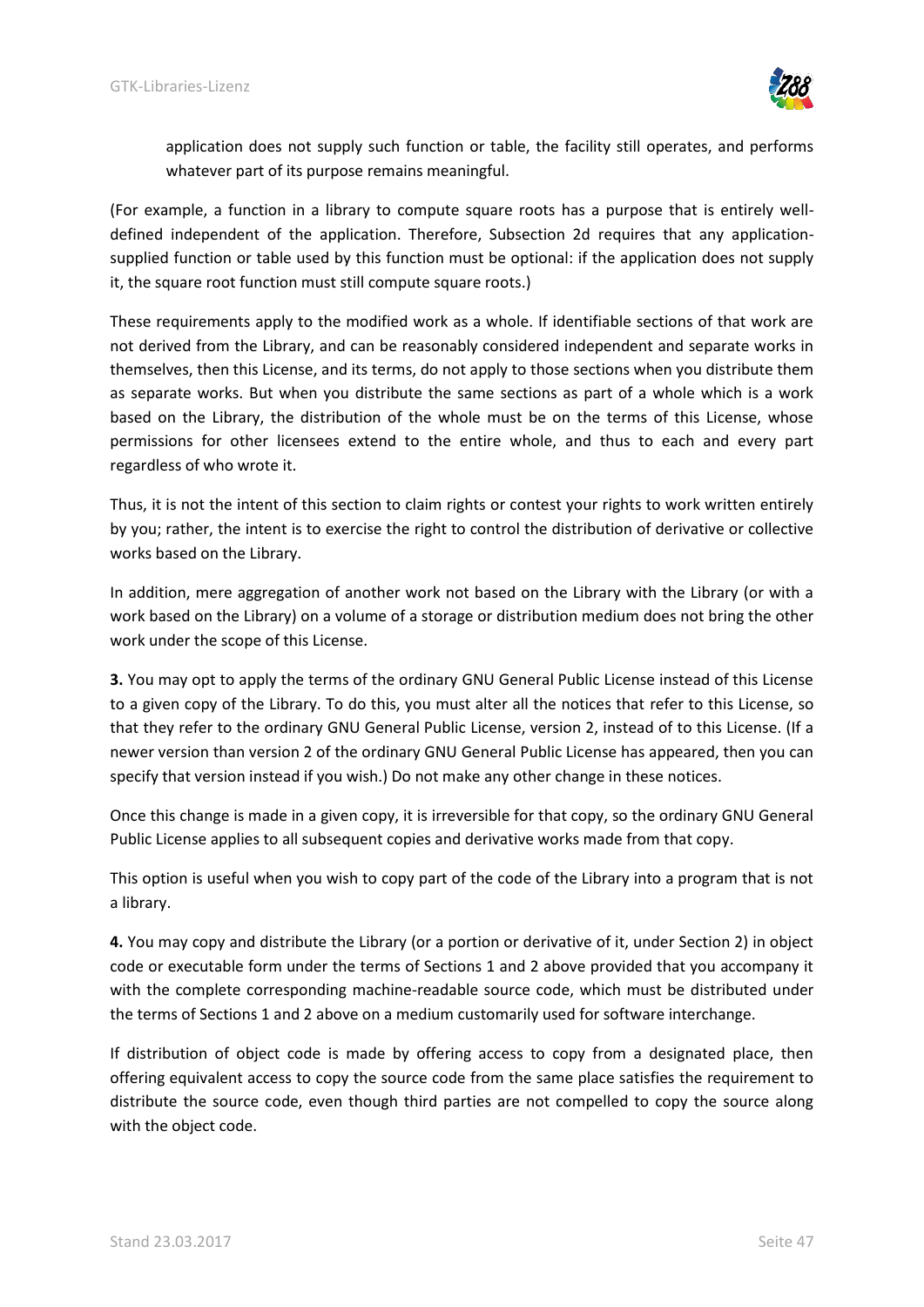

**5.** A program that contains no derivative of any portion of the Library, but is designed to work with the Library by being compiled or linked with it, is called a "work that uses the Library". Such a work, in isolation, is not a derivative work of the Library, and therefore falls outside the scope of this License.

However, linking a "work that uses the Library" with the Library creates an executable that is a derivative of the Library (because it contains portions of the Library), rather than a "work that uses the library". The executable is therefore covered by this License. Section 6 states terms for distribution of such executables.

When a "work that uses the Library" uses material from a header file that is part of the Library, the object code for the work may be a derivative work of the Library even though the source code is not. Whether this is true is especially significant if the work can be linked without the Library, or if the work is itself a library. The threshold for this to be true is not precisely defined by law.

If such an object file uses only numerical parameters, data structure layouts and accessors, and small macros and small inline functions (ten lines or less in length), then the use of the object file is unrestricted, regardless of whether it is legally a derivative work. (Executables containing this object code plus portions of the Library will still fall under Section 6.)

Otherwise, if the work is a derivative of the Library, you may distribute the object code for the work under the terms of Section 6. Any executables containing that work also fall under Section 6, whether or not they are linked directly with the Library itself.

**6.** As an exception to the Sections above, you may also combine or link a "work that uses the Library" with the Library to produce a work containing portions of the Library, and distribute that work under terms of your choice, provided that the terms permit modification of the work for the customer's own use and reverse engineering for debugging such modifications.

You must give prominent notice with each copy of the work that the Library is used in it and that the Library and its use are covered by this License. You must supply a copy of this License. If the work during execution displays copyright notices, you must include the copyright notice for the Library among them, as well as a reference directing the user to the copy of this License. Also, you must do one of these things:

- **a)** Accompany the work with the complete corresponding machine-readable source code for the Library including whatever changes were used in the work (which must be distributed under Sections 1 and 2 above); and, if the work is an executable linked with the Library, with the complete machine-readable "work that uses the Library", as object code and/or source code, so that the user can modify the Library and then relink to produce a modified executable containing the modified Library. (It is understood that the user who changes the contents of definitions files in the Library will not necessarily be able to recompile the application to use the modified definitions.)
- **b)** Use a suitable shared library mechanism for linking with the Library. A suitable mechanism is one that (1) uses at run time a copy of the library already present on the user's computer system, rather than copying library functions into the executable, and (2) will operate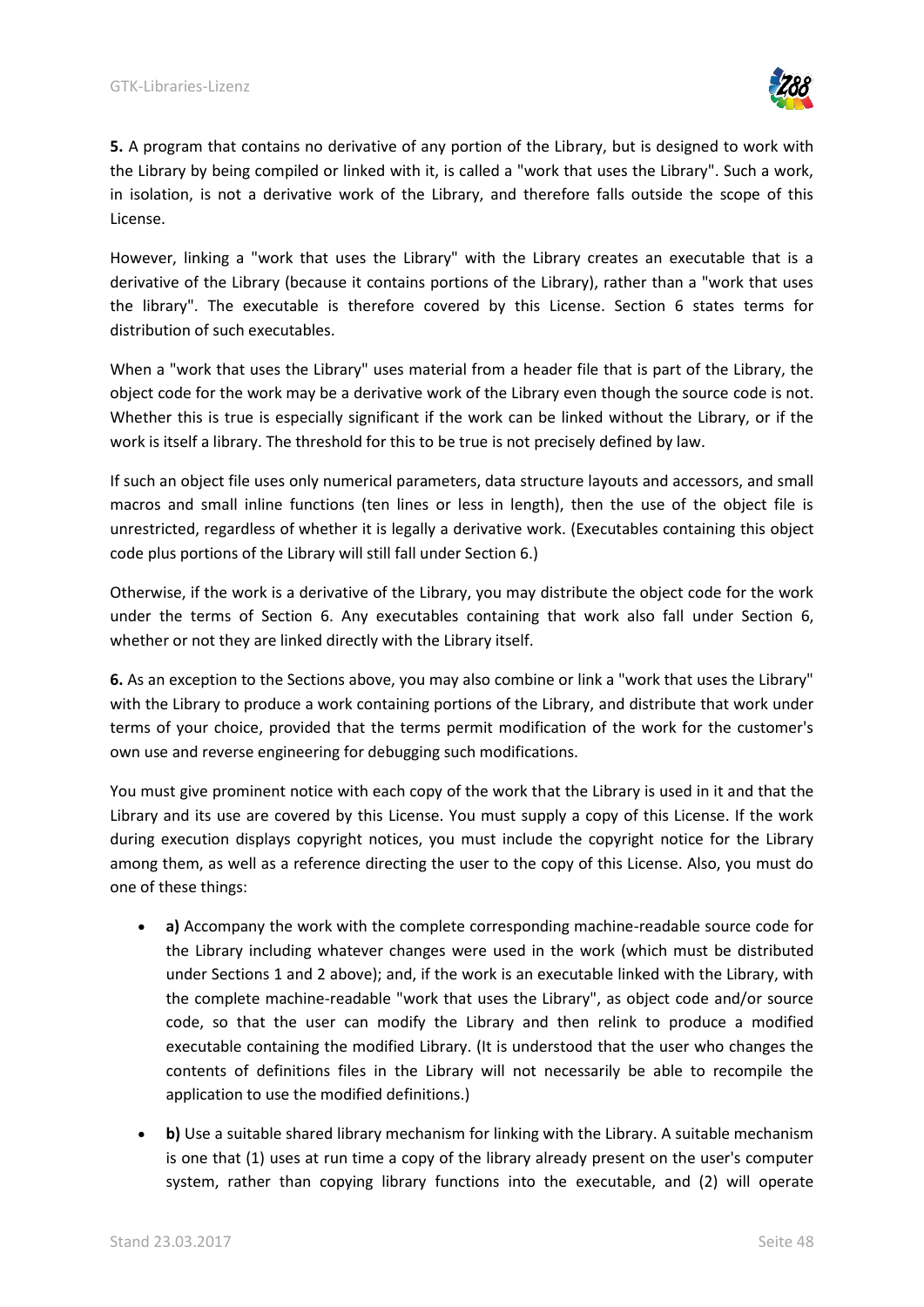

properly with a modified version of the library, if the user installs one, as long as the modified version is interface-compatible with the version that the work was made with.

- **c)** Accompany the work with a written offer, valid for at least three years, to give the same user the materials specified in Subsection 6a, above, for a charge no more than the cost of performing this distribution.
- **d)** If distribution of the work is made by offering access to copy from a designated place, offer equivalent access to copy the above specified materials from the same place.
- **e)** Verify that the user has already received a copy of these materials or that you have already sent this user a copy.

For an executable, the required form of the "work that uses the Library" must include any data and utility programs needed for reproducing the executable from it. However, as a special exception, the materials to be distributed need not include anything that is normally distributed (in either source or binary form) with the major components (compiler, kernel, and so on) of the operating system on which the executable runs, unless that component itself accompanies the executable.

It may happen that this requirement contradicts the license restrictions of other proprietary libraries that do not normally accompany the operating system. Such a contradiction means you cannot use both them and the Library together in an executable that you distribute.

**7.** You may place library facilities that are a work based on the Library side-by-side in a single library together with other library facilities not covered by this License, and distribute such a combined library, provided that the separate distribution of the work based on the Library and of the other library facilities is otherwise permitted, and provided that you do these two things:

- **a)** Accompany the combined library with a copy of the same work based on the Library, uncombined with any other library facilities. This must be distributed under the terms of the Sections above.
- **b)** Give prominent notice with the combined library of the fact that part of it is a work based on the Library, and explaining where to find the accompanying uncombined form of the same work.

**8.** You may not copy, modify, sublicense, link with, or distribute the Library except as expressly provided under this License. Any attempt otherwise to copy, modify, sublicense, link with, or distribute the Library is void, and will automatically terminate your rights under this License. However, parties who have received copies, or rights, from you under this License will not have their licenses terminated so long as such parties remain in full compliance.

**9.** You are not required to accept this License, since you have not signed it. However, nothing else grants you permission to modify or distribute the Library or its derivative works. These actions are prohibited by law if you do not accept this License. Therefore, by modifying or distributing the Library (or any work based on the Library), you indicate your acceptance of this License to do so, and all its terms and conditions for copying, distributing or modifying the Library or works based on it.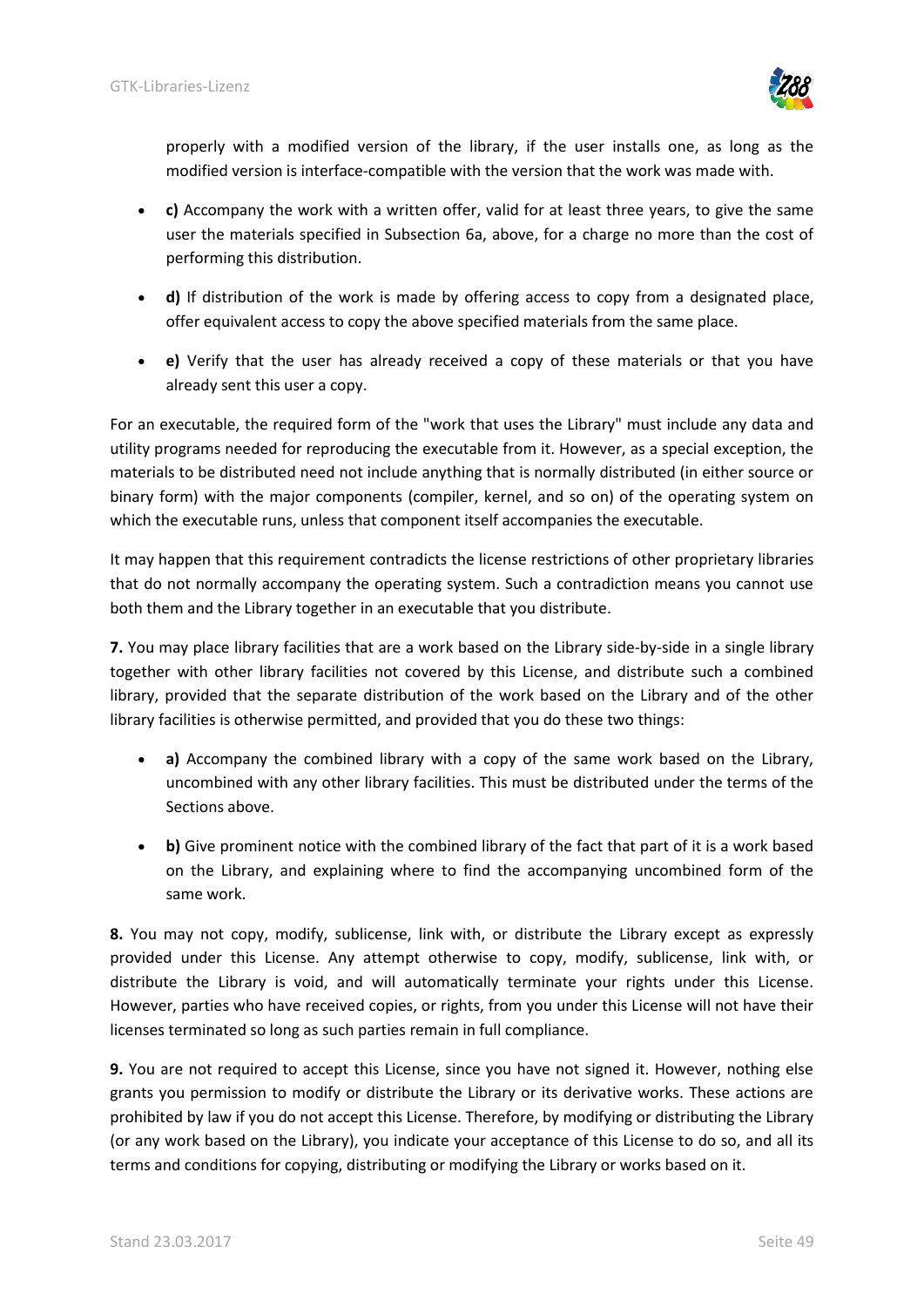

**10.** Each time you redistribute the Library (or any work based on the Library), the recipient automatically receives a license from the original licensor to copy, distribute, link with or modify the Library subject to these terms and conditions. You may not impose any further restrictions on the recipients' exercise of the rights granted herein. You are not responsible for enforcing compliance by third parties with this License.

**11.** If, as a consequence of a court judgment or allegation of patent infringement or for any other reason (not limited to patent issues), conditions are imposed on you (whether by court order, agreement or otherwise) that contradict the conditions of this License, they do not excuse you from the conditions of this License. If you cannot distribute so as to satisfy simultaneously your obligations under this License and any other pertinent obligations, then as a consequence you may not distribute the Library at all. For example, if a patent license would not permit royalty-free redistribution of the Library by all those who receive copies directly or indirectly through you, then the only way you could satisfy both it and this License would be to refrain entirely from distribution of the Library.

If any portion of this section is held invalid or unenforceable under any particular circumstance, the balance of the section is intended to apply, and the section as a whole is intended to apply in other circumstances.

It is not the purpose of this section to induce you to infringe any patents or other property right claims or to contest validity of any such claims; this section has the sole purpose of protecting the integrity of the free software distribution system which is implemented by public license practices. Many people have made generous contributions to the wide range of software distributed through that system in reliance on consistent application of that system; it is up to the author/donor to decide if he or she is willing to distribute software through any other system and a licensee cannot impose that choice.

This section is intended to make thoroughly clear what is believed to be a consequence of the rest of this License.

**12.** If the distribution and/or use of the Library is restricted in certain countries either by patents or by copyrighted interfaces, the original copyright holder who places the Library under this License may add an explicit geographical distribution limitation excluding those countries, so that distribution is permitted only in or among countries not thus excluded. In such case, this License incorporates the limitation as if written in the body of this License.

**13.** The Free Software Foundation may publish revised and/or new versions of the Lesser General Public License from time to time. Such new versions will be similar in spirit to the present version, but may differ in detail to address new problems or concerns.

Each version is given a distinguishing version number. If the Library specifies a version number of this License which applies to it and "any later version", you have the option of following the terms and conditions either of that version or of any later version published by the Free Software Foundation. If the Library does not specify a license version number, you may choose any version ever published by the Free Software Foundation.